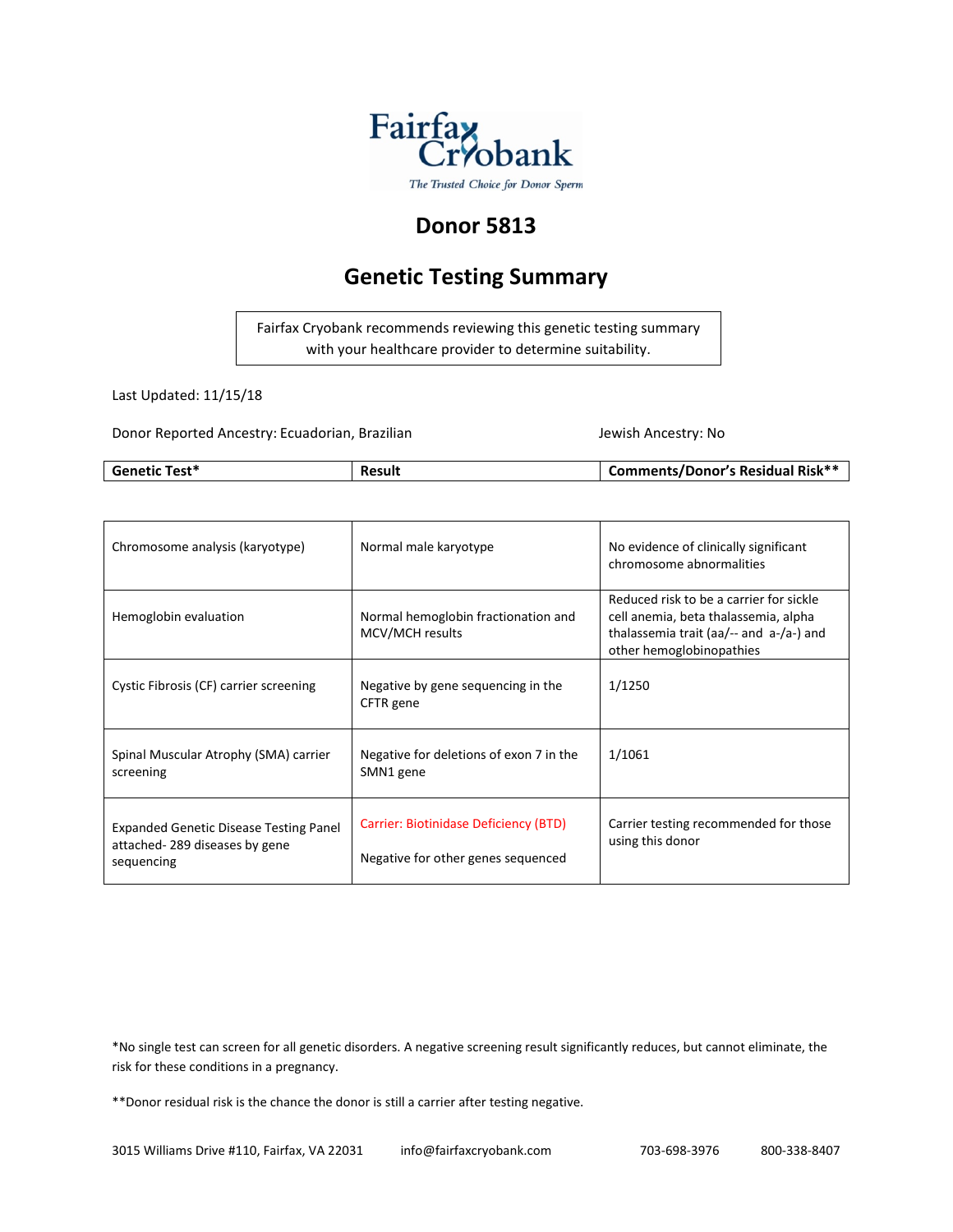

#### CarrierMap<sup>™</sup>

#### SUMMARY OF RESULTS: MUTATION(S) IDENTIFIED Ordering Practice: Practice Code: Fairfax Cryobank - Physician: Report Generated: 2018-04-09 Donor 5813 DOB: Gender: Male Ethnicity: Latin American Procedure ID: 115040 Kit Barcode: Specimen: Blood, #117572 Specimen Collection: 2018-03-23 Specimen Received: 2018-03-24 Specimen Analyzed: 2018-04-06 TEST INFORMATION Test: CarrierMap<sup>SEQ</sup> (Genotyping & Sequencing) Panel: CarrierMap Expanded v3 - Sequencing Diseases Tested: 289 Genes Tested: 278 Genes Sequenced: 273 Partner Not Tested Disease Donor 5813 Partner Not Tested Biotinidase Deficiency (BTD) **O** High Impact **O** Treatment Benefits Carrier (1 abnormal copy) Mutation: c.1330G>C (p.D444H) Method: Genotyping & Sequencing Reproductive Risk & Next Steps: Reproductive risk detected. Consider partner testing.

No other pathogenic mutations were identified in the genes tested, reducing but not eliminating the chance to be a carrier for the associated genetic diseases. CarrierMap assesses carrier status for genetic disease via molecular methods including targeted mutation analysis and/ or next-generation sequencing; other methodologies such as CBC and hemoglobin electrophoresis for hemoglobinopathies and enzyme analysis for Tay-Sachs disease may further refine risks for these conditions. Results should be interpreted in the context of clinical findings, family history, and/or other testing. A list of all the diseases and mutations screened for is included at the end of the report. This test does not screen for every possible genetic disease.

For additional disease information, please visit recombine.com/diseases. To speak with a Genetic Counselor, call 855.OUR.GENES.

Assay performed by Reprogenetics CLIA ID: 31D1054821 3 Regent Street, Livingston, NJ 07039 Lab Technician: Bo Chu

Recombine CLIA # 31D2100763 Reviewed by Pere Colls, PhD, HCLD, Lab Director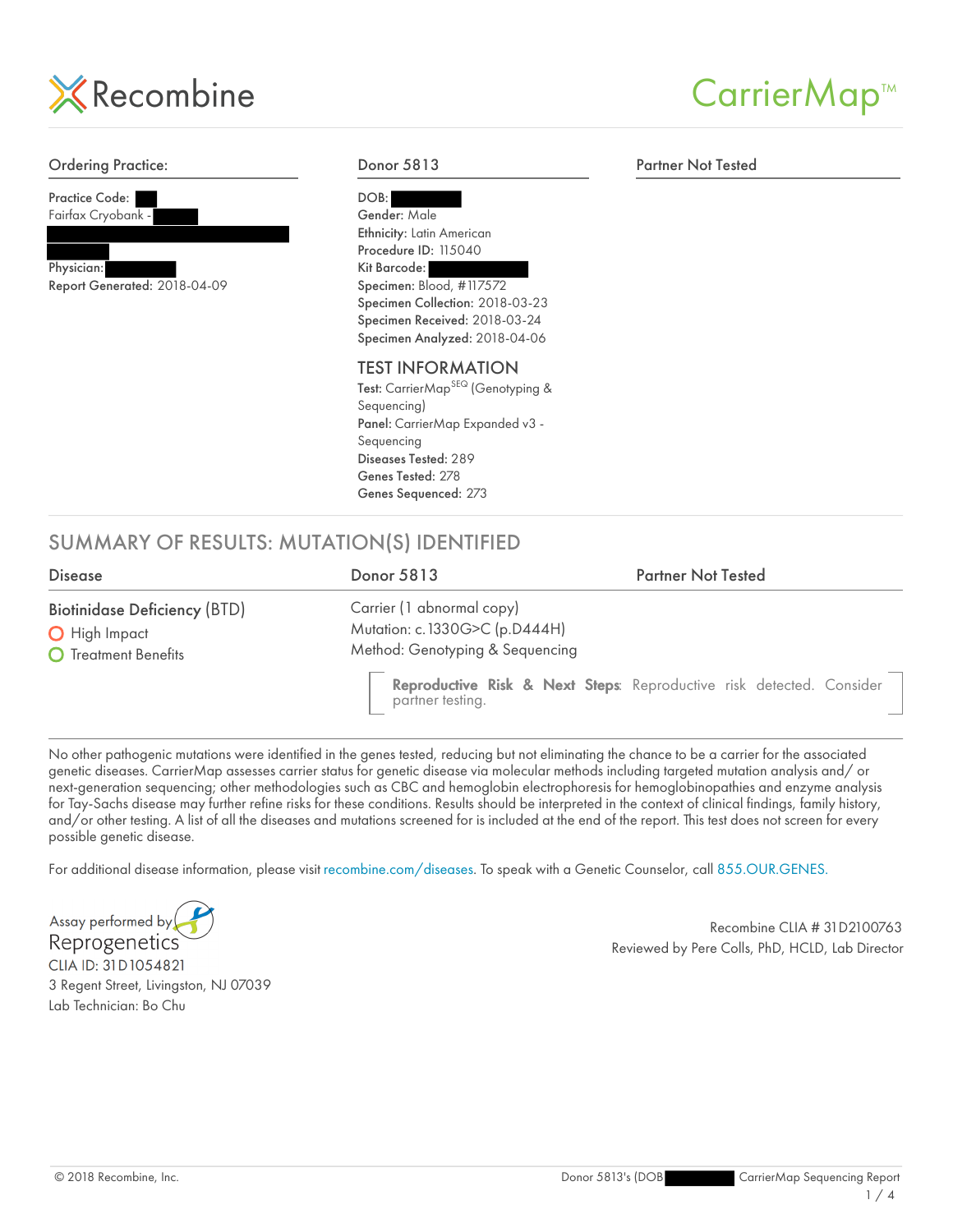

#### ADDITIONAL RESULTS: NO INCREASED REPRODUCTIVE RISK

The following results are not associated with an increased reproductive risk.

| Disease (Gene)                                     | Donor 5813                                                         | <b>Partner Not Tested</b> |
|----------------------------------------------------|--------------------------------------------------------------------|---------------------------|
| Spinal Muscular Atrophy: SMN1<br>Linked $(SMN1)^*$ | SMN1 Copy Number: 2 or more<br>copies<br>Method: Genotyping & dPCR |                           |

\*SMA Risk Information for Individuals with No Family History of SMA

|                  | <b>Detection</b><br>Rate | Pre-Test<br><b>Carrier Risk</b> | <b>Post-Test Carrier Risk</b><br>(2 SMN1 copies) | <b>Post-Test Carrier Risk</b><br>(3 SMN1 copies) |
|------------------|--------------------------|---------------------------------|--------------------------------------------------|--------------------------------------------------|
| European         | 95%                      | 1/35                            | 1/632                                            | 1/3,500                                          |
| Ashkenazi Jewish | 90%                      | 1/41                            | 1/350                                            | 1/4,000                                          |
| Asian            | 93%                      | 1/53                            | 1/628                                            | 1/5,000                                          |
| African American | 71%                      | 1/66                            | 1/121                                            | 1/3,000                                          |
| Hispanic         | 91%                      | 1/117                           | 1/1,061                                          | 1/11,000                                         |

For other unspecified ethnicities, post-test carrier risk is assumed to be <1%. For individuals with multiple ethnicities, it is recommended to use the most conservative risk estimate.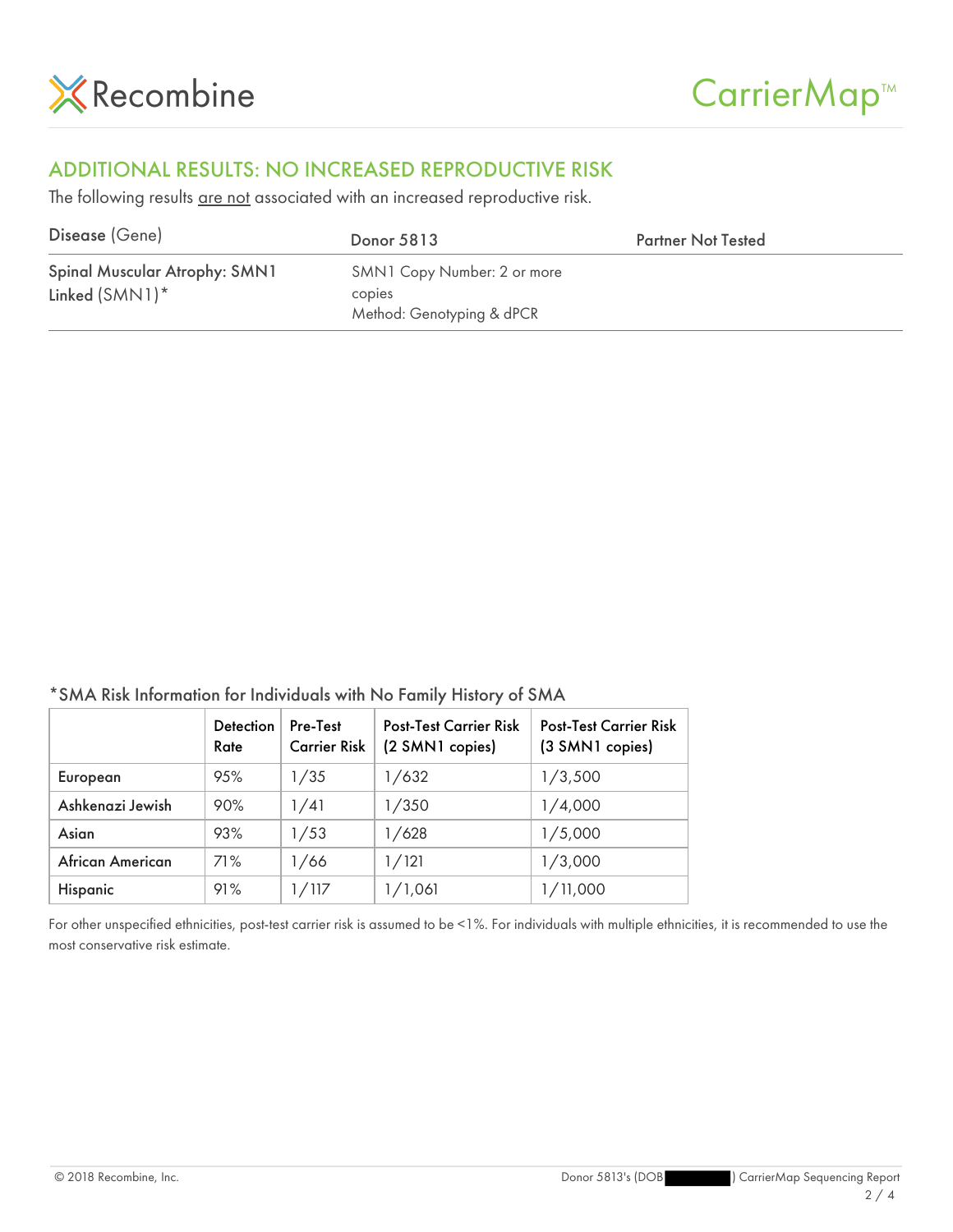

#### Biotinidase Deficiency (BTD)

Biotinidase deficiency is an inherited disorder associated with skin and neurological problems if left untreated. This condition is caused by mutations in the BTD gene, which is typically responsible for extracting and recycling vitamin H (biotin) for use in various parts of the body. Affected individuals typically exhibit signs and symptoms within the first few months of life. Children with profound biotinidase deficiency often experience seizures, weak muscle tone (hypotonia), breathing problems, and delayed development. If left untreated, the disorder can lead to hearing and vision loss, problems with movement and balance (ataxia), skin rashes, hair loss (alopecia), and a fungal infection called candidiasis. Partial biotinidase deficiency is a milder form of the condition and affected children may experience hypotonia, skin rashes, and alopecia, but these symptoms often only appear during illness, infection, or other times of stress.

#### **O** High Impact

These diseases have a significant impact on life expectancy and quality of life.

#### **O** Treatment Benefits

Treatment lessens disease symptoms. Newborn screening may be available for timely intervention.

#### Clinical Information

- Physical Impairment
- Cognitive Impairment

Shortened Lifespan

**Effective Treatment** 

#### Inheritance: Autosomal Recessive



To learn more, visit recombine.com/diseases/biotinidase-deficiency

#### Prognosis

Prognosis is generally favorable. Immediate treatment and lifelong management with biotin supplements can prevent many of the complications. However, if vision and hearing loss and developmental delay occur prior to treatment, they are usually irreversible, even with biotin therapy.

#### **Treatment**

Treatment involves immediate treatment and lifelong management with biotin supplements, which typically reverses and prevents most symptoms of this condition. Other treatment includes routine assessment of vision and hearing to ensure that a treated individual is not symptomatic.

#### Risk Information

| Ethnicity | <b>Detection Rate</b> | <b>Pre-Test Risk</b> | <b>Post-Test Risk</b> |
|-----------|-----------------------|----------------------|-----------------------|
| General   | 78.32%                | 1/123                | 1/567                 |

For other unspecified ethnicities, post-test carrier risk is assumed to be <1%. For individuals with multiple ethnicities, it is recommended to use the most conservative risk estimate.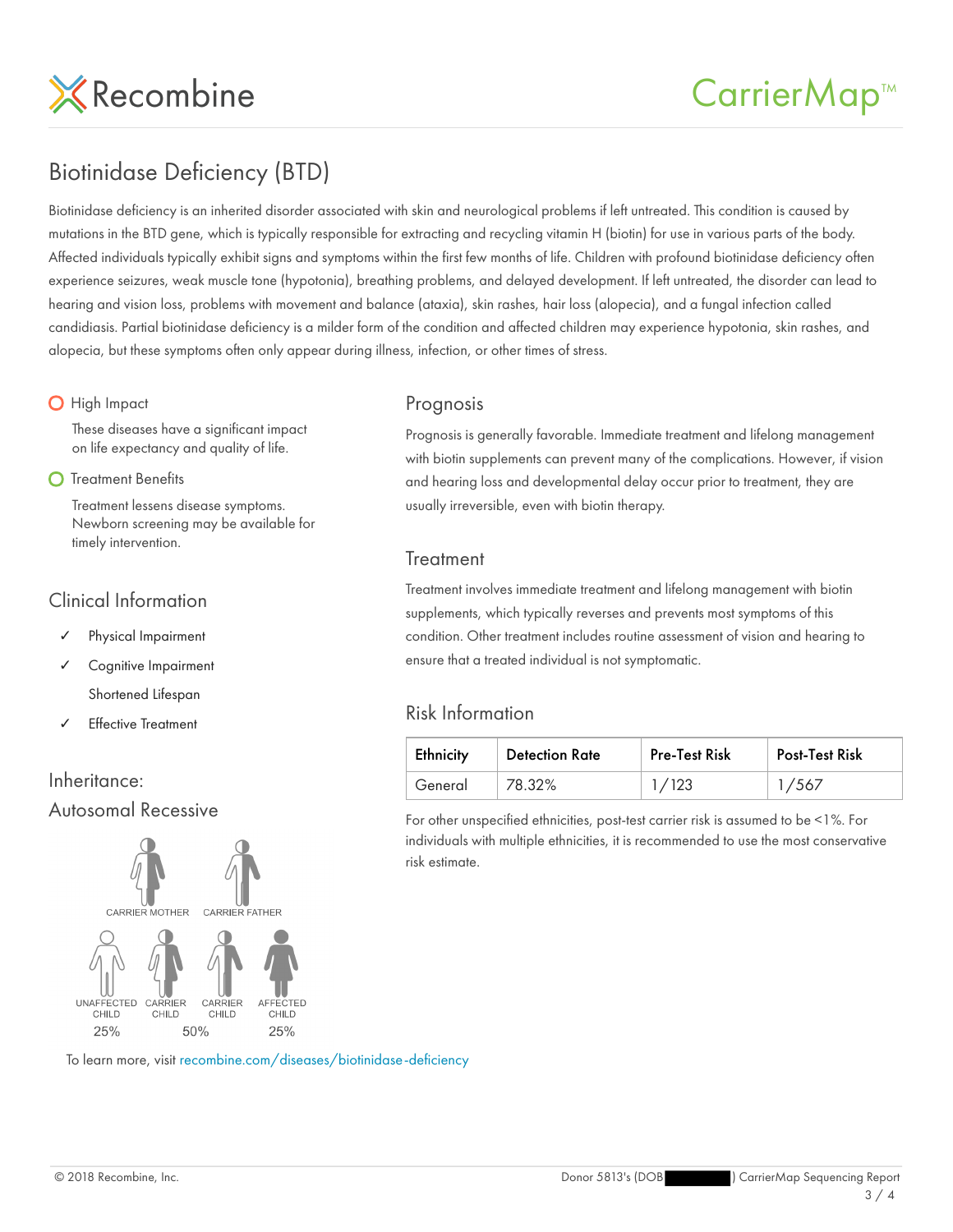

#### Methods and Limitations

Genotyping: Genotyping is performed using the Illumina Infinium Custom HD Genotyping assay to identify mutations in the genes tested. The assay is not validated for homozygous mutations, and it is possible that individuals affected with disease may not be accurately genotyped.

Sequencing: Sequencing is performed using a custom next-generation sequencing (NGS) platform. Only the described exons for each gene listed are sequenced. Variants outside of these regions may not be identified. Some splicing mutations may not be identified. Triplet repeat expansions, intronic mutations, and large insertions and deletions may not be detected. All identified variants are curated, and determination of the likelihood of their pathogenicity is made based on examining allele frequency, segregation studies, predicted effect, functional studies, case/control studies, and other analyses. All variants identified via sequencing that are reported to cause disease in the primary scientific literature will be reported. Variants considered to be benign and variants of unknown significance (VUS) are NOT reported. In the sequencing process, interval drop-out may occur, leading to intervals of insufficient coverage. Intervals of insufficient coverage will be reported if they occur.

Spinal Muscular Atrophy: Carrier status for SMA is assessed via copy number analysis by dPCR and via genotyping. Some individuals with a normal number of SMN1 copies (2 copies) may carry both copies of the gene on the same allele/chromosome; this analysis is not able to detect these individuals. Thus, a normal SMN1 result significantly reduces but does not eliminate the risk of being a carrier. Additionally, SMA may be caused by non-deletion mutations in the SMN1 gene; CarrierMap tests for some, but not all, of these mutations. Some SMA cases arise as the result of de novo mutation events which will not be detected by carrier testing.

Limitations: In some cases, genetic variations other than that which is being assayed may interfere with mutation detection, resulting in false-negative or false-positive results. Additional sources of error include, but are not limited to: sample contamination, sample mix-up, bone marrow transplantation, blood transfusions, and technical errors. The test does not test for all forms of genetic disease, birth defects, and intellectual disability. All results should be interpreted in the context of family history; additional evaluation may be indicated based on a history of these conditions. Additional testing may be necessary to determine mutation phase in individuals identified to carry more than one mutation in the same gene. All mutations included within the genes assayed may not be detected, and additional testing may be appropriate for some individuals.

This test was developed and its performance determined by Recombine, Inc., and it has not been cleared or approved by the U.S. Food and Drug Administration (FDA). The FDA has determined that such clearance or approval is not necessary.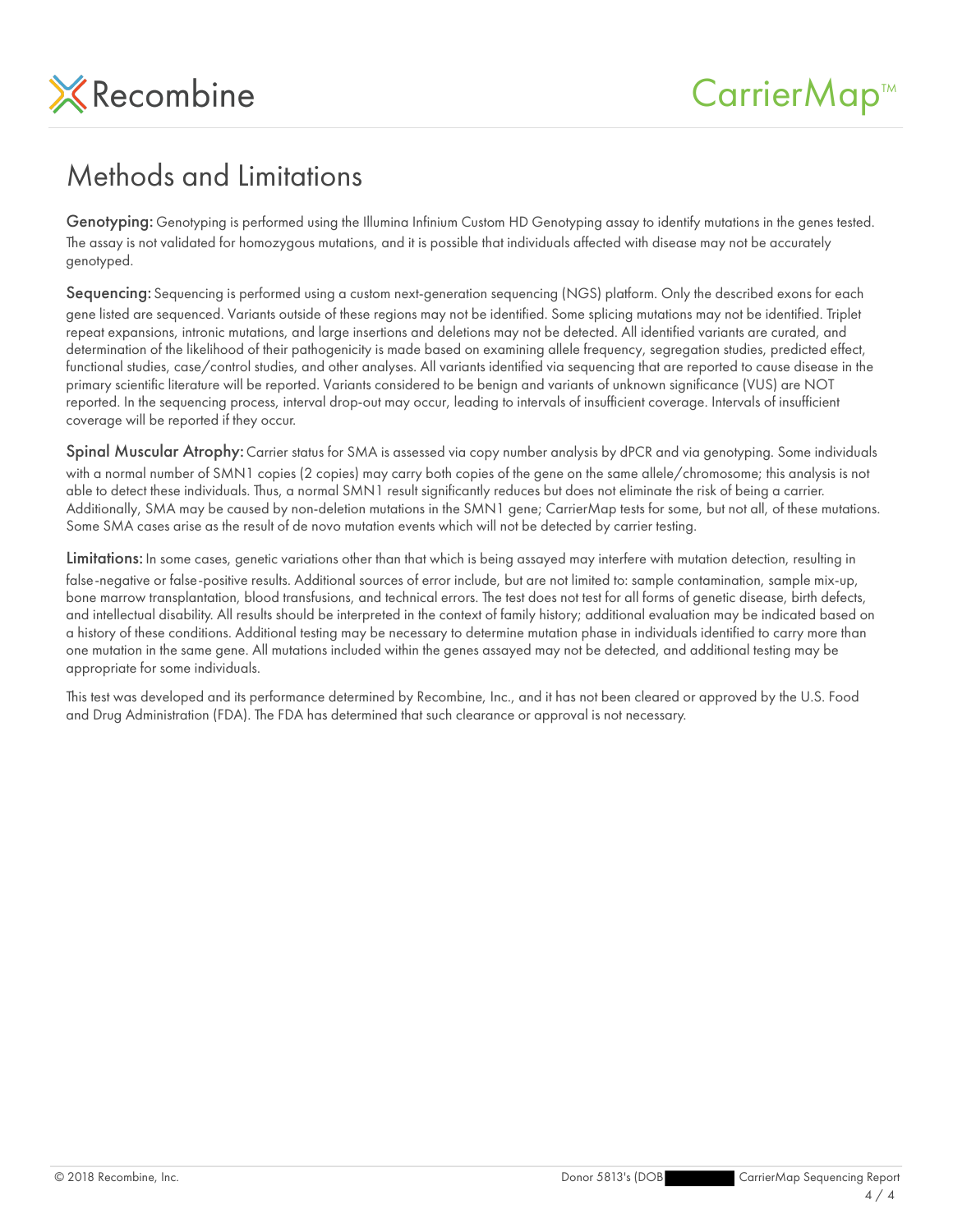

### CarrierMap<sup>™</sup>

#### Diseases & Mutations Assayed

11-Beta-Hydroxylase-Deficient Congenital Adrenal Hyperplasia (CYP11B1): Mutations (1): Genotyping | c.1343G>A (p.R448H) Sequencing | NM\_000497:1-9 ♂

17-Alpha-Hydroxylase Deficiency (CYP17A1): Mutations (20): o<sup>n</sup> Genotyping | c.157\_159delTTC (p.53delF), c.316T>C (p.S106P), c.715C>T (p.R239X), c.1024C>A (p.P342T), c.286C>T (p.R96W), c.1040G>A (p.R347H), c.1073G>A (p.R358Q), c.51G>A (p.W17X), c.340T>G (p.F114V), c.347A>T (p.D116V), c.1039C>T (p.R347C), c.1084C>T (p.R362C),

c.1216T>C (p.W406R), c.985T>G (p.Y329D), c.601T>A (p.Y201N), c.81C>A (p.Y27X), c.287G>A (p.R96Q), c.1226C>G (p.P409R), c.1250T>G (p.F417C), c.278T>G (p.F93C) Sequencing | NM\_000102:1-8

17-Beta-Hydroxysteroid Dehydrogenase Deficiency (HSD17B3): Mutations (8): o" Genotyping | c.695C>T (p.S232L), c.703A>G (p.M235V), c.239G>A (p.R80Q), c.608C>T (p.A203V), c.238C>T (p.R80W), c.166G>A (p.A56T), c.389A>G (p.N130S), c.803G>A (p.C268Y) Sequencing | NM\_000197:1-11

21-Hydroxylase-Deficient Classical Congenital Adrenal Hyperplasia (CYP21A2): Mutations (1): d' Genotyping | c.293-13C>G

21-Hydroxylase-Deficient Nonclassical Congenital Adrenal Hyperplasia (CYP21A2): Mutations (1): O' Genotyping | c.1360C>T (p.P454S)

3-Beta-Hydroxysteroid Dehydrogenase Deficiency (HSD3B2): Mutations (6): o' Genotyping | c.512G>A (p.W171X), c.742\_747delGTCCGAinsAACTA (p.V248NfsR249X), c.745C>T (p.R249X), c.29C>A (p.A10E), c.424G>A (p.E142K), c.664C>A (p.P222T) Sequencing | NM\_000198:2-4

3-Methylcrotonyl-CoA Carboxylase Deficiency: MCCA Related (MCCC1): Mutations (2): Genotyping | c.1155A>C (p.R385S), c.1310T>C (p.L437P) Sequencing | NM\_020166:1- ♂ 19

3-Methylcrotonyl-CoA Carboxylase Deficiency: MCCB Related (MCCC2): Mutations (8): Genotyping | c.295G>C (p.E99Q), c.499T>C (p.C167R), c.464G>A (p.R155Q), ♂ c.569A>G (p.H190R), c.803G>C (p.R268T), c.838G>T (p.D280Y), c.929C>G (p.P310R), c.1309A>G (p.I437V) Sequencing | NM\_022132:1-17

3-Methylglutaconic Aciduria: Type 3 (OPA3): Mutations (3): o' Genotyping | c.415C>T (p.Q139X), c.320\_337delAGCAGCGCCACAAGGAGG (p.Q108\_E113del), c.143-1G>C Sequencing | NM\_025136:1-2

3-Phosphoglycerate Dehydrogenase Deficiency (PHGDH): Mutations (7): O' Genotyping | c.1468G>A (p.V490M), c.403C>T (p.R135W), c.712delG (p.G238fsX), c.1273G>A (p.V425M), c.1117G>A (p.A373T), c.781G>A (p.V261M), c.1129G>A (p.G377S) Sequencing | NM\_006623:1-12

5-Alpha Reductase Deficiency (SRD5A2): Mutations (10): o' Genotyping | c.736C>T (p.R246W), c.164T>A (p.L55Q), c.344G>A (p.G115D), c.547G>A (p.G183S), c.679C>T (p.R227X), c.682G>A (p.A228T), c.586G>A (p.G196S), c.692A>G (p.H231R), c.635C>G (p.P212R), c.591G>T (p.E197D) Sequencing | NM\_000348:1-5

6-Pyruvoyl-Tetrahydropterin Synthase Deficiency (PTS): Mutations (6): o<sup>n</sup> Genotyping | c.46C>T (p.R16C), c.74G>A (p.R25Q), c.155A>G (p.N52S), c.259C>T (p.P87S), c.286G>A (p.D96N), c.347A>G (p.D116G) Sequencing | NM\_000317:1-6

ARSACS (SACS): Mutations (6):  $\sigma$ <sup>7</sup> Genotyping | c.12973C>T (p.R4325X), c.7504C>T (p.R2502X), c.9742T>C (p.W3248R), c.8844delT (p.I2949fs), c.5836T>C (p.W1946R), c.3161T>C (p.F1054S) Sequencing | NM\_014363:2-10

Abetalipoproteinemia (MTTP): Mutations (2): d' Genotyping | c.2593G>T (p.G865X), c.2211delT Sequencing | NM\_000253:2-19

Acrodermatitis Enteropathica (SLC39A4): Mutations (7): O' Genotyping | c.1223-1227delCCGGG, c.968-971delAGTC, c.318C>A (p.N106K), c.599C>T (p.P200L), c.1120G>A (p.G374R), c.909G>C (p.Q303H), c.989G>A (p.G330D) Sequencing | NM\_130849:1-12

Acute Infantile Liver Failure: TRMU Related (TRMU): Mutations (5): o' Genotyping | c.229T>C (p.Y77H), c.815G>A (p.G272D), c.2T>A (p.M1K), c.835G>A (p.V279M), c.1102- 3C>G Sequencing | NM\_018006:1-11

Acyl-CoA Oxidase I Deficiency (ACOX1): Mutations (5): o' Genotyping | c.372delCATGCCCGCCTGGAACTT, c.832A>G (p.M278V), c.926A>G (p.Q309R), c.442C>T (p.R148X), c.532G>T (p.G178C) Sequencing | NM\_004035:1-14

Adenosine Deaminase Deficiency (ADA): Mutations (22): O' Genotyping | c.986C>T (p.A329V), c.872C>T (p.S291L), c.646G>A (p.G216R), c.632G>A (p.R211H), c.631C>T (p.R211C), c.596A>C (p.Q199P), c.536C>A (p.A179D), c.529G>A (p.V177M), c.467G>A (p.R156H), c.466C>T (p.R156C), c.454C>A (p.L152M), c.445C>T (p.R149W), c.419G>A (p.G140E), c.385G>A (p.V129M), c.320T>C (p.L107P), c.302G>A (p.R101Q), c.302G>T (p.R101L), c.301C>T (p.R101W), c.248C>A (p.A83D), c.220G>T (p.G74C), c.58G>A (p.G20R), c.43C>G (p.H15D) Sequencing | NM\_000022:1-12

Alkaptonuria (HGD): Mutations (14): o' Genotyping | c.1111\_1112insC, c.16-1G>A (IVS1-1G>A), c.174delA, c.342+1G>A (IVS5+1G>A), c.1102A>G (p.M368V), c.140C>T (p.S47L), c.688C>T (p.P230S), c.481G>A (p.G161R), c.808G>A (p.G270R), c.899T>G (p.V300G), c.990G>T (p.R330S), c.457\_458insG, c.360T>G (p.C120W), c.1112A>G (p.H371R) Sequencing | NM\_000187:1-14

Alpha Thalassemia (HBA1, HBA2): Mutations (9): o' Genotyping | SEA deletion, c.207C>A

(p.N69K), c.223G>C (p.D75H), c.2T>C, c.207C>G (p.N69K), c.340\_351delCTCCCCGCCGAG (p.L114\_ E117del), c.377T>C (p.L126P), c.427T>C (p.X143Qext32), c.\*+94A>G Alpha-1-Antitrypsin Deficiency (SERPINA1): Mutations (4): o<sup>n</sup> Genotyping |

c.226\_228delTTC (p.76delF), c.1131A>T (p.L377F), c.187C>T (p.R63C), c.1096G>A (p.E366K) Sequencing | NM\_001127701:1-7

Alpha-Mannosidosis (MAN2B1): Mutations (3): O' Genotyping | c.2426T>C (p.L809P), c.2248C>T (p.R750W), c.1830+1G>C (p.V549\_E610del) Sequencing | NM\_000528:1-24

Alport Syndrome: COL4A3 Related (COL4A3): Mutations (3): o' Genotyping c.4420\_4424delCTTTT, c.4441C>T (p.R1481X), c.4571C>G (p.S1524X) Sequencing | NM\_000091:2-52

Alport Syndrome: COL4A4 Related (COL4A4): Mutations (4): O' Genotyping | c.3713C>G (p.S1238X), c.4129C>T (p.R1377X), c.4923C>A (p.C1641X), c.3601G>A (p.G1201S) Sequencing | NM\_000092:2-48

Amegakaryocytic Thrombocytopenia (MPL): Mutations (23): o' Genotyping | c.79+2T>A (IVS1+2T>A), c.127C>T (p.R43X), c.305G>C (p.R102P), c.823C>A (p.P275T), c.304C>T (p.R102C), c.376delT (F126Lfs), c.268C>T (p.R90X), c.235\_236delCT (p.L79fs), c.367C>T (p.R123X), c.460T>C (p.W154R), c.1305G>C (p.W435C), c.770G>T (p.R257L), c.407C>T (p.P136L), c.407C>A (p.P136H), c.1781T>G (p.L594W), c.311T>C (p.F104S), c.556C>T (p.Q186X), c.1473G>A (p.W491X), c.1499delT (p.L500fs), c.769C>T (p.R257C), c.1904C>T (p.P635L), c.213-1G>A (IVS2-1G>A), c.1566-1G>T (IVS10-1G>T) Sequencing | NM\_005373:1- 12

Andermann Syndrome (SLC12A6): Mutations (5): o' Genotyping | c.2436delG (p.T813fsX813), c.901delA, c.2023C>T (p.R675X), c.3031C>T (p.R1011X), c.619C>T (p.R207C) Sequencing | NM\_133647:1-25

Antley-Bixler Syndrome (POR): Mutations (4): o' Genotyping | c.859G>C (p.A287P), c.1615G>A (p.G539R), c.1475T>A (p.V492E), c.1370G>A (p.R457H) Sequencing | NM\_000941:2-16

Argininemia (ARG1): Mutations (13):  $\sigma^2$  Genotyping | c.365G>A (p.W122X), c.871C>T (p.R291X), c.869C>G (p.T290S), c.703G>C (p.G235R), c.32T>C (p.I11T), c.413G>T (p.G138V), c.57+1G>A, c.61C>T (p.R21X), c.263\_266delAGAA (p.K88fs), c.77delA (p.E26fs), c.844delC (p.L282fs), c.466-2A>G, c.703G>A (p.G235R) Sequencing | NM\_000045:1-8

Argininosuccinate Lyase Deficiency (ASL): Mutations (7): O' Genotyping | c.446+1G>A (IVS5+1G>A), c.857A>G (p.Q286R), c.1135C>T (p.R379C), c.1153C>T (p.R385C), c.283C>T (p.R95C), c.532G>A (p.V178M), c.1060C>T (p.Q354X) Sequencing | NM\_000048:2-17

Aromatase Deficiency (CYP19A1): Mutations (10): d' Genotyping | c.1222delC (p.K409fs), c.296+1G>A (IVS3+1G>A), c.468delC, c.629-3C>A (IVS4-3C>A), c.743+2T>C (IVS6+2T>C), c.1123C>T (p.R375C), c.1303C>T (p.R435C), c.1094G>A (p.R365Q), c.1310G>A (p.C437Y), c.628G>A (p.E210K) Sequencing | NM\_000103:2-10

Arthrogryposis, Mental Retardation, & Seizures (SLC35A3): Mutations (2): o<sup>7</sup> Genotyping | c.1012A>G (p.S338G), c.514C>T (p.Q172X) Sequencing | NM\_001271685:1-8 Asparagine Synthetase Deficiency (ASNS): Mutations (1): O' Genotyping | c.1084T>G (p.F362V) Sequencing | NM\_001673:3-13

Aspartylglycosaminuria (AGA): Mutations (7): o' Genotyping | c.200\_201 delAG, c.488G>C (p.C163S), c.214T>C (p.S72P), c.916T>C (p.C306R), c.904G>A (p.G302R), c.302C>T (p.A101V), c.179G>A (p.G60D) Sequencing | NM\_000027:1-9

Ataxia with Vitamin E Deficiency (TTPA): Mutations (14): O' Genotyping | c.744delA, c.575G>A (p.R192H), c.400C>T (p.R134X), c.303T>G (p.H101Q), c.358G>A (p.A120T), c.513\_514insTT (p.T172fs), c.219\_220insAT, c.175C>T (p.R59W), c.421G>A (p.E141K), c.661C>T (p.R221W), c.486delT (p.W163Gfs), c.736G>C (p.G246R), c.205-1G>C, c.306A>G (p.G102G) Sequencing | NM\_000370:2-5

Ataxia-Telangiectasia (ATM): Mutations (20): o' Genotyping | c.103C>T (p.R35X), c.1564\_1565delGA (p.E522fs), c.3245delATCinsTGAT (p.H1082fs), c.3576G>A (p.K1192K), c.3894insT, c.5712\_5713insA (p.S1905fs), c.5762+1126A>G, c.5908C>T (p.Q1970X), c.5932G>T (p.E1978X), c.7268A>G (p.E2423G), c.7271T>G (p.V2424G), c.7327C>T (p.R2443X), c.7517\_7520delGAGA (p.R2506fs), c.7630-2A>C, c.7638\_7646delTAGAATTTC (p.R2547\_S2549delRIS), c.7876G>C (p.A2626P), c.7967T>C (p.L2656P), c.8030A>G (p.Y2677C), c.8480T>G (p.F2827C), c.7449G>A (p.W2483X) Sequencing | NM\_000051:2-63

Autosomal Recessive Polycystic Kidney Disease (PKHD1): Mutations (40): o<sup>n</sup> Genotyping | c.5895insA (p.L1966fsX1969), c.9689delA (p.D3230fs), c.107C>T (p.T36M), c.1486C>T (p.R496X), c.10412T>G (p.V3471G), c.10658T>C (p.I3553T), c.10174C>T (p.Q3392X), c.9530T>C (p.I3177T), c.9053C>T (p.S3018F), c.8870T>C (p.I2957T), c.8011C>T (p.R2671X), c.6992T>A (p.I2331K), c.5221G>A (p.V1741M), c.4991C>T (p.S1664F), c.3761\_3762delCCinsG (p.A1254fs), c.2414C>T (p.P805L), c.664A>G (p.I222V), c.10036T>C (p.C3346R), c.383delC, c.4220T>G (p.L1407R), c.11612G>A (p.W3871X), c.5984A>G (p.E1995G), c.10637delT (p.V3546fs), c.3747T>G (p.C1249W), c.5750A>G (p.Q1917R), c.10865G>A (p.C3622Y), c.50C>T (p.A17V), c.8063G>T (p.C2688F), c.10402A>G (p.I3468V), c.1529delG (p.G510fs), c.657C>T (p.G219G), c.5513A>G (p.Y1838C), c.10856delA (p.K3619fs), c.5381-9T>G (IVS33- 9T>G), c.3229-2A>C (IVS28-2A>C), c.10505A>T (p.E3502V), c.2269A>C (p.I757L), c.4165C>A (p.P1389T), c.10364delC (p.S3455fs), c.7350+653A>G (IVS46+653A>G) Sequencing | NM\_138694:2-67

Bardet-Biedl Syndrome: BBS1 Related (BBS1): Mutations (3): O' Genotyping | c.851 delA, c.1645G>T (p.E549X), c.1169T>G (p.M390R) Sequencing | NM\_024649:1-17 Bardet-Biedl Syndrome: BBS10 Related (BBS10): Mutations (3): O' Genotyping |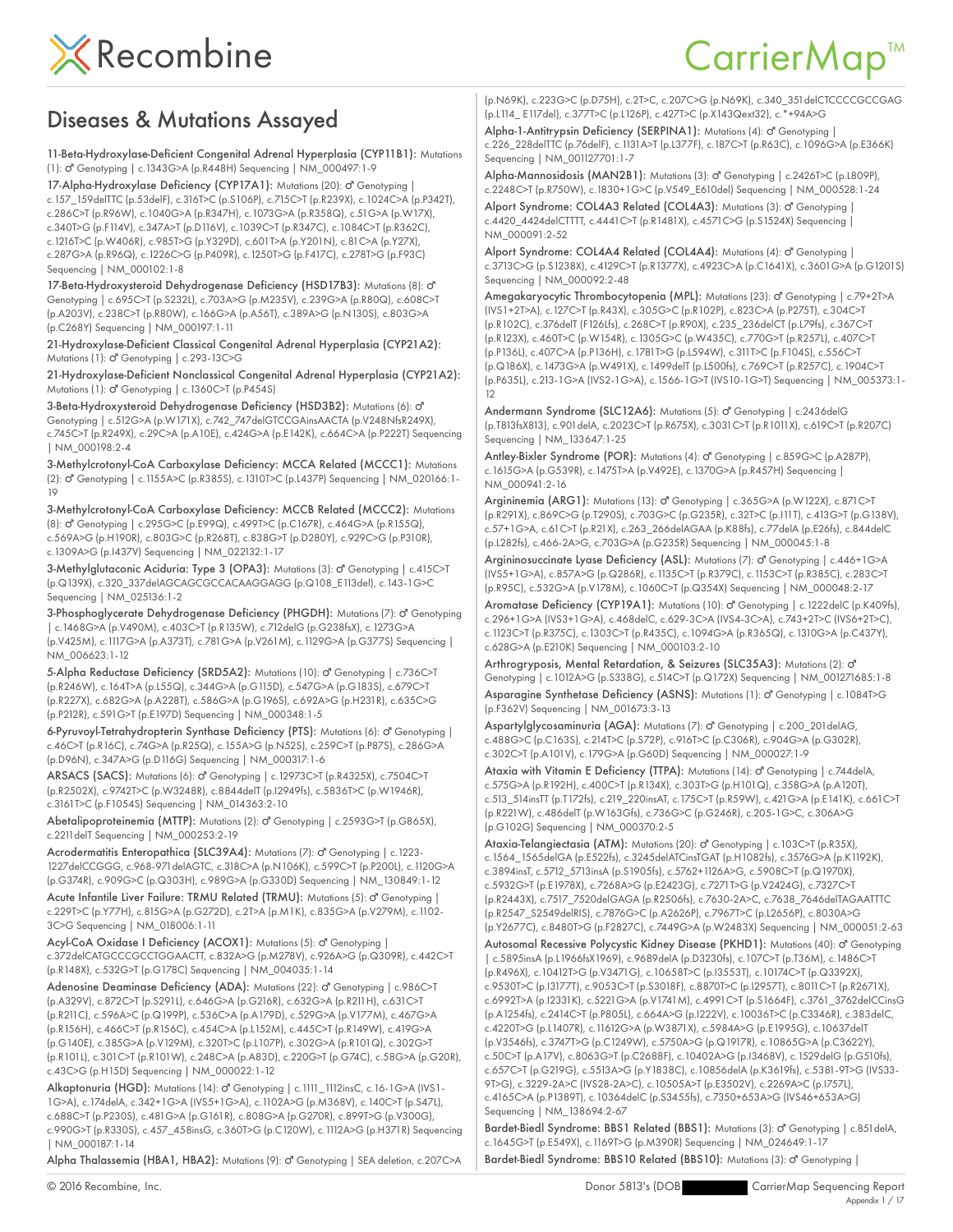#### CarrierMap<sup>™</sup>

c.271\_273ins1bp (p.C91fsX95), c.101G>C (p.R34P), c.931T>G (p.S311A) Sequencing | NM\_024685:1-2

Bardet-Biedl Syndrome: BBS11 Related (TRIM32): Mutations (1): O' Genotyping | c.388C>T (p.P130S) Sequencing | NM\_001099679:2

Bardet-Biedl Syndrome: BBS12 Related (BBS12): Mutations (5): O' Genotyping | c.335\_337delTAG, c.865G>C (p.A289P), c.1063C>T (p.R355X), c.1114\_1115delTT (p.F372X), c.1483\_1484delGA (p.E495fsX498) Sequencing | NM\_152618:1-2

Bardet-Biedl Syndrome: BBS2 Related (BBS2): Mutations (8): O' Genotyping | c.940delA, c.72C>G (p.Y24X), c.224T>G (p.V75G), c.311A>C (p.D104A), c.1895G>C (p.R632P), c.823C>T (p.R275X), c.814C>T (p.R272X), c.1206\_1207insA (p.R403fs) Sequencing | NM\_031885:1-17

Bare Lymphocyte Syndrome: Type II (CIITA): Mutations (3): o' Genotyping | c.1141G>T (p.E381X), c.3317+1G>A (IVS18+1G>A), c.2888+1G>A (IVS13+1G>A) Sequencing | NM\_000246:1-19

Bartter Syndrome: Type 4A (BSND): Mutations (6): o' Genotyping | c.1A>T, c.22C>T (p.R8W), c.139G>A (p.G47R), c.23G>T (p.R8L), c.28G>A (p.G10S), c.3G>A (p.M1I) Sequencing | NM\_057176:1-4

Beta Thalassemia (HBB): Mutations (81):  $\sigma$ <sup>7</sup> Genotyping | c.124\_127delTTCT (p.F42Lfs), c.17\_18delCT, c.20delA (p.E7Gfs), c.217insA (p.S73Kfs),

c.223+702\_444+342del620insAAGTAGA, c.230delC, c.25\_26delAA, c.315+1G>A, c.315+2T>C, c.316-197C>T, c.316-146T>G, c.315+745C>G, c.316-1G>A, c.316-1G>C, c.316- 2A>G, c.316-3C>A, c.316-3C>G, c.4delG (p.V2Cfs), c.51delC (p.K18Rfs), c.93-21G>A, c.92+1G>A, c.92+5G>A, c.92+5G>C, c.92+5G>T, c.92+6T>C, c.93-1G>A, c.93-1G>T, c.- 50A>C, c.-78a>g, c.-79A>G, c.-81A>G, c.52A>T (p.K18X), c.-137c>g, c.-138c>t, c.-151C>T, c.118C>T (p.Q40X), c.169G>C (p.G57R), c.295G>A (p.V99M), c.415G>C (p.A139P), c.47G>A (p.W16X), c.48G>A (p.W16X), c.-80t>a, c.2T>C, c.75T>A (p.G25G), c.444+111A>G, c.-29G>A, c.68\_74delAAGTTGG, c.92G>C (p.R31T), c.92+1G>T, c.93-15T>G, c.93-1G>C, c.112delT, c.113G>A (p.W38X), c.114G>A (p.W38X), c.126delC, c.444+113A>G, c.250delG, c.225delC, c.383\_385delAGG (p.Q128\_A129delQAinsP), c.321\_322insG (p.N109fs), c.316-1G>T, c.316- 2A>C, c.287\_288insA (p.L97fs), c.271G>T (p.E91X), c.203\_204delTG (p.V68Afs), c.154delC (p.P52fs), c.135delC (p.F46fs), c.92+2T>A, c.92+2T>C, c.90C>T (p.G30G), c.84\_85insC (p.L29fs), c.59A>G (p.N20S), c.46delT (p.W16Gfs), c.45\_46insG (p.L16fs), c.36delT (p.T13fs), c.2T>G, c.1A>G (p.M1V), c.-137c>t, c.-136C>G, c.-142C>T, c.-140c>t Sequencing | NM\_000518:1-3

Beta-Hexosaminidase Pseudodeficiency (HEXA): Mutations (2): O' Genotyping | c.739C>T (p.R247W), c.745C>T (p.R249W) Sequencing | NM\_000520:1-14

Beta-Ketothiolase Deficiency (ACAT1): Mutations (19): O' Genotyping | c.1006-1G>C, c.1006-2A>C, c.1083insA, c.826+1G>T, c.278A>G (p.N93S), c.433C>G (p.Q145E), c.814C>T (p.Q272X), c.1136G>T (p.G379V), c.1138G>A (p.A380T), c.547G>A (p.G183R), c.997G>C (p.A333P), c.2T>A (p.M1K), c.935T>C (p.I312T), c.99T>A (p.Y33X), c.149delC (p.T50Nfs), c.253\_255delGAA (p.85delE), c.455G>C (p.G152A), c.380C>T (p.A127V), c.371A>G (p.K124R) Sequencing | NM\_000019:1-12

Biotinidase Deficiency (BTD): Mutations (21): O' Genotyping |

c.98\_104delGCGGCTGinsTCC (p.C33FfsX68), c.1368A>C (p.Q456H), c.755A>G (p.D252G), c.1612C>T (p.R538C), c.235C>T (p.R79C), c.100G>A (p.G34S), c.1330G>C (p.D444H), c.511G>A (p.A171T), c.1207T>G (p.F403V), c.470G>A (p.R157H), c.1595C>T (p.T532M), c.1489C>T (p.P497S), c.341G>T (p.G114V), c.1052delC (p.T351fs), c.393delC (p.F131Lfs), c.1049delC (p.A350fs), c.1239delC (p.Y414Ifs), c.1240\_1251delTATCTCCACGTC (p.Y414\_V417del), c.278A>G (p.Y93C), c.595G>A (p.V199M), c.933delT (p.S311Rfs) Sequencing | NM\_000060:1-4

Bloom Syndrome (BLM): Mutations (25): d'Genotyping |

c.2207\_2212delATCTGAinsTAGATTC (p.Y736Lfs), c.2407insT, c.557\_559delCAA (p.S186X), c.1284G>A (p.W428X), c.1701G>A (p.W567X), c.1933C>T (p.Q645X), c.2528C>T (p.T843I), c.2695C>T (p.R899X), c.3107G>T (p.C1036F), c.2923delC (p.Q975K), c.3558+1G>T, c.3875- 2A>G, c.2074+2T>A, c.2343\_2344dupGA (p.781EfsX), c.318\_319insT (p.L107fs), c.380delC (p.127Tfs), c.3564delC (p.1188Dfs), c.4008delG (p.1336Rfs), c.947C>G (p.S316X), c.2193+1\_2193+9del9, c.1642C>T (p.Q548X), c.3143delA (p.1048NfsX), c.356\_357delTA (p.C120Hfs), c.4076+1delG, c.3281C>A (p.S1094X) Sequencing | NM\_000057:2-22

Canavan Disease (ASPA): Mutations (8): O' Genotyping | c.433-2A>G, c.854A>C (p.E285A), c.693C>A (p.Y231X), c.914C>A (p.A305E), c.71A>G (p.E24G), c.654C>A (p.C218X), c.2T>C (p.M1T), c.79G>A (p.G27R) Sequencing | NM\_000049:1-6

Carnitine Palmitoyltransferase IA Deficiency (CPT1A): Mutations (10): O' Genotyping | c.1079A>G (p.E360G), c.1361A>G (p.D454G), c.1241C>T (p.A414V), c.1436C>T (p.P479L), c.2126G>A (p.G709E), c.2129G>A (p.G710E), c.1493A>G (p.Y498C), c.1339C>T (p.R447X), c.2156G>A (p.G719D), c.96T>G (p.Y32X) Sequencing | NM\_001876:2-19

Carnitine Palmitoyltransferase II Deficiency (CPT2): Mutations (19): o<sup>7</sup> Genotyping | c.109\_110insGC, c.1238\_1239delAG, c.1737delC, c.1923\_1935delGAAGGCCTTAGAA, c.534\_558delGAACCCTGCAAAAAGTGACACTATCinsT, c.1649A>G (p.Q550R), c.1883A>C (p.Y628S), c.359A>G (p.Y120C), c.983A>G (p.D328G), c.149C>A (p.P50H), c.1810C>T (p.P604S), c.1891C>T (p.R631C), c.338C>T (p.S113L), c.370C>T (p.R124X), c.680C>T (p.P227L), c.1646G>A (p.G549D), c.452G>A (p.R151Q), c.520G>A (p.E174K), c.1148T>A (p.F383Y) Sequencing | NM\_000098:1-5

Carnitine-Acylcarnitine Translocase Deficiency (SLC25A20): Mutations (7): ♂ Genotyping | c.199-10T>G (IVS2-10T>G), c.897\_898insC (p.N300fs), c.496C>T (p.R166X), c.84delT (p.H29Tfs), c.713A>G (p.Q238R), c.576G>A (p.W192X), c.106-2A>T Sequencing |

NM\_000387:1-9

Carpenter Syndrome (RAB23): Mutations (2): o<sup>n</sup> Genotyping | c.434T>A (p.L145X), c.408\_409insT (p.136fsX) Sequencing | NM\_016277:2-7

Cartilage-Hair Hypoplasia (RMRP): Mutations (2): O' Genotyping | n.71A>G, c.263G>T Sequencing | NR\_003051:1

Cerebrotendinous Xanthomatosis (CYP27A1): Mutations (14): O' Genotyping | c.1263+1G>A, c.844+1G>A, c.1016C>T (p.T339M), c.1183C>T (p.R395C), c.1420C>T (p.R474W), c.1435C>T (p.R479C), c.379C>T (p.R127W), c.819delT (p.D273fs), c.1214G>A (p.R405Q), c.1421G>A (p.R474Q), c.434G>A (p.G145E), c.583G>T (p.E195X), c.646G>C (p.A216P), c.1183C>A (p.R395S) Sequencing | NM\_000784:1-9

Chediak-Higashi Syndrome (LYST): Mutations (4): o' Genotyping | c.3085C>T (p.Q1029X), c.9590delA (p.Y3197fs), c.1902\_1903insA (p.A635Sfs), c.118\_119insG (p.A40fs) Sequencing | NM\_000081:3-53

Cholesteryl Ester Storage Disease (LIPA): Mutations (4): O' Genotyping | c.1024G>A (p.G342R), c.894G>A (p.Q298X), c.883C>T (p.H295Y), c.652C>T (p.R218X) Sequencing | NM\_001127605:2-10

Choreoacanthocytosis (VPS13A): Mutations (1): d' Genotyping | c.6058delC (p.P2020fs) Sequencing | NM\_033305:1-72

Chronic Granulomatous Disease: CYBA Related (CYBA): Mutations (12): o' Genotyping | c.354C>A (p.S118R), c.467C>A (p.P156Q), c.281A>G (p.H94R), c.7C>T (p.Q3X), c.70G>A (p.G24R), c.244delC (p.P82fs), c.171\_172insG (p.K58fs), c.373G>A (p.A125T), c.174delG (p.K58fs), c.385\_388delGAGC (p.E129SfsX61), c.369+1G>A (IVS5+1G>A), c.71G>A (p.G24E) Sequencing | NM\_000101:1-5

Citrin Deficiency (SLC25A13): Mutations (8): o' Genotyping | c.1180G>A (p.G394S), c.674C>A (p.S225X), c.1766G>A (p.R589Q), c.851\_854delGTAT (p.R284fs), c.1802\_1803insA (p.Y601fs), c.1180+1G>A, c.1663\_1664insGAGATTACAGGTGGCTGCCCGGG (p.A555fs), c.1314+1G>A Sequencing | NM\_001160210:1-18

Citrullinemia: Type I (ASS1): Mutations (11): o' Genotyping | c.1194-1G>C, c.970+5G>A, c.928A>C (p.K310Q), c.835C>T (p.R279X), c.1085G>T (p.G362V), c.470G>A (p.R157H), c.539G>A (p.S180N), c.970G>A (p.G324S), c.535T>C (p.W179R), c.1168G>A (p.G390R), c.421-2A>G (IVS6-2A>G) Sequencing | NM\_000050:3-16

Classical Galactosemia (GALT): Mutations (18): d' Genotyping | c.253-2A>G, c.563A>G (p.Q188R), c.626A>G (p.Y209C), c.404C>T (p.S135L), c.413C>T (p.T138M), c.505C>A (p.Q169K), c.997C>G (p.R333G), c.607G>A (p.E203K), c.855G>T (p.K285N ), c.1138T>C (p.X380R), c.221T>C (p.L74P), c.425T>A (p.M142K), c.512T>C (p.F171S), c.584T>C (p.L195P), c.134\_138delCAGCT, c.-1039\_753del3162, c.820+51\_\*789del2294ins12, c.404C>G (p.S135W) Sequencing | NM\_000155:1-11

Cockayne Syndrome: Type A (ERCC8): Mutations (3): o'' Genotyping | c.966C>A (p.Y322X), c.37G>T (p.E13X), c.479C>T (p.A160V) Sequencing | NM\_000082:1-12

Cockayne Syndrome: Type B (ERCC6): Mutations (7): o'' Genotyping | c.1550G>A (p.W517X), c.2203C>T (p.R735X), c.1518delG (p.K506Nfs), c.1357C>T (p.R453X), c.972\_973insA (p.E325Rfs), c.1974\_1975insTGTC (p.T659fs), c.1034\_1035insT (p.K345fs) Sequencing | NM\_000124:2-21

Cohen Syndrome (VPS13B): Mutations (9): O' Genotyping | c.6578T>G (p.12193R), c.7051C>T (p.R2351X), c.4471G>T (p.E1491X), c.2911C>T (p.R971X), c.7934G>A (p.G2645D), c.10888C>T (p.Q3630X), c.8459T>C (p.I2820T), c.9259\_9260insT (p.L3087fs), c.3348\_3349delCT (p.C1117fx) Sequencing | NM\_017890:2-51,53-62

Combined Pituitary Hormone Deficiency: PROP1 Related (PROP1): Mutations (11): ♂ Genotyping | c.218G>A (p.R73H), c.150delA (p.G50fsX), c.358C>T (p.R120C), c.112\_124delTCGAGTGCTCCAC (p.S38fsX), c.2T>C, c.157delA (p.R53fsX), c.212G>A (p.R71H), c.217C>T (p.R73C), c.582G>A (p.W194X), c.109+1G>T, c.301delAG (p.S101fsX) Sequencing | NM\_006261:1-3

Congenital Disorder of Glycosylation: Type 1A: PMM2 Related (PMM2): Mutations (5): Genotyping | c.357C>A (p.F119L), c.422G>A (p.R141H), c.338C>T (p.P113L), c.691G>A ♂ (p.V231M), c.470T>C (p.F157S) Sequencing | NM\_000303:1-8

Congenital Disorder of Glycosylation: Type 1B: MPI Related (MPI): Mutations (1): ♂ Genotyping | c.884G>A (p.R295H) Sequencing | NM\_002435:1-8

Congenital Disorder of Glycosylation: Type 1C: ALG6 Related (ALG6): Mutations (4): ♂ Genotyping | c.257+5G>A, c.895\_897delATA, c.998C>T (p.A333V), c.1432T>C (p.S478P) Sequencing | NM\_013339:2-15

Congenital Ichthyosis: ABCA12 Related (ABCA12): Mutations (8): o' Genotyping | c.4139A>G (p.N1380S), c.4951G>A (p.G1651S), c.4142G>A (p.G1381E), c.4541G>A (p.R1514H), c.4615G>A (p.E1539K), c.7323delC (p.V2442Sfs), c.6610C>T (p.R2204X), c.3535G>A (p.G1179R) Sequencing | NM\_173076:1-53

Congenital Insensitivity to Pain with Anhidrosis (NTRK1): Mutations (12): O' Genotyping | c.1729G>C (p.G577R), c.2339G>C (p.R780P), c.25C>T (p.Q9X), c.1076A>G (p.Y359C), c.1759A>G (p.M587V), c.207\_208delTG (p.E70Afs), c.1550G>A (p.G517E), c.717+4A>T, c.429-1G>C, c.1660delC (p.R554fs), c.2046+3A>C, c.2084C>T (p.P695L) Sequencing | NM\_002529:2-17

Congenital Lipoid Adrenal Hyperplasia (STAR): Mutations (12): O' Genotyping | c.178+1\_178+2insT (IVS2+3insT), c.201\_202delCT, c.466-11T>A (IVS4-11T>A), c.64+1G>T (IVS1+1G>T), c.562C>T (p.R188C), c.772C>T (p.Q258X), c.545G>A (p.R182H), c.545G>T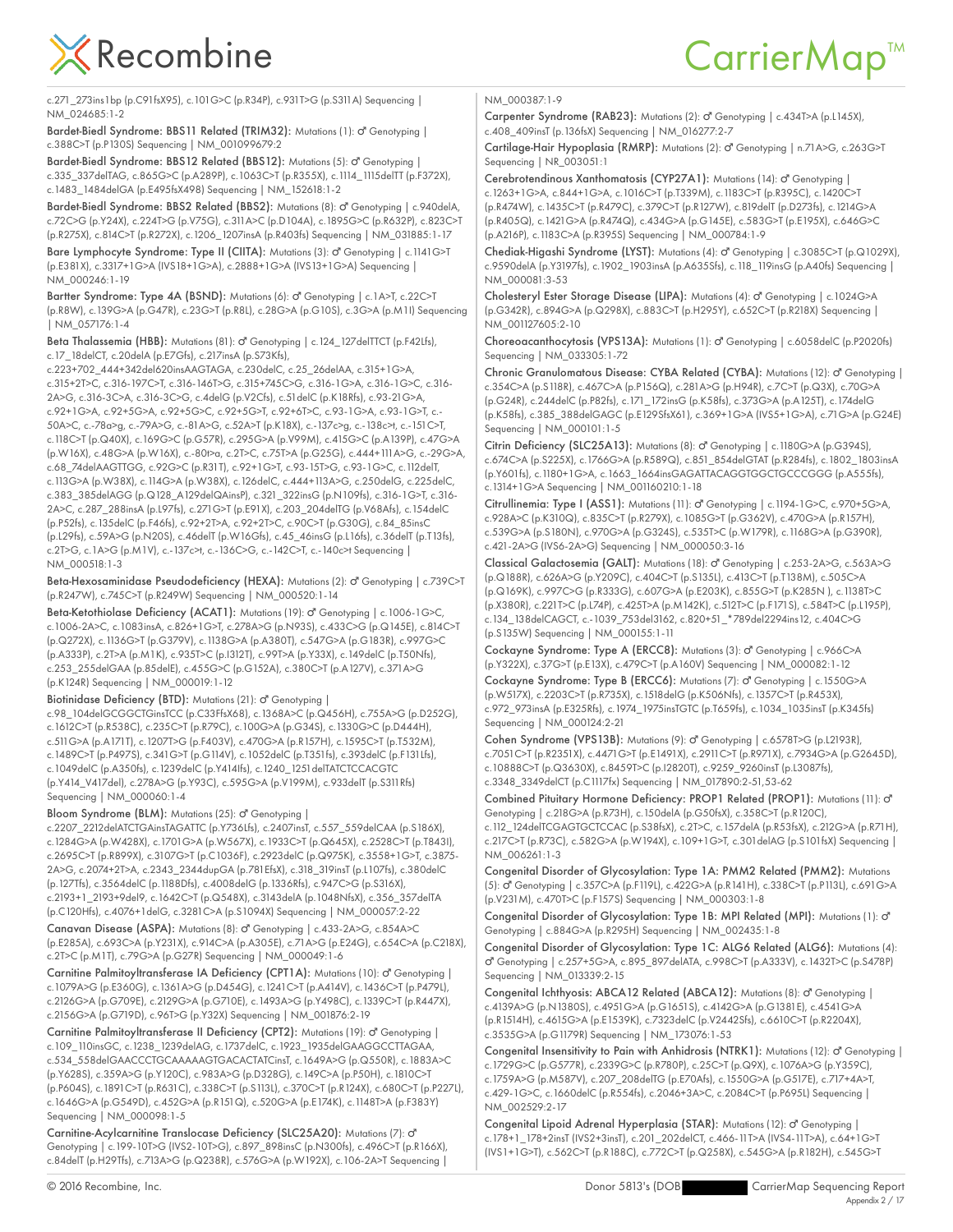### CarrierMap<sup>™</sup>

(p.R182L), c.559G>A (p.V187M), c.650G>C (p.R217T), c.749G>A (p.W250X), c.64+1G>A Sequencing | NM\_000349:1-7

Congenital Myasthenic Syndrome: CHRNE Related (CHRNE): Mutations (12): ♂ Genotyping | c.1327delG (p.E443fs), c.865C>T (p.L289F), c.911delT (p.L304fs), c.344+1G>A, c.850A>C (p.T284P), c.422C>T (p.P141L), c.250C>G (p.R84G), c.500G>T (p.R167L), c.991C>T (p.R331W), c.37G>A (p.G13R), c.613\_619delTGGGCCA (p.W205fs), c.1353\_1354insG (p.N452Efs) Sequencing | NM\_000080:1-12

Congenital Myasthenic Syndrome: DOK7 Related (DOK7): Mutations (6): o" Genotyping | c.601C>T (p.R201X), c.539G>C (p.G180A), c.548\_551delTCCT (p.F183fs), c.1263\_1264insC (p.S422fs), c.101-1G>T, c.331+1G>T Sequencing | NM\_173660:3-7

Congenital Myasthenic Syndrome: RAPSN Related (RAPSN): Mutations (11): ♂ Genotyping | c.264C>A (p.N88K), c.41T>C (p.L14P), c.807C>A (p.Y269X), c.548\_549insGTTCT (p.L183fs), c.46\_47insC (p.L16fs), c.133G>A (p.V45M), c.848T>C (p.L283P), c.484G>A (p.E162K), c.490C>T (p.R164C), c.-210A>G, c.193-15C>A (IVS1-15C>A) Sequencing | NM\_005055:1-8

Congenital Neutropenia: Recessive (HAX1): Mutations (6): O' Genotyping | c.121\_125insG, c.130\_131insA, c.431insG, c.91delG, c.256C>T (p.R86X), c.568C>T (p.Q190X) Sequencing | NM\_006118:1-7

Corneal Dystrophy and Perceptive Deafness (SLC4A11): Mutations (8): O' Genotyping | c.1459\_1462delTACGinsA (p.487\_488delYAinsT), c.2313\_2314insTATGACAC,

c.554\_561delGCTTCGCC (p.R185fs), c.2566A>G (p.M856V), c.1463G>A (p.R488K), c.2528T>C (p.L843P), c.637T>C (p.S213P), c.2321+1G>A Sequencing | NM\_001174090:1-20

Corticosterone Methyloxidase Deficiency (CYP11B2): Mutations (3): O' Genotyping | c.1492A>G (p.T498A), c.541C>T (p.R181W), c.1382T>C (p.L461P) Sequencing | NM\_000498:1-9

Crigler-Najjar Syndrome (UGT1A1): Mutations (11): o' Genotyping | c.508\_513delTTC (p.170delF), c.1070A>G (p.Q357R), c.1021C>T (p.R341X), c.1124C>T (p.S375F), c.840C>A (p.C280X), c.991C>T (p.Q331X), c.923G>A (p.G308E), c.1198A>G (p.N400D), c.992A>G (p.Q331R), c.44T>G (p.L15R), c.524T>A (p.L175Q) Sequencing | NM\_000463:1-5

Cystic Fibrosis (CFTR): Mutations (149): o<sup>n</sup> Genotyping | c.1029delC, c.1153\_1154insAT, c.1477delCA, c.1519\_1521delATC (p.507delI), c.1521\_1523delCTT (p.508delF), c.1545\_1546delTA (p.Y515Xfs), c.1585-1G>A, c.164+12T>C, c.1680-886A>G, c.1680-1G>A, c.1766+1G>A, c.1766+1G>T, c.1766+5G>T, c.1818del84, c.1911delG,

c.1923delCTCAAAACTinsA, c.1973delGAAATTCAATCCTinsAGAAA, c.2052delA (p.K684fs), c.2052insA (p.Q685fs), c.2051\_2052delAAinsG (p.K684SfsX38), c.2174insA, c.261delTT, c.2657+5G>A, c.273+1G>A, c.273+3A>C, c.274-1G>A, c.2988+1G>A, c.3039delC, c.3140- 26A>G, c.325delTATinsG, c.3527delC, c.3535delACCA, c.3691delT, c.3717+12191C>T, c.3744delA, c.3773\_3774insT (p.L1258fs), c.442delA, c.489+1G>T, c.531delT, c.579+1G>T, c.579+5G>A (IVS4+5G>A), c.803delA (p.N268fs), c.805\_806delAT (p.I269fs), c.933\_935delCTT (p.311delF), c.946delT, c.1645A>C (p.S549R), c.2128A>T (p.K710X), c.1000C>T (p.R334W), c.1013C>T (p.T338I), c.1364C>A (p.A455E), c.1477C>T (p.Q493X), c.1572C>A (p.C524X), c.1654C>T (p.Q552X), c.1657C>T (p.R553X), c.1721C>A (p.P574H), c.2125C>T (p.R709X), c.223C>T (p.R75X), c.2668C>T (p.Q890X), c.3196C>T (p.R1066C), c.3276C>G (p.Y1092X), c.3472C>T (p.R1158X), c.3484C>T (p.R1162X), c.349C>T (p.R117C), c.3587C>G (p.S1196X), c.3712C>T (p.Q1238X), c.3764C>A (p.S1255X), c.3909C>G (p.N1303K), c.1040G>A (p.R347H), c.1040G>C (p.R347P), c.1438G>T (p.G480C), c.1558G>T (p.V520F), c.1624G>T (p.G542X), c.1646G>A (p.S549N), c.1646G>T (p.S549I), c.1652G>A (p.G551D), c.1675G>A (p.A559T), c.1679G>C (p.R560T), c.178G>T (p.E60X), c.254G>A (p.G85E), c.271G>A (p.G91R), c.274G>T (p.E92X), c.3209G>A (p.R1070Q), c.3266G>A (p.W1089X), c.3454G>C (p.D1152H), c.350G>A (p.R117H), c.3611G>A (p.W1204X), c.3752G>A (p.S1251N), c.3846G>A (p.W1282X), c.3848G>T (p.R1283M), c.532G>A (p.G178R), c.988G>T (p.G330X), c.1090T>C (p.S364P), c.3302T>A (p.M1101K), c.617T>G (p.L206W), c.14C>T (p.P5L), c.19G>T (p.E7X), c.171G>A (p.W57X), c.313delA (p.I105fs), c.328G>C (p.D110H), c.580-1G>T, c.1055G>A (p.R352Q), c.1075C>A (p.Q359K), c.1079C>A (p.T360K), c.1647T>G (p.S549R), c.1976delA (p.N659fs), c.2290C>T (p.R764X), c.2737\_2738insG (p.Y913X), c.3067\_3072delATAGTG (p.I1023\_V1024delT), c.3536\_3539delCCAA (p.T1179fs), c.3659delC (p.T1220fs), c.54- 5940\_273+10250del21080bp (p.S18fs), c.4364C>G (p.S1455X), c.4003C>T (p.L1335F),

c.2538G>A (p.W846X), c.200C>T (p.P67L), c.4426C>T (p.Q1476X), c.1116+1G>A, c.1986\_1989delAACT (p.T663R), c.2089\_2090insA (p.R697Kfs), c.2215delG (p.V739Y), c.263T>G (p.L196X), c.3022delG (p.V1008S), c.3908dupA (p.N1303Kfs), c.658C>T (p.Q220X), c.868C>T (p.Q290X), c.1526delG (p.G509fs), c.2908+1085\_3367+260del7201, c.11C>A (p.S4X), c.3878\_3881delTATT (p.V1293fs), c.3700A>G (p.I1234V), c.416A>T (p.H139L), c.366T>A (p.Y122X), c.3767\_3768insC (p.A1256fs), c.613C>T (p.P205S), c.293A>G (p.Q98R), c.3731G>A (p.G1244E), c.535C>A (p.Q179K), c.3368-2A>G, c.455T>G (p.M152R), c.1610\_1611delAC (p.D537fs), c.3254A>G (p.H1085R), c.496A>G (p.K166E), c.1408\_1417delGTGATTATGG (p.V470fs), c.1585-8G>A, c.2909G>A (p.G970D), c.653T>A

(p.L218X), c.1175T>G (p.V392G), c.3139\_3139+1delGG, c.3717+4A>G (IVS22+4A>G) Sequencing | NM\_000492:1-27

Cystinosis (CTNS): Mutations (14): o' Genotyping | c.18\_21 delGACT, c.198\_218delTATTACTATCCTTGAGCTCCC , c.283G>T (p.G95X), c.414G>A (p.W138X), c.506G>A (p.G169D), c.613G>A (p.D205N), c.473T>C (p.L158P), c.329G>T (p.G110V), c.416C>T (p.S139F), c.589G>A (p.G197R), c.969C>G (p.N323K), c.1015G>A (p.G339R), c.- 39155\_848del57119, c.199\_219delATTACTATCCTTGAGCTCCCC (p.I67\_P73del) Sequencing | NM\_001031681:1,3-13

Cystinuria: Non-Type I (SLC7A9): Mutations (15): o' Genotyping | c.508G>A (p.V170M), c.313G>A (p.G105R), c.583G>A (p.G195R), c.775G>A (p.G259R), c.997C>T (p.R333W), c.131T>C (p.I44T), c.782C>T (p.P261L), c.695A>G (p.Y232C), c.544G>A (p.A182T), c.368C>T (p.T123M), c.614\_615insA (p.K205fs), c.604+2T>C, c.605-3C>A (IVS5-3C>A), c.1445C>T (p.P482L), c.368\_369delCG (p.T123fs) Sequencing | NM\_001243036:2-13

Cystinuria: Type I (SLC3A1): Mutations (10): d' Genotyping | c.1400T>C (p.M467T), c.2033T>C (p.L678P), c.542G>A (p.R181Q), c.1955C>G (p.T652R), c.1843C>A (p.P615T), c.1085G>A (p.R362H), c.1597T>A (p.Y533N), c.647C>T (p.T216M), c.808C>T (p.R270X), c.452A>G (p.Y151C) Sequencing | NM\_000341:1-10

D-Bifunctional Protein Deficiency (HSD17B4): Mutations (6): O' Genotyping | c.46G>A (p.G16S), c.63G>T (p.L21F), c.422\_423delAG, c.652G>T (p.V218L), c.1369A>T (p.N457Y), c.1369A>G (p.N457D) Sequencing | NM\_000414:1-24

Diabetes: Recessive Permanent Neonatal (ABCC8): Mutations (2): O' Genotyping | c.215A>G (p.N72S), c.1144G>A (p.E382K) Sequencing | NM\_000352:1-39

Du Pan Syndrome (GDF5): Mutations (4): O' Genotyping | c.1309delTTG, c.1306C>A (p.P436T), c.1133G>A (p.R378Q), c.1322T>C (p.L441P) Sequencing | NM\_000557:1-2

Dyskeratosis Congenita: RTEL1 Related (RTEL1): Mutations (5): O' Genotyping | c.2869C>T (p.R981W), c.2920C>T (p.R974X), c.1548G>T (p.M516I), c.2216G>T (p.G763V), c.3791G>A (p.R1264H) Sequencing | NM\_001283009:2-35

Dystrophic Epidermolysis Bullosa: Recessive (COL7A1): Mutations (11): o' Genotyping | c.2470\_2471insG, c.5820G>A (p.P1940P), c.933C>A (p.Y311X), c.4039G>C (p.G1347R), c.8393T>A (p.M2798K), c.425A>G (p.K142R), C.8441-

14\_8435delGCTCTTGGCTCCAGGACCCCT, c.4783-1G>A, c.7344G>A (p.V2448X), c.4991G>C (p.G1664A), c.497\_498insA (p.V168GfsX179) Sequencing | NM\_000094:1-118 Ehlers-Danlos Syndrome: Type VIIC (ADAMTS2): Mutations (2): O' Genotyping |

c.673C>T (p.Q225X), c.2384G>A (p.W795X) Sequencing | NM\_014244:2-22 Ellis-van Creveld Syndrome: EVC Related (EVC): Mutations (10): o' Genotyping | c.919T>C (p.S307P), c.1694delC (p.A565VfsX23), c.734delT (p.L245fs), c.910-911insA (p.R304fs), c.2635C>T (p.Q879X), c.1868T>C (p.L623Q), c.

1858\_1879delTTGGGCCGACTGGGCGGCCTC (p.L620\_L626del), c.1886+5G>T, c.1098+1G>A, c.1018C>T (p.R340X) Sequencing | NM\_153717:2-21

Ellis-van Creveld Syndrome: EVC2 Related (EVC2): Mutations (1): O' Genotyping | c.3025C>T (p.Q1009X) Sequencing | NM\_147127:1-22

Enhanced S-Cone (NR2E3): Mutations (5): o' Genotyping | c.932G>A (p.R311Q), c.227G>A (p.R76Q), c.119-2A>C, c.226C>T (p.R76W), c.747+1G>C (IVS5+1G>C) Sequencing | NM\_016346:1-8

Ethylmalonic Aciduria (ETHE1): Mutations (4): O' Genotyping | c.505+1G>T, c.487C>T (p.R163W), c.3G>T (p.M1I), c.488G>A (p.R163Q) Sequencing | NM\_014297:1-7

Familial Chloride Diarrhea (SLC26A3): Mutations (6): o' Genotyping | c.344delT (p.11151), c.559G>T (p.G187X), c.951delGGT (p.V318del), c.1386G>A (p.W462X), c.371A>T (p.H124L), c.2023\_2025dupATC (p.I675L) Sequencing | NM\_000111:2-21

Familial Dysautonomia (IKBKAP): Mutations (4): d<sup>o</sup> Genotyping | c.2204+6T>C, c.2741C>T (p.P914L), c.2087G>C (p.R696P), c.2128C>T (p.Q710X) Sequencing | NM\_003640:2-37

Familial Hyperinsulinism: Type 1: ABCC8 Related (ABCC8): Mutations (11): o' Genotyping | c.3989-9G>A, c.4159\_4161delTTC (p.1387delF), c.4258C>T (p.R1420C), c.4477C>T (p.R1493W), c.2147G>T (p.G716V), c.4055G>C (p.R1352P), c.560T>A (p.V187D), c.4516G>A (p.E1506K), c.2506C>T (p.Q836X), c.579+2T>A, c.1333-1013A>G (IVS8-1013A>G) Sequencing | NM\_000352:1-39

Familial Hyperinsulinism: Type 2: KCNJ11 Related (KCNJ11): Mutations (6): ♂ Genotyping | c.776A>G (p.H259R), c.36C>A (p.Y12X), C.C761T (p.P254L), c.G-134T, c.844G>A (p.E282K), c.440T>C (p.L147P) Sequencing | NM\_000525:1

Familial Mediterranean Fever (MEFV): Mutations (10): O' Genotyping | c.2076\_2078delAAT (p.692delI), c.2080A>G (p.M694V), c.1437C>G (p.F479L), c.800C>T (p.T267I), c.2040G>A (p.M680I), c.2040G>C (p.M680I), c.2082G>A (p.M694I), c.2230G>T (p.A744S), c.2282G>A (p.R761H), c.2177T>C (p.V726A) Sequencing | NM\_000243:1-10

Fanconi Anemia: Type A (FANCA): Mutations (10): O' Genotyping | c.295C>T (p.Q99X), c.1115\_1118delTTGG, c.3720\_3724delAAACA (p.E1240Dfs), c.513G>A (p.W171X), c.1606delT (p.S536fs), c.3558\_3559insG (p.R1187Efs), c.1615delG (p.D539fs), c.890\_893delGCTG (p.C297fs), c.2172\_2173insG (p.T724fs), c.4275delT (p.R1425fs) Sequencing | NM\_000135:1- 43

Fanconi Anemia: Type C (FANCC): Mutations (8): o'' Genotyping | c.456+4A>T, c.67delG, c.37C>T (p.Q13X), c.553C>T (p.R185X), c.1661T>C (p.L554P), c.1642C>T (p.R548X), c.66G>A (p.W22X), c.65G>A (p.W22X) Sequencing | NM\_000136:2-15

Fanconi Anemia: Type G (FANCG): Mutations (5): o' Genotyping | c.1480+1G>C, c.307+1G>C, c.1794\_1803delCTGGATCCGT (p.W599Pfs), c.637\_643delTACCGCC (p.Y213K+4X), c.925-2A>G Sequencing | NM\_004629:1-14

Fanconi Anemia: Type J (BRIP1): Mutations (1): O' Genotyping | c.2392C>T (p.R798X) Sequencing | NM\_032043:2-20

Fumarase Deficiency (FH): Mutations (1): O' Genotyping | c. 1431\_1433insAAA Sequencing | NM\_000143:1-10

GM1-Gangliosidoses (GLB1): Mutations (17): o' Genotyping | c.1480-2A>G, c.75+2\_75+3insT, c.1772A>G (p.Y591C), c.947A>G (p.Y316C), c.1051C>T (p.R351X),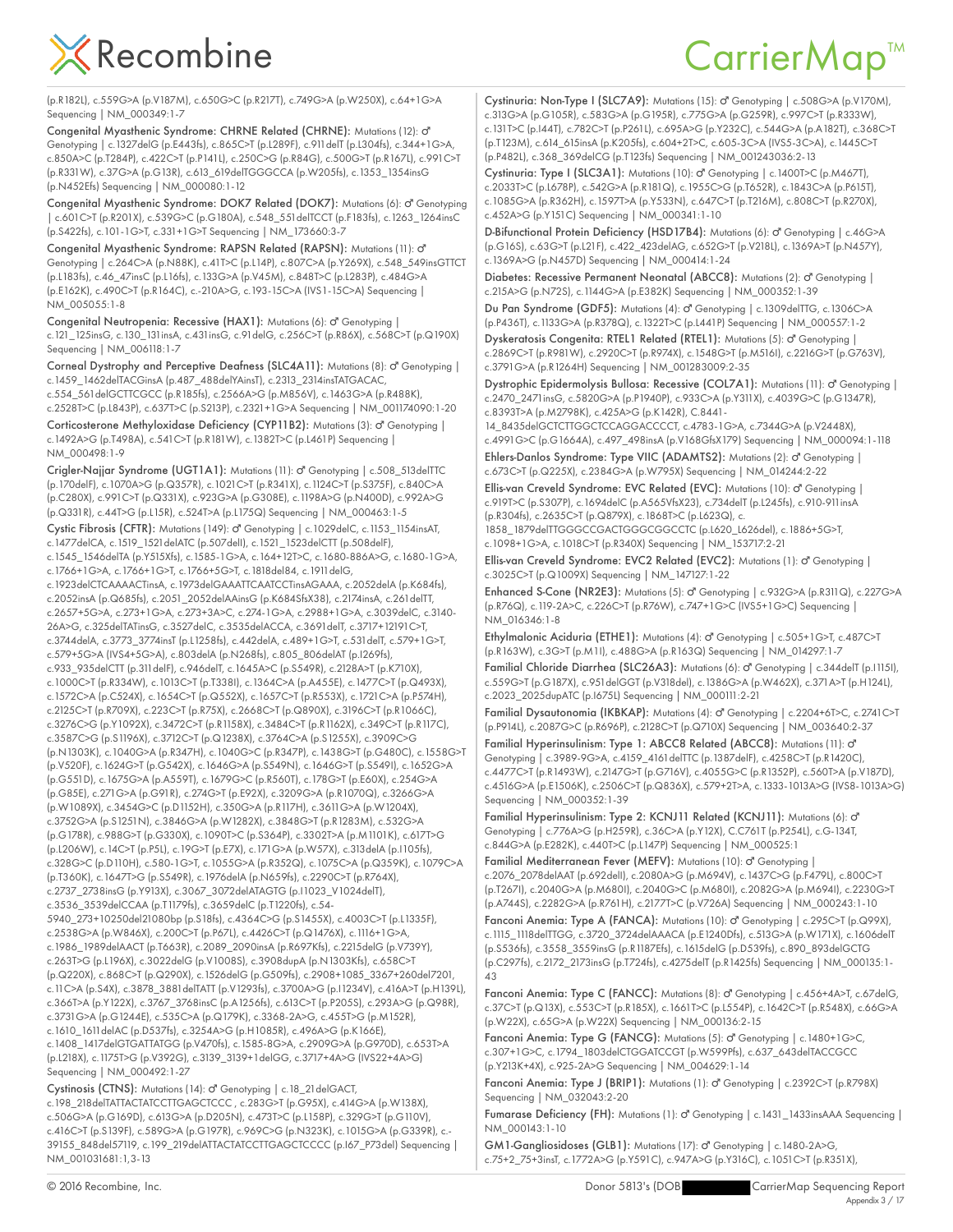### CarrierMap<sup>™</sup>

c.1369C>T (p.R457X), c.145C>T (p.R49C), c.202C>T (p.R68W), c.245C>T (p.T82M), c.601C>T (p.R201C), c.622C>T (p.R208C), c.1370G>A (p.R457Q), c.176G>A (p.R59H), c.367G>A (p.G123R), c.152T>C (p.I51T), c.1771T>A (p.Y591N), c.1577\_1578insG Sequencing | NM\_000404:1-16

GRACILE Syndrome (BCS1L): Mutations (12): d' Genotyping | c.232A>G (p.S78G), c.103G>C (p.G35R), c.148A>G (p.T50A), c.166C>T (p.R56X), c.133C>T (p.R45C), c.296C>T (p.P99L), c.464G>C (p.R155P), c.547C>T (p.R183C), c.548G>A (p.R183H), c.550C>T (p.R184C), c.830G>A (p.S277N), c.1057G>A (p.V353M) Sequencing | NM\_004328:1-9

Galactokinase Deficiency (GALK1): Mutations (7): o' Genotyping | c.1144C>T (p.Q382X), c.1045G>A (p.G349S), c.1031C>T (p.T344M), c.238G>T (p.E80X), c.94G>A (p.V32M), c.82C>A (p.P28T), c.593C>T (p.A198V) Sequencing | NM\_000154:1-8

Gaucher Disease (GBA): Mutations (6): O' Genotyping | c.84\_85insG, c.1226A>G (p.N409S), c.1343A>T (p.D448V), c.1504C>T (p.R502C), c.1297G>T (p.V433L), c.1604G>A (p.R535H)

Gitelman Syndrome (SLC12A3): Mutations (11): o'' Genotyping | c.1926-1G>T, c.2883+1G>T, c.1046C>T (p.P348L), c.1763C>T (p.A588V), c.622C>T (p.R208W), c.1889G>T (p.G629V), c.1961G>A (p.R654H), c.1868T>C (p.L623P), c.1180+1G>T (IVS9+1G>T), c.1670- 191C>T, c.2548+253C>T Sequencing | NM\_000339:1-26

Globoid Cell Leukodystrophy (GALC): Mutations (10): o' Genotyping | c.1153G>T (p.E385X), c.857G>A (p.G286D), c.2002A>C (p.T668P), c.1700A>C (p.Y567S), c.1586C>T (p.T529M), c.1472delA (p.K491fs), c.913A>G (p.I305V), c.683\_694delATCTCTGGGAGTinsCTC (p.N228\_S232del5insTP), c.246A>G (p.I82M), c.1161+6555\_\*9573del31670bp Sequencing | NM\_000153:2-17

Glutaric Acidemia: Type I (GCDH): Mutations (8): o' Genotyping | c.1204C>T (p.R402W), c.1262C>T (p.A421V), c.743C>T (p.P248L), c.1093G>A (p.E365K), c.877G>A (p.A293T), c.1083-2A>C (IVS10-2A>C), c.680G>C (p.R227P), c.1198G>A (p.V400M) Sequencing | NM\_000159:2-12

Glutaric Acidemia: Type IIA (ETFA): Mutations (5): O' Genotyping | c.797C>T (p.T266M), c.470T>G (p.V157G), c.346G>A (p.G116R), c.809\_811delTAG (p.V270\_A271delinsA), c.963+1delG Sequencing | NM\_000126:1-12

Glutaric Acidemia: Type IIB (ETFB): Mutations (2): o' Genotyping | c.764G>A (p.R255Q), c.655G>A (p.D219N) Sequencing | NM\_001014763:1-5, NM\_001985:1

Glutaric Acidemia: Type IIC (ETFDH): Mutations (8): O' Genotyping | c.1448C>T (p.P483L), c.2T>C (p.M1T), c.250G>A (p.A84T), c.524G>T (p.R175L), c.380T>A (p.L127H), c.524G>A (p.R175H), c.1130T>C (p.L377P), c.36delA (p.A12fs) Sequencing | NM\_004453:1-13

Glycine Encephalopathy: AMT Related (AMT): Mutations (6): O' Genotyping | c.959G>A (p.R320H), c.878-1G>A, c.826G>C (p.D276H), c.574C>T (p.Q192X), c.139G>A (p.G47R), c.125A>G (p.H42R) Sequencing | NM\_000481:1-9

Glycine Encephalopathy: GLDC Related (GLDC): Mutations (5): o' Genotyping | c.2284G>A (p.G762R), c.2266\_2268delTTC (p.756delF), c.1691G>T (p.S564I), c.1545G>C (p.R515S), c.2T>C (p.M1T) Sequencing | NM\_000170:1-25

Glycogen Storage Disease: Type IA (G6PC): Mutations (13): o' Genotyping | c.376\_377insTA, c.79delC, c.979\_981delTTC (p.327delF), c.1039C>T (p.Q347X), c.247C>T (p.R83C), c.724C>T (p.Q242X), c.248G>A (p.R83H), c.562G>C (p.G188R), c.648G>T, c.809G>T (p.G270V), c.113A>T (p.D38V), c.975delG (p.L326fs), c.724delC Sequencing | NM\_000151:1-5

Glycogen Storage Disease: Type IB (SLC37A4): Mutations (5): O' Genotyping | c.1042\_1043delCT, c.796G>T (p.G266C), c.1016G>A (p.G339D), c.1099G>A (p.A367T), c.352T>C (p.W118R) Sequencing | NM\_001164277:3-11

Glycogen Storage Disease: Type II (GAA): Mutations (13): o' Genotyping | c.1935C>A (p.D645E), c.2560C>T (p.R854X), c.-32-13T>G (IVS1-13T>G), c.525delT (p.E176Rfs), c.710C>T (p.A237V), c.896T>G (p.L299R), c.953T>C (p.M318T), c.1561G>A (p.E521K), c.1585\_1586delTCinsGT (p.S529V), c.1634C>T (p.P545L), c.1927G>A (p.G643R), c.2173C>T (p.R725W), c.2707\_2709delK (p.903delK) Sequencing | NM\_001079804:2-20

Glycogen Storage Disease: Type III (AGL): Mutations (15): o' Genotyping | c.17\_18delAG, c.4455delT (p.S1486fs), c.1222C>T (p.R408X), c.16C>T (p.Q6X), c.1384delG (p.V462X), c.2039G>A (p.W680X), c.2590C>T (p.R864X), c.2681+1G>A, c.3439A>G (p.R1147G), c.3682C>T (p.R1228X), c.3965delT (p.V1322AfsX27), c.3980G>A (p.W1327X), c.4260-12A>G (IVS32-12A>G), c.4342G>C (p.G1448R), c.2681+1G>T Sequencing | NM\_000642:2-34

Glycogen Storage Disease: Type IV (GBE1): Mutations (3): o' Genotyping | c.986A>C (p.Y329S), c.691+2T>C (IVS5+2T>C), c.986A>G (p.Y329C) Sequencing | NM\_000158:1-16

Glycogen Storage Disease: Type V (PYGM): Mutations (10): o' Genotyping | c.2128\_2130delTTC (p.710delF), c.1627A>T (p.K543X), c.1628A>C (p.K543T), c.148C>T (p.R50X), c.255C>A (p.Y85X), c.613G>A (p.G205S), c.2392T>C (p.W798R), c.1827G>A (p.K609K), c.632delG (p.S211fs), c.808C>T (p.R270X) Sequencing | NM\_005609:1-20

Glycogen Storage Disease: Type VII (PFKM): Mutations (4): O' Genotyping | c.450+1G>A, c.329G>T (p.R110L), c.283C>T (p.R95X), c.2214delC (p.P739Qfs) Sequencing | NM\_001166686:2-25

Guanidinoacetate Methyltransferase Deficiency (GAMT): Mutations (4): o' Genotyping | c.506G>A (p.C169Y), c.327G>A, c.309\_310insCCGGGACTGGGCC (p.L99\_A103fs), c.148A>C (p.M50L) Sequencing | NM\_000156:1-6

HMG-CoA Lyase Deficiency (HMGCL): Mutations (7): o' Genotyping | c.914\_915delTT, c.122G>A (p.R41Q), c.208G>C (p.V70L), c.835G>A (p.E279K), c.561+1G>A, c.109G>T (p.E37X), c.561+1G>T Sequencing | NM\_000191:1-9

Hemochromatosis: Type 2A: HFE2 Related (HFE2): Mutations (1): o' Genotyping | c.959G>T (p.G320V) Sequencing | NM\_213653:2-4

Hemochromatosis: Type 3: TFR2 Related (TFR2): Mutations (4): O' Genotyping | c.2069A>C (p.Q690P), c.750C>G (p.Y250X), c.515T>A (p.M172K), c.88\_89insC (p.E60X) Sequencing | NM\_003227:1-18

Hemoglobinopathy: Hb C (HBB): Mutations (1): o' Genotyping | c.19G>A (p.E7K) Sequencing | NM\_000518:1-3

Hemoglobinopathy: Hb D (HBB): Mutations (1): O' Genotyping | c.364G>C (p.E122Q) Sequencing | NM\_000518:1-3

Hemoglobinopathy: Hb E (HBB): Mutations (1): o' Genotyping | c.79G>A (p.E27K) Sequencing | NM\_000518:1-3

Hemoglobinopathy: Hb O (HBB): Mutations (1): o' Genotyping | c.364G>A (p.E122K) Sequencing | NM\_000518:1-3

Hereditary Fructose Intolerance (ALDOB): Mutations (10): o' Genotyping | c.357\_360delAAAC, c.1005C>G (p.N335K), c.524C>A (p.A175D), c.448G>C (p.A150P), c.612T>G (p.Y204X), c.865\_867delCTT (p.289delL), c.720C>A (p.C240X), c.442T>C (p.W148R), c.178C>T (p.R60X), c.10C>T (p.R4X) Sequencing | NM\_000035:2-9

Hereditary Spastic Paraplegia: TECPR2 Related (TECPR2): Mutations (1): o' Genotyping | c.3416delT (p.L1139fs) Sequencing | NM\_014844:2-20

Herlitz Junctional Epidermolysis Bullosa: LAMA3 Related (LAMA3): Mutations (1): o<sup>7</sup> Genotyping | c.1981C>T (p.R661X) Sequencing | NM\_000227:1-38

Herlitz Junctional Epidermolysis Bullosa: LAMB3 Related (LAMB3): Mutations (6): o<sup>7</sup> Genotyping | c.3024delT, c.124C>T (p.R42X), c.1903C>T (p.R635X), c.430C>T (p.R144X), c.727C>T (p.Q243X), c.3247C>T (p.Q1083X) Sequencing | NM\_000228:2-23

Herlitz Junctional Epidermolysis Bullosa: LAMC2 Related (LAMC2): Mutations (1): o' Genotyping | c.283C>T (p.R95X) Sequencing | NM\_005562:1-23

Hermansky-Pudlak Syndrome: Type 1 (HPS1): Mutations (1): O' Genotyping | c.1470\_1486dup16 (p.H497Qfs) Sequencing | NM\_000195:3-20

Hermansky-Pudlak Syndrome: Type 3 (HPS3): Mutations (4): O' Genotyping | c.1189C>T (p.R397W), c.1691+2T>G, c.2589+1G>C, c.1163+1G>A Sequencing | NM\_032383:1-17

Hermansky-Pudlak Syndrome: Type 4 (HPS4): Mutations (7): O' Genotyping | c.1876C>T (p.Q626X), c.526C>T (p.Q176X), c.957\_958insGCTTGTCCAGATGGCAGGAAGGAG (p.E319\_N320ins8), c.634C>T (p.R212X), c.397G>T (p.E133X), c.649G>T (p.E217X), c.2039delC (p.P680fs) Sequencing | NM\_152841:1-12

Holocarboxylase Synthetase Deficiency (HLCS): Mutations (7): O' Genotyping | c.1795+5G>A (IVS10+5G>A), c.780delG, c.710T>C (p.L237P), c.1522C>T (p.R508W), c.1648G>A (p.V550M), c.1513G>C (p.G505R), c.772\_781delACAAGCAAGG (p.T258fs) Sequencing | NM\_001242785:4-12

Homocystinuria Caused by CBS Deficiency (CBS): Mutations (8): o' Genotyping | c.919G>A (p.G307S), c.833T>C (p.I278T), c.1006C>T (p.R336C), c.959T>C (p.V320A), c.797G>A (p.R266K), c.572C>T (p.T191M), c.341C>T (p.A114V), c.969G>A (p.W324X) Sequencing | NM\_001178008:3-17

Hurler Syndrome (IDUA): Mutations (8): d' Genotyping | c.1598C>G (p.P533R), c.208C>T (p.Q70X), c.1205G>A (p.W402X), c.979G>C (p.A327P), c.266G>A (p.R89Q), c.1960T>G (p.X654G), c.152G>A (p.G51D), c.1037T>G (p.L346R) Sequencing | NM\_000203:2-8,11-14

Hypophosphatasia (ALPL): Mutations (5): o' Genotyping | c.1559delT, c.1133A>T (p.D378V), c.1001G>A (p.G334D), c.571G>A (p.E191K), c.979T>C (p.F327L) Sequencing | NM\_000478:2- 12

Inclusion Body Myopathy: Type 2 (GNE): Mutations (3): o' Genotyping | c.2228T>C (p.M743T), c.1807G>C (p.V603L), c.131G>C (p.C44S) Sequencing | NM\_001128227:1-12

Infantile Cerebral and Cerebellar Atrophy (MED17): Mutations (1): o' Genotyping | c.1112T>C (p.L371P) Sequencing | NM\_004268:1-12

Isolated Microphthalmia: VSX2 Related (VSX2): Mutations (4): O' Genotyping | c.599G>A (p.R200Q), c.599G>C (p.R200P), c.679C>T (p.R227W), c.371-1G>A Sequencing | NM\_182894:1-5

Isovaleric Acidemia (IVD): Mutations (1): d' Genotyping | c.941C>T (p.A314V) Sequencing | NM\_002225:1-12

Joubert Syndrome (TMEM216): Mutations (2): O' Genotyping | c.218G>T (p.R73L), c.218G>A (p.R73H) Sequencing | NM\_001173991:1-5

Lamellar Ichthyosis: Type 1 (TGM1): Mutations (1): o' Genotyping | c.877-2A>G (IVS5-2A>G) Sequencing | NM\_000359:2-15

Laryngoonychocutaneous Syndrome (LAMA3): Mutations (1): o' Genotyping | c.151\_152insG (p.V51GfsX3) Sequencing | NM\_000227:1-38

Leber Congenital Amaurosis: CEP290 Related (CEP290): Mutations (1): o' Genotyping | c.2991+1655A>G (p.C998X) Sequencing | NM\_025114:2-54

Leber Congenital Amaurosis: GUCY2D Related (GUCY2D): Mutations (3): ♂ Genotyping | c.1694T>C (p.F565S), c.2943delG (p.G982V), c.387delC (p.P130Lfx) Sequencing | NM\_000180:2-19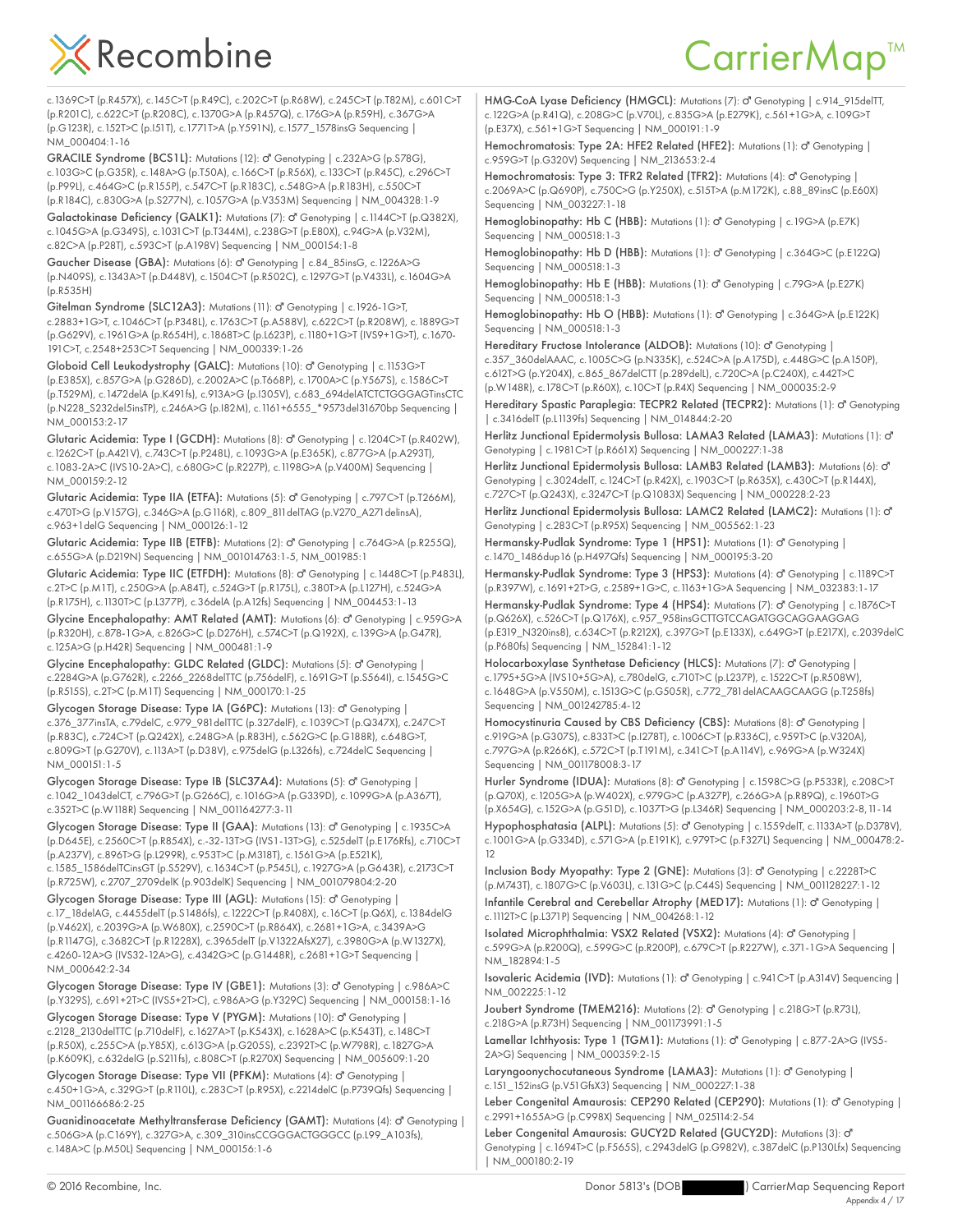Leber Congenital Amaurosis: LCA5 Related (LCA5): Mutations (3): o' Genotyping | c.835C>T (p.Q279X), c.1476\_1477insA (p.P493TfsX1), c.1151delC Sequencing | NM\_001122769:2-8

Leber Congenital Amaurosis: RDH12 Related (RDH12): Mutations (6): o<sup>n</sup> Genotyping | c.565C>T (p.Q189X), c.184C>T (p.R62X), c.464C>T (p.T155I), c.677A>G (p.Y226C), c.146C>T (p.T49M), c.295C>A (p.L99I) Sequencing | NM\_152443:3-9

Leigh Syndrome: French-Canadian (LRPPRC): Mutations (1): O' Genotyping | c.1061C>T (p.A354V) Sequencing | NM\_133259:1-38

Leukoencephalopathy with Vanishing White Matter: EIF2B5 Related (EIF2B5): Mutations (9): d' Genotyping | c.338G>A (p.R113H), c.271A>G (p.T91A), c.1882T>C (p.W628R), c.1157G>T (p.G386V), c.584G>A (p.R195H), c.925G>C (p.V309L), c.944G>A (p.R315H), c.166T>G (p.F56V), c.167T>G (p.F56C) Sequencing | NM\_003907:1-16

Leydig Cell Hypoplasia (Luteinizing Hormone Resistance) (LHCGR): Mutations (13): o<sup>7</sup> Genotyping | c.1822\_1827delCTGGTT (p.608\_609delLV), c.1777G>C (p.A593P), c.1660C>T (p.R554X), c.1060G>A (p.E354K), c.1635C>A (p.C545X), c.391T>C (p.C131R), c.1027T>A (p.C343S), c.1627T>C (p.C543R), c.1505T>C (p.L502P), c.430G>T (p.V144F), c.1847C>A (p.S616Y), c.455T>C (p.I152T), c.537-3C>A Sequencing | NM\_000233:1-11

Limb-Girdle Muscular Dystrophy: Type 2A (CAPN3): Mutations (6): o' Genotyping | c.1715G>A (p.R572Q), c.1469G>A (p.R490Q), c.550delA (p.T184fs), c.2306G>A (p.R769Q), c.2362\_2363delAGinsTCATCT (p.R788Sfs), c.1525G>T (p.V509F) Sequencing | NM\_000070:1- 24

Limb-Girdle Muscular Dystrophy: Type 2B (DYSF): Mutations (5): o' Genotyping | c.4989\_4993delGCCCGinsCCCC (p.E1663fs), c.2833delG (p.A945fs), c.5830C>T (p.R1944X), c.2271C>A (p.Y758X), c.5174+5G>A Sequencing | NM\_001130987:1-56

Limb-Girdle Muscular Dystrophy: Type 2C (SGCG): Mutations (4): O' Genotyping | c.848G>A (p.C283Y), c.787G>A (p.E263K), c.525delT (p.F175fsX), c.87\_88insT (p.G30fs) Sequencing | NM\_000231:2-8

Limb-Girdle Muscular Dystrophy: Type 2D (SGCA): Mutations (1): O' Genotyping | c.229C>T (p.R77C) Sequencing | NM\_000023:1-9

Limb-Girdle Muscular Dystrophy: Type 2E (SGCB): Mutations (6): o' Genotyping | c.341C>T (p.S114F), c.452C>G (p.T151R), c.272G>C (p.R91P), c.272G>T (p.R91L), c.299T>A (p.M100K), c.323T>G (p.L108R) Sequencing | NM\_000232:2-6

Limb-Girdle Muscular Dystrophy: Type 2F (SGCD): Mutations (5): O' Genotyping | c.493C>T (p.R165X), c.89G>A (p.W30X), c.784G>A (p.E262K), c.391G>C (p.A131P), c.653delC (p.A218fs) Sequencing | NM\_001128209:2-8

Limb-Girdle Muscular Dystrophy: Type 21 (FKRP): Mutations (1): o' Genotyping | c.826C>A (p.L276I) Sequencing | NM\_001039885:1-4

Lipoprotein Lipase Deficiency (LPL): Mutations (1): o' Genotyping | c.644G>A (p.G215E) Sequencing | NM\_000237:1-10

Long-Chain 3-Hydroxyacyl-CoA Dehydrogenase Deficiency (HADHA): Mutations (2): o' Genotyping | c.1132C>T (p.Q378X), c.1528G>C (p.E510Q) Sequencing | NM\_000182:1-20

Lysinuric Protein Intolerance (SLC7A7): Mutations (4): o<sup>n</sup> Genotyping | c.1228C>T (p.R410X), c.726G>A (p.W242X), c.1384\_1385insATCA (p.R462fs), c.895-2A>T Sequencing | NM\_001126105:3-11

MTHFR Deficiency: Severe (MTHFR): Mutations (6): o' Genotyping | c.1721T>G (p.V574G), c.1408G>T (p.E470X), c.1166G>A (p.W389X), c.652G> T (p.V218L), c.523G>A (p.A175T), c.474A>T (p.G158G) Sequencing | NM\_005957:2-12

Malonyl-CoA Decarboxylase Deficiency (MLYCD): Mutations (5): o' Genotyping | c.560C>G (p.S187X), c.8G>A (p.G3D), c.1064\_1065delTT (p.F355fs), c.949-14A>G, c.638\_641delGTGA (p.S213fs) Sequencing | NM\_012213:1-5

Maple Syrup Urine Disease: Type 1A (BCKDHA): Mutations (4): O' Genotyping | c.860\_867delGAGGCCCC, c.868G>A (p.G290R), c.1312T>A (p.Y438N), c.288+1G>A Sequencing | NM\_000709:1-9

Maple Syrup Urine Disease: Type 1B (BCKDHB): Mutations (6): O' Genotyping | c.1114G>T (p.E372X), c.548G>C (p.R183P), c.832G>A (p.G278S), c.970C>T (p.R324X), c.487G>T (p.E163X), c.853C>T (p.R285X) Sequencing | NM\_183050:1-10

Maple Syrup Urine Disease: Type 2 (DBT): Mutations (15): o<sup>n</sup> Genotyping | c.670G>T (p.E224X), c.581C>G (p.S194X), c.1355A>G (p.H452R), c.294C>G (p.I98M), c.1448G>T (p.X483L), c.75\_76delAT (p.C26Wfs), c.901C>T (p.R301C), c.363\_364delCT (p.Y122Lfs), c.1193T>C (p.L398P), c.1169A>G (p.D390G), c.1209+5G>C (IVS9+5G>C), c.1232C>A (p.P411Q), c.939G>C (p.K313N), c.788T>G (p.M263R), c.1202T>C (p.I401T) Sequencing | NM\_001918:1-11

Maple Syrup Urine Disease: Type 3 (DLD): Mutations (8): O' Genotyping | c.104\_105insA, c.685G>T (p.G229C), c.214A>G (p.K72E), c.1081A>G (p.M361V), c.1123G>A (p.E375K), c.1178T>C (p.I393T), c.1463C>T (p.P488L), c.1483A>G (p.R495G) Sequencing | NM\_000108:1-14

Maroteaux-Lamy Syndrome (ARSB): Mutations (6): o' Genotyping | c.629A>G (p.Y210C), c.1178A>C (p.H393P), c.284G>A (p.R95Q), c.944G>A (p.R315Q), c.1143-8T>G, c.1143-1G>C Sequencing | NM\_000046:1-8

Meckel Syndrome: Type 1 (MKS1): Mutations (5): O' Genotyping | c. 1408-35\_1408-7del29 (p.G470fs), c.80+2T>C (IVS1+2T>C), c.1024+1G>A (IVS11+1G>A), c.417G>A (p.E139X), c.50insCCGGG (p.D19AfsX) Sequencing | NM\_017777:1-18

Medium-Chain Acyl-CoA Dehydrogenase Deficiency (ACADM): Mutations (8): ♂ Genotyping | c.985A>G (p.K329E), c.362C>T (p.T121I), c.595G>A (p.G199R), c.799G>A (p.G267R), c.199T>C (p.Y67H), c.262C>T (p.L88F), c.616C>T (p.R206C), c.617G>A (p.C206H) Sequencing | NM\_001127328:1-12

Megalencephalic Leukoencephalopathy (MLC1): Mutations (6): o' Genotyping | c.176G>A (p.G59E), c.278C>T (p.S93L), c.135\_136insC (p.C46fsX), c.908\_918delTGCTGCTGCTGinsGCA (p.V303GfsX96), c.880C>T (p.P294S), c.178-10T>A Sequencing | NM\_139202:2-12

Metachromatic Leukodystrophy (ARSA): Mutations (18): O' Genotyping | c.1210+1G>A, c.465+1G>A (IVS2+1G>A), c.862A>C (p.T288P), c.1136C>T (p.P379L), c.1283C>T (p.P428L), c.827C>T (p.T276M), c.542T>G (p.I181S), c.1232C>T (p.T411I), c.769G>C (p.D257H), c.739G>A (p.G247R), c.641C>T (p.A214V), c.302G>A (p.G101D), c.293C>T (p.S98F), c.257G>A (p.R86Q), c.263G>A (p.G88D), c.1114C>T (p.R372W), c.292\_293delTCinsCT (p.S98L), c.302G>T (p.G101V) Sequencing | NM\_001085425:2-9

Methylmalonic Acidemia: MMAA Related (MMAA): Mutations (14): O' Genotyping | c.64C>T (p.R22X), c.161G>A (p.W54X), c.266T>C (p.L89P), c.283C>T (p.Q95X), c.358C>T (p.Q120X), c.397C>T (p.Q133X), c.433C>T (p.R145X), c.503delC (p.T168MfsX9), c.562G>C (p.G188R), c.650T>A (p.L217X), c.653G>A (p.G218E), c.733+1G>A, c.988C>T (p.R330X), c.1076G>A (p.R359Q) Sequencing | NM\_172250:2-7

Methylmalonic Acidemia: MMAB Related (MMAB): Mutations (11): o<sup>n</sup> Genotyping | c.700C>T (p.Q234X), c.656A>G (p.Y219C), c.572G>A (p.R191Q), c.571C>T (p.R191W), c.569G>A (p.R190H), c.568C>T (p.R190C), c.556C>T (p.R186W), c.403G>A (p.A135T), c.291- 1G>A, c.287T>C (p.I96T), c.197-1G>T Sequencing | NM\_052845:1-9

Methylmalonic Acidemia: MUT Related (MUT): Mutations (23): o' Genotyping | c.2150G>T (p.G717V), c.2099T>A (p.M700K), c.2080C>T (p.R694W), c.2054T>G (p.L685R), c.1867G>A (p.G623R), c.1280G>A (p.G427D), c.1106G>A (p.R369H), c.1105C>T (p.R369C), c.1097A>G (p.N366S), c.935G>T (p.G312V), c.691T>A (p.Y231N), c.655A>T (p.N219Y), c.643G>A (p.G215S), c.607G>A (p.G203R), c.572C>A (p.A191E), c.521T>C (p.F174S), c.322C>T (p.R108C), c.313T>C (p.W105R), c.299A>G (p.Y100C), c.284C>G (p.P95R), c.281G>T (p.G94V), c.278G>A (p.R93H), c.643G>T (p.G215C) Sequencing | NM\_000255:2- 13

Methylmalonic Aciduria and Homocystinuria: Type cblC (MMACHC): Mutations (5): ♂ Genotyping | c.271\_272insA (p.R91KfsX14), c.331C>T (p.R111X), c.394C>T (p.R132X), c.482G>A (p.R161Q), c.609G>A (p.W203X) Sequencing | NM\_015506:1-4

Mitochondrial Complex I Deficiency: NDUFS6 Related (NDUFS6): Mutations (1): ♂ Genotyping | c.344G>A (p.C115Y) Sequencing | NM\_004553:1-4

Mitochondrial DNA Depletion Syndrome: MNGIE Type (TYMP): Mutations (6): ♂ Genotyping | c.866A>C (p.E289A), c.433G>A (p.G145R), c.665A>G (p.K222R), c.457G>A (p.G153S), c.516+2T>C (IVS4+2T>C), c.1425\_1426insC (p.S476Lfs) Sequencing | NM\_001257989:2-8,10

Mitochondrial Myopathy and Sideroblastic Anemia (PUS1): Mutations (2): o' Genotyping | c.430C>T (p.R144W), c.658G>T (p.E220X) Sequencing | NM\_025215:1-6

Mitochondrial Trifunctional Protein Deficiency: HADHB Related (HADHB): Mutations (7): Genotyping | c.182G>A (p.R61H), c.788A>G (p.D263G), c.740G>A (p.R247H), ♂ c.1331G>A (p.R444K), c.1364T>G (p.V455G), c.776\_777insT (p.G259fs), c.1175C>T (p.A392V) Sequencing | NM\_000183:2-16

Morquio Syndrome: Type A (GALNS): Mutations (6): o'' Genotyping | c.205T>G (p.F69V), c.485C>T (p.S162F), c.1156C>T (p.R386C), c.901G>T (p.G301C), c.337A>T (p.I113F), c.178G>A (p.D60N) Sequencing | NM\_000512:2-14

Morquio Syndrome: Type B (GLB1): Mutations (8): o' Genotyping | c.1527G>T (p.W509C), c.1313G>A (p.G438E), c.1445G>A (p.R482H), c.247T>C (p.Y83H), c.1444C>T (p.R482C), c.1498A>G (p.T500A), c.1223A>C (p.Q408P), c.817\_818delTGinsCT (p.W273L) Sequencing | NM\_000404:1-16

Mucolipidosis: Type II/III (GNPTAB): Mutations (3): o' Genotyping | c.3503\_3504delTC (p.L1168QfsX5), c.3565C>T (p.R1189X), c.1120T>C (p.F374L) Sequencing | NM\_024312:1-21 Mucolipidosis: Type IV (MCOLN1): Mutations (5): o' Genotyping | c.-1015\_788del6433, c.406-2A>G, c.1084G>T (p.D362Y), c.304C>T (p.R102X), c.244delC (p.L82fsX) Sequencing | NM\_020533:1-14

Multiple Pterygium Syndrome (CHRNG): Mutations (6): o' Genotyping | c.715C>T (p.R239C), c.13C>T (p.Q5X), c.320T>G (p.V107G), c.401\_402delCT (p.P134fs), c.1408C>T (p.R470X), c.136C>T (p.R46X) Sequencing | NM\_005199:1-12

Multiple Sulfatase Deficiency (SUMF1): Mutations (1): O' Genotyping | c.463T>C (p.S155P) Sequencing | NM\_182760:1-9

Muscle-Eye-Brain Disease (POMGNT1): Mutations (3): o' Genotyping | c.1539+1G>A, c.1324C>T (p.R442C), c.1478C>G (p.P493R) Sequencing | NM\_001243766:2-23

Navajo Neurohepatopathy (MPV17): Mutations (1): o' Genotyping | c.149G>A (p.R50Q) Sequencing | NM\_002437:2-8

Nemaline Myopathy: NEB Related (NEB): Mutations (2): o' Genotyping | c.7434\_7536del2502bp, c.8890-2A>G (IVS63-2A>G) Sequencing | NM\_001164508:63- 66,86,95-96,103,105,143,168-172, NM\_004543:3-149

Nephrotic Syndrome: Type 1 (NPHS1): Mutations (5): o' Genotyping | c.121\_122delCT (p.L41Dfs), c.1481delC, c.3325C>T (p.R1109X), c.3478C>T (p.R1160X), c.2335-1G>A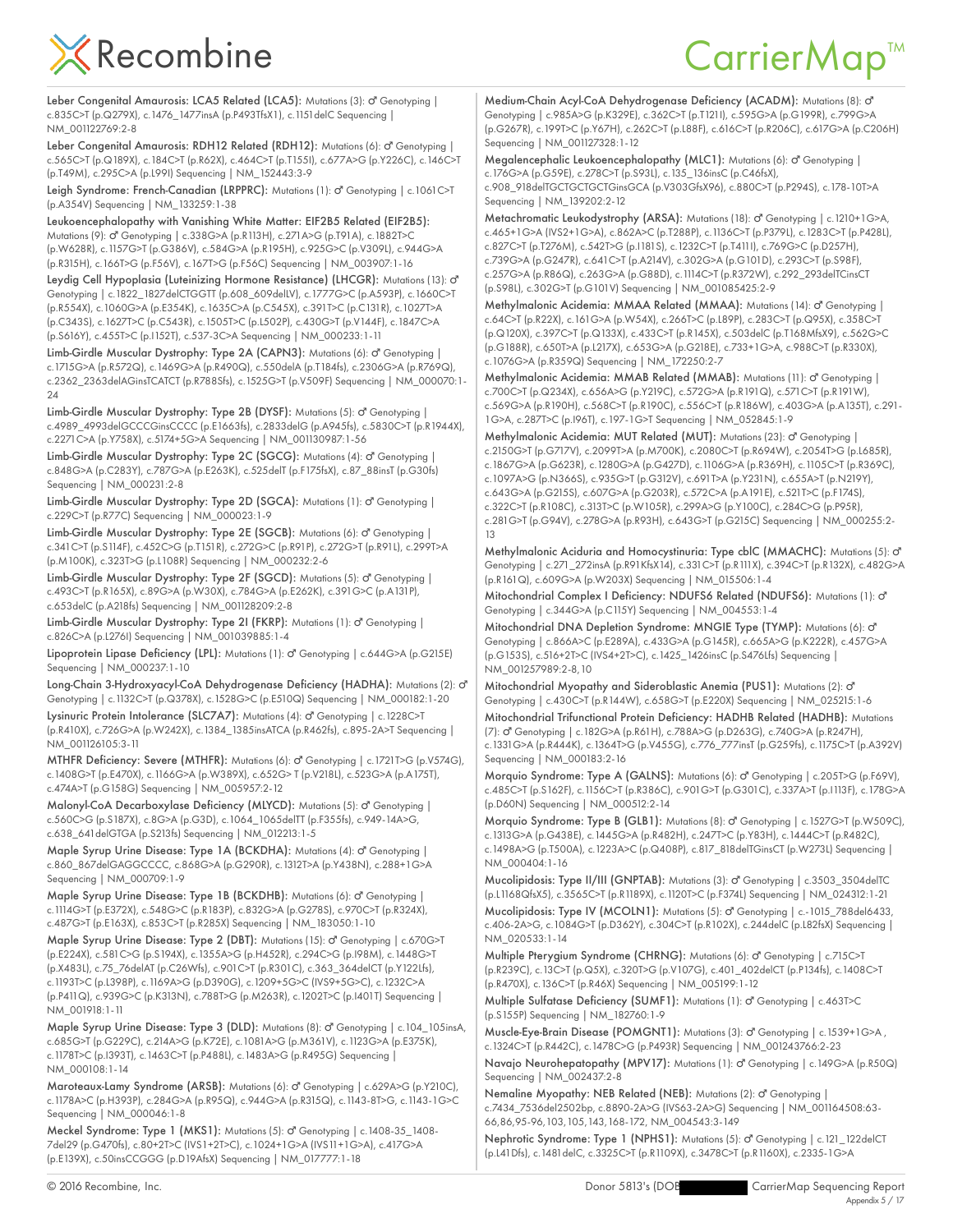### CarrierMap<sup>™</sup>

Sequencing | NM\_004646:1-29

Nephrotic Syndrome: Type 2 (NPHS2): Mutations (27): o<sup>n</sup> Genotyping | c.976 977insA (p.T326fsX345), c.964C>T (p.R322X), c.948delT (p.A317L), c.871C>T (p.R291W), c.868G>A (p.V290M), c.862G>A (p.A288T), c.855\_856delAA (p.Q285fsX302), c.851C>T (p.A284V), c.779T>A (p.V260E), c.714G>T (p.R238S), c.706\_714del CTAGAGAGG (p.L236\_R238del), c.622G>A (p.A208T), c.555delT (p.F185fsX186), c.538G>A (p.V180M), c.503G>A (p.R168H), c.502C>A (p.R168S), c.502C>T (p.R168C), c.479A>G (p.D160G), c.467delT (p.L156fsX180), c.467\_468insT (p.L156fsX166), c.419delG (p.G140fsX180), c.413G>A (p.R138Q), c.412C>T (p.R138X), c.353C>T (p.P118L), c.274G>T (p.G92C), c.104\_105insG (p.G35fsX69), c.85G>A (p.A29T) Sequencing | NM\_014625:1-8

Neuronal Ceroid-Lipofuscinosis: CLN5 Related (CLN5): Mutations (7): o' Genotyping | c.1175\_1176delAT (p.Y392X), c.225G>A (p.W75X), c.835G>A (p.D279N), c.335G>A (p.R112H), c.377G>A (p.C126Y), c.1054G>T (p.E352X), c.1121A>G (p.Y374C) Sequencing | NM\_006493:1-4

Neuronal Ceroid-Lipofuscinosis: CLN6 Related (CLN6): Mutations (8): O' Genotyping | c.663C>G (p.Y221X), c.460\_462delATC (p.I154del), c.368G>A (p.G123D), c.308G>A (p.R103Q), c.214G>T (p.E72X), c.200T>C (p.L67P), c.139C>T (p.L47F), c.17G>C (p.R6T) Sequencing | NM\_017882:2-7

Neuronal Ceroid-Lipofuscinosis: CLN8 Related (CLN8): Mutations (4): o' Genotyping | c.70C>G (p.R24G), c.789G>C (p.W263C), c.88G>C (p.A30P), c.610C>T (p.R204C) Sequencing | NM\_018941:2-3

Neuronal Ceroid-Lipofuscinosis: MFSD8 Related (MFSD8): Mutations (2): O' Genotyping | c.881C>A (p.T294K), c.754+2T>A Sequencing | NM\_152778:2-13

Neuronal Ceroid-Lipofuscinosis: PPT1 Related (PPT1): Mutations (8): o' Genotyping | c.223A>C (p.T75P), c.364A>T (p.R122W), c.451C>T (p.R151X), c.29T>A (p.L10X), c.656T>A (p.L219Q), c.322G>C (p.G108R), c.236A>G (p.D79G), c.134G>A (p.C45Y) Sequencing | NM\_000310:1-9

Neuronal Ceroid-Lipofuscinosis: TPP1 Related (TPP1): Mutations (9): o<sup>n</sup> Genotyping | c.523-1G>A, c.509-1G>C, c.622C>T (p.R208X), c.851G>T (p.G284V), c.1340G>A (p.R477H), c.1094G>A (p.C365Y), c.1093T>C (p.C365R), c.857A>G (p.N286S), c.616C>T (p.R206C) Sequencing | NM\_000391:1-13

Niemann-Pick Disease: Type A (SMPD1): Mutations (6): o' Genotyping | c.996delC, c.1493G>T (p.R498L), c.911T>C (p.L304P), c.1267C>T (p.H423Y), c.1734G>C (p.K578N), c.1493G>A (p.R498H) Sequencing | NM\_000543:1-6

Niemann-Pick Disease: Type B (SMPD1): Mutations (3): o' Genotyping | c.1829\_1831delGCC (p.610delR), c.880C>A (p.Q294K), c.1280A>G (p.H427R) Sequencing | NM\_000543:1-6

Niemann-Pick Disease: Type C1 (NPC1): Mutations (14): o' Genotyping | c.2783A>C (p.Q928P), c.3263A>G (p.Y1088C), c.3467A>G (p.N1156S), c.3107C>T (p.T1036M), c.3182T>C (p.I1061T), c.2974G>C (p.G992R), c.2932C>T (p.R978C), c.2848G>A (p.V950M), c.2665G>A (p.V889M), c.2324A>C (p.Q775P), c.1133T>C (p.V378A), c.530G>A (p.C177Y), c.337T>C (p.C113R), c.2974G>T (p.G992W) Sequencing | NM\_000271:1-25

Niemann-Pick Disease: Type C2 (NPC2): Mutations (11): o' Genotyping | c.58G>T (p.E20X), c.436C>T (p.Q146X), c.358C>T (p.P120S), c.352G>T (p.E118X), c.332delA (p.N111Ifs), c.295T>C (p.C99R), c.199T>C (p.S67P), c.190+5G>A, c.141C>A (p.C47X), c.133C>T (p.Q45X), c.115G>A (p.V39M) Sequencing | NM\_006432:1-5

Nijmegen Breakage Syndrome (NBN): Mutations (1): O' Genotyping | c.657\_661delACAAA (p.K219fs) Sequencing | NM\_002485:1-16

Nonsyndromic Hearing Loss and Deafness: GJB2 Related (GJB2): Mutations (29): ♂ Genotyping | c.167delT, c.235delC, c.313\_326delAAGTTCATCAAGGG, c.358delGAG (p.120delE), c.35delG (p.G12fs), c.370C>T (p.Q124X), c.427C>T (p.R143W), c.109G>A (p.V37I), c.231G>A (p.W77X), c.551G>C (p.R184P), c.71G>A (p.W24X), c.229T>C (p.W77R), c.269T>C (p.L90P), c.617A>G (p.N206S), c.299\_300delAT (p.H100Rfs), c.283G>A (p.V95M), c.134G>A (p.G45E), c.139G>T (p.E47X), c.35G>T (p.G12V), c.487A>G (p.M163V), c.250G>C (p.V84L), c.44A>C (p.K15T), c.334\_335delAA (p.K112fs), c.516G>A (p.W172X), c.290\_291insA (p.Y97fs), c.439G>A (p.E147K), c.-23+1G>A, c.550C>T (p.R184W), c.-259C>T Sequencing | NM\_004004:1-2

Nonsyndromic Hearing Loss and Deafness: LOXHD1 Related (LOXHD1): Mutations (2): ♂ Genotyping | c.2008C>T (p.R670X), c.4714C>T (p.R1572X) Sequencing | NM\_144612:1-40

Nonsyndromic Hearing Loss and Deafness: MYO15A Related (MYO15A): Mutations (10):  $\sigma$ <sup>7</sup> Genotyping | c.453\_455delCGAinsTGGACGCCTGGTCGGCAGTGG (p.E152GfsX81), c.7801A>T (p.K2601X), c.6337A>T (p.I2113F), c.3866+1G>T, c.3313G>T (p.E1105X), c.3334delG (p.G1112fs), c.8148G>T (p.Q2716H), c.6331A>T (p.N2111Y), c.3685C>T (p.Q1229X), c.3866+1G>A Sequencing | NM\_016239:2-65

Oculocutaneous Albinism: Type 1 (TYR): Mutations (27): o' Genotyping | c.272G>A (p.C91Y), c.242C>T (p.P81L), c.265T>C (p.C89R), c.1A>G (p.M1V), c.140G>A (p.G47D), c.325G>A (p.G109R), c.568delG (p.G191Dfs), c.707G>A (p.W236X), c.832C>T (p.R278X), c.1118C>A (p.T373K), c.229C>T (p.R77W), c.823G>T (p.V275F), c.32G>A (p.W11X), c.149C>T (p.S50L), c.1467\_1468insT (p.A490Cfs), c.820-2A>G, c.892C>T (p.R298W), c.1064C>T (p.A355V), c.1090A>C (p.N364H), c.1150C>G (p.P384A), c.1184+1G>A, c.1309G>A (p.D437N), c.1469C>A (p.A490D), c.133\_134insC (p.P45fs), c.710delA (p.D237fs), c.978delA (p.Q326fs), c.1138\_1158delTCTGCCAACGATCCTATCTTC (p.S380\_F386del) Sequencing | NM\_000372:1-5

Oculocutaneous Albinism: Type 3 (TYRP1): Mutations (6): o' Genotyping | c.1067G>A (p.R356Q), c.497C>G (p.S166X), c.107delT, c.1057\_1060delAACA (p.N353fs), c.1103delA (p.K368fs), c.1120C>T (p.R374X) Sequencing | NM\_000550:2-8

Oculocutaneous Albinism: Type 4 (SLC45A2): Mutations (2): o' Genotyping | c.469G>A (p.D157N), c.563G>T (p.G188V) Sequencing | NM\_016180:1-7

Omenn Syndrome: DCLRE1C Related (DCLRE1C): Mutations (1): o' Genotyping | c.597C>A (p.Y199X) Sequencing | NM\_001033855:1-14

Omenn Syndrome: RAG2 Related (RAG2): Mutations (1): O' Genotyping | c.685C>T (p.R229W) Sequencing | NM\_000536:1-2

Ornithine Translocase Deficiency (SLC25A15): Mutations (3): o" Genotyping | c.562\_564delTTC (p.188delF), c.95C>G (p.T32R), c.535C>T (p.R179X) Sequencing | NM\_014252:2-7

Osteopetrosis: TCIRG1 Related (TCIRG1): Mutations (6): O' Genotyping | c.1674-1G>A, c.1392C>A (p.C464X), c.117+4A>T, c.1213G>A (p.G405R), c.1331G>T (p.R444L), c.922delC (p.Q308fs) Sequencing | NM\_006019:1-20

POLG Related Disorders: Autosomal Recessive (POLG): Mutations (16): o' Genotyping | c.695G>A (p.R232H), c.752C>T (p.T251I), c.1399G>A (p.A467T), c.1760C>T (p.P587L), c.2243G>C (p.W748S), c.2542G>A (p.G848S), c.3488T>G (p.M1163R), c.911T>G (p.L304R), c.8G>C (p.R3P), c.2617G>T (p.E873X), c.2794C>T (p.H932Y), c.3151G>C (p.G1051R), c.2591A>G (p.N864S), c.1491G>C (p.Q497H), c.679C>T (p.R227W), c.3218C>T (p.P1073L) Sequencing | NM\_001126131:2-23

Papillon-Lefevre Syndrome (CTSC): Mutations (11): O' Genotyping | c.815G>A (p.R272H), c.96T>G (p.Y32X), c.380A>C (p.H127P), c.1287G>C (p.W429C), c.856C>T (p.Q286X), c.755A>T (p.Q252L), c.628C>T (p.R210X), c.857A>G (p.Q286R), c.890-1G>A, c.1047delA (p.G350Vfs), c.1056delT (p.Y352fs) Sequencing | NM\_001814:1-7

Pendred Syndrome (SLC26A4): Mutations (7): O' Genotyping | c.1001+1G>A, c.1151A>G (p.E384G), c.1246A>C (p.T416P), c.2168A>G (p.H723R), c.707T>C (p.L236P), c.716T>A (p.V239D), c.919-2A>G Sequencing | NM\_000441:1-21

Persistent Mullerian Duct Syndrome: Type I (AMH): Mutations (6): o<sup>n</sup> Genotyping | c.1144G>T (p.E382X), c.571C>T (p.R191X), c.1518C>G (p.H506Q), c.1574G>A (p.C525Y), c.17\_18delTC, c.283C>T (p.R95X) Sequencing | NM\_000479:1-4

Persistent Mullerian Duct Syndrome: Type II (AMHR2): Mutations (14): O' Genotyping | c.232+1G>A, c.1330\_1356delCTGGGCAATACCCCTACCTCTGATGAG, c.596delA, c.1217G>A (p.R406Q), c.742G>A (p.E248K), c.1277A>G (p.D426G), c.846T>G (p.H282Q), c.1373T>C (p.V458A), c.1471G>C (p.D491H), c.1510C>T (p.R504C), c.118G>T (p.G40X), c.289C>T (p.R97X), c.160C>T (p.R54C), c.425G>T (p.G142V) Sequencing | NM\_020547:1-11

Phenylalanine Hydroxylase Deficiency (PAH): Mutations (61): O' Genotyping | c.1066-11G>A (IVS10-11G>A), c.1315+1G>A (IVS12+1G>A), c.1241A>G (p.Y414C), c.1222C>T (p.R408W), c.754C>T (p.R252W), c.1223G>A (p.R408Q), c.473G>A (p.R158Q), c.782G>A (p.R261Q), c.814G>T (p.G272X), c.143T>C (p.L48S), c.194T>C (p.I65T), c.896T>G (p.F299C), c.842C>T (p.P281L), c.838G>A (p.E280K), c.117C>G (p.F39L), c.3G>A (p.M1I), c.1A>G (p.M1V), c.611A>G (p.Y204C), c.721C>T (p.R241C), c.727C>T (p.R243X), c.1139C>T (p.T380M), c.926C>T (p.A309V), c.898G>T (p.A300S), c.734T>C (p.V245A), c.818C>T (p.S273F), c.997C>T (p.L333F), c.199T>C (p.S67P), c.1042C>G (p.L348V), c.136G>A (p.G46S), c.728G>A (p.R243Q), c.745C>T (p.L249F), c.581T>C (p.L194P), c.722G>T (p.R241L), c.829T>G (p.Y277D), c.899C>T (p.A300V), c.926C>A (p.A309D), c.1045T>C (p.S349P), c.1157A>G (p.Y386C), c.1169A>G (p.E390G), c.331C>T (p.R111X), c.241\_256delACCCATTTGGATAAAC (p.T81fs), c.442-1G>A (IVS4-1G>A), c.463\_464insTGTGTACC (p.R155fs), c.569T>G (p.V190G), c.682G>T (p.E228X), c.755G>A (p.R252Q), c.770G>T (p.G257V), c.781C>T (p.R261X), c.800A>G (p.Q267R), c.842+5G>A (IVS7+5G>A), c.856G>A (p.E286K), c.904delT (p.F302fs), c.913-7A>G (IVS8-7A>G), c.935G>T (p.G312V), c.1068C>G (p.Y356X), c.1238G>C (p.R413P), c.1301C>A (p.A434D), c.842+2T>A (IVS7+2T>A), c.764T>C (p.L255S), c.722G>A (p.R241H), c.533A>G (p.E178G) Sequencing | NM\_000277:1-13

Polyglandular Autoimmune Syndrome: Type I (AIRE): Mutations (5): O' Genotyping | c.769C>T (p.R257X), c.254A>G (p.Y85C), c.1163\_1164insA (p.M388IfsX36), c.967\_979delCTGTCCCCTCCGC (p.L323SfsX51), c.415C>T (p.R139X) Sequencing | NM\_000383:1-14

Pontocerebellar Hypoplasia: EXOSC3 Related (EXOSC3): Mutations (4): o' Genotyping | c.395A>C (p.D132A), c.294\_303delTGTTTACTGG (p.V99Wfs), c.92G>C (p.G31A), c.238G>T (p.V80F) Sequencing | NM\_016042:1-4

Pontocerebellar Hypoplasia: RARS2 Related (RARS2): Mutations (3): o' Genotyping | c.35A>G (p.Q12R), c.110+5A>G, c.1024A>G (p.M342V) Sequencing | NM\_020320:1-20 Pontocerebellar Hypoplasia: SEPSECS Related (SEPSECS): Mutations (1): o' Genotyping | c.1001A>G (p.Y334C) Sequencing | NM\_016955:1-11

Pontocerebellar Hypoplasia: TSEN54 Related (TSEN54): Mutations (3): O' Genotyping | c.919G>T (p.A307S), c.736C>T (p.Q246X), c.1027C>T (p.Q343X) Sequencing | NM\_207346:3-11

Pontocerebellar Hypoplasia: VPS53 Related (VPS53): Mutations (2): o' Genotyping | c.2084A>G (p.Q695R), c.1556+5G>A Sequencing | NM\_001128159:1-22

Pontocerebellar Hypoplasia: VRK1 Related (VRK1): Mutations (2): d' Genotyping | c.1072C>T (p.R358X), c.397C>T (p.R133C) Sequencing | NM\_003384:2-13

Primary Carnitine Deficiency (SLC22A5): Mutations (12): o' Genotyping | c.506G>A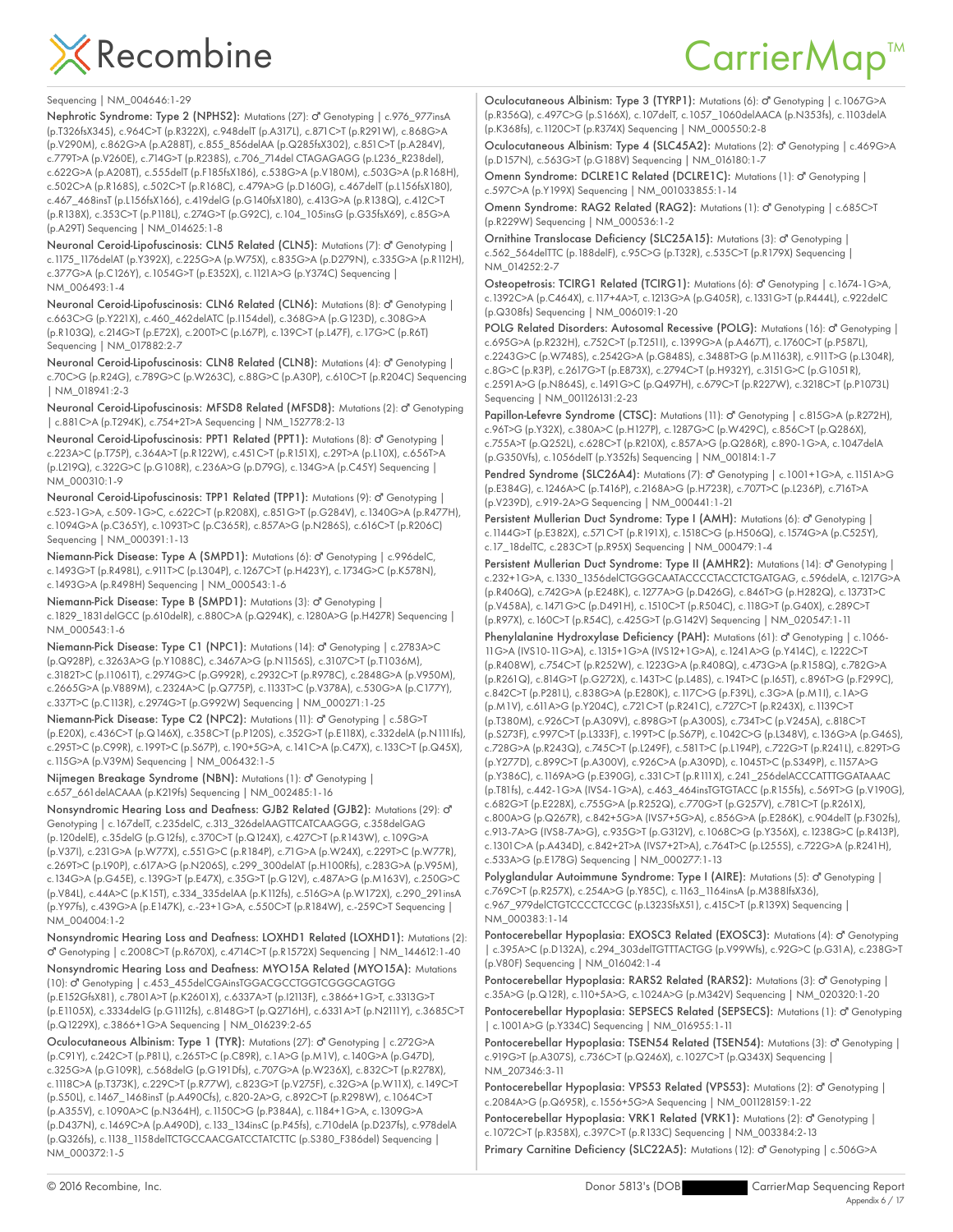(p.R169Q), c.396G>A (p.W132X), c.1195C>T (p.R399W), c.1433C>T (p.P478L), c.43G>T (p.G15W), c.1324\_1325delGCinsAT (p.A442I), c.632A>G (p.Y211C), c.1202\_1203insA (p.Y401fsX), c.844C>T (p.R282X), c.505C>T (p.R169W), c.1196G>A (p.R399Q), c.95A>G (p.N32S) Sequencing | NM\_003060:1-10

Primary Ciliary Dyskinesia: DNAI1 Related (DNAI1): Mutations (5): O' Genotyping | c.282\_283insAATA (p.G95Nfs), c.1543G>A (p.G515S), c.48+2\_48+3insT, c.1658\_1669delCCAAGGTCTTCA (p.Thr553\_Phe556del), c.1490G>A (p.G497D) Sequencing | NM\_012144:1-20

Primary Ciliary Dyskinesia: DNAI2 Related (DNAI2): Mutations (4): o' Genotyping | c.1494+1G>A, c.346-3T>G, c.787C>T (p.R263X), c.1304G>A (p.W435X) Sequencing | NM\_023036:2-13

Primary Congenital Glaucoma (CYP1B1): Mutations (9): o' Genotyping | c.1405C>T (p.R469W), c.1093G>T (p.G365W), c.155C>T (p.P52L), c.1064\_1076delGAGTGCAGGCAGA (p.R355Hfs), c.1410\_1422delCATTGGCGAAGAA (p.C470fs), c.862\_863insC, c.1199\_1200insTCATGCCACC, c.182G>A (p.G61E), c.535delG (p.A179fs) Sequencing | NM\_000104:2-3

Primary Hyperoxaluria: Type 1 (AGXT): Mutations (11): o' Genotyping | c.508G>A (p.G170R), c.454T>A (p.F152I), c.731T>C (p.I244T), c.121G>A (p.G41R), c.198C>G (p.Y66X), c.245G>A (p.G82E), c.466G>A (p.G156R), c.613T>C (p.S205P), c.697C>T (p.R233C), c.698G>A (p.R233H), c.738G>A (p.W246X) Sequencing | NM\_000030:1-11

Primary Hyperoxaluria: Type 2 (GRHPR): Mutations (3): o' Genotyping | c.103delG, c.404+3delAAGT, c.295C>T (p.R99X) Sequencing | NM\_012203:1-9

Primary Hyperoxaluria: Type 3 (HOGA1): Mutations (2): o' Genotyping | c.944\_946delAGG (p.315delE), c.860G>T (p.G287V) Sequencing | NM\_138413:1-7 Progressive Familial Intrahepatic Cholestasis: Type 2 (ABCB11): Mutations (5): o<sup>n</sup> Genotyping | c.3767\_3768insC, c.890A>G (p.E297G), c.1723C>T (p.R575X), c.3169C>T (p.R1057X), c.1295G>C (p.R432T) Sequencing | NM\_003742:2-28

Propionic Acidemia: PCCA Related (PCCA): Mutations (13): O' Genotyping | c.862A>G (p.R288G), c.937C>T (p.R313X), c.1196G>A (p.R399Q), c.1685C>G (p.S562X), 916\_917insT, c.1192T>C (p.C398R), c.229C>T (p.R77W), c.590G>A (p.G197E), c.1643+1G>A (IVS18+1G>A), c.890A>G (p.Q297R), c.1644-6C>G (IVS18-6C>G), c.1746G>A (p.S582S), c.1268C>T (p.P423L) Sequencing | NM\_000282:1-24

Propionic Acidemia: PCCB Related (PCCB): Mutations (13): o' Genotyping | c.280G>T (p.G94X), c.335G>A (p.G112D), c.457G>C (p.A153P), c.502G>A (p.E168K), c.1218\_1231delGGGCATCATCCGGCinsTAGAGCACAGGA (p.G407fs), c.1228C>T (p.R410W), c.1283C>T (p.T428I), c.1304A>G (p.Y435C), c.1495C>T (p.R499X), c.1534C>T (p.R512C), c.1539\_1540insCCC (p.R514PfsX38), c.1556T>C (p.L519P), c.1606A>G (p.N536D) Sequencing | NM\_000532:1-15

Pseudocholinesterase Deficiency (BCHE): Mutations (1): o' Genotyping | c.293A>G (p.D98G) Sequencing | NM\_000055:2-4

Pycnodysostosis (CTSK): Mutations (2): o<sup>n</sup> Genotyping | c.990A>G (p.X330W), c.926T>C (p.L309P) Sequencing | NM\_000396:2-8

Pyruvate Carboxylase Deficiency (PC): Mutations (15): O' Genotyping | c.1892G>A (p.R631Q), c.184C>T (p.R62C), c.2540C>T (p.A847V), c.1351C>T (p.R451C), c.467G>A (p.R156Q), c.1828G>T (p.A610S), c.2229G>T (p.M743I), c.434T>C (p.V145A), c.1748G>T (p.R583L), c.2491\_2492delGT (p.V831fs), c.3409\_3410delCT (p.L1137fs), c.2493\_2494delGT (p.F832Xfs), c.2876\_2877insT (p.F959fs), c.2473+2\_2473+5delTAGG, c.1828G>A (p.A610T) Sequencing | NM\_022172:2-21

Pyruvate Dehydrogenase Deficiency (PDHB): Mutations (2): o' Genotyping | c.395A>G (p.Y132C), c.1030C>T (p.P344S) Sequencing | NM\_000925:1-10

Renal Tubular Acidosis and Deafness (ATP6V1B1): Mutations (7): O' Genotyping | c.242T>C (p.L81P), c.232G>A (p.G78R), c.1248+1G>C, c.585+1G>A, c.497delC (p.T166fs), c.1037C>G (p.P346R), c.1155\_1156insC (p.I386fs) Sequencing | NM\_001692:1-14

Retinal Dystrophies: RLBP1 Related (RLBP1): Mutations (3): O' Genotyping | c.700C>T (p.R234W), c.141G>A (p.K47=), c.141+2T>C Sequencing | NM\_000326:3-9

Retinal Dystrophies: RPE65 Related (RPE65): Mutations (12): d' Genotyping | c.1292A>G (p.Y431C), c.1102T>C (p.Y368H), c.11+5G>A, c.700C>T (p.R234X), c.1087C>A (p.P363T), c.1022T>C (p.L341S), c.271C>T (p.R91W), c.1355T>G (p.V452G), c.1543C>T (p.R515W), c.907A>T (p.K303X), c.1067delA (p.N356fs), c.95-2A>T (IVS2-2A>T) Sequencing | NM\_000329:1-14

Retinitis Pigmentosa: CERKL Related (CERKL): Mutations (5): O' Genotyping | c.420delT (p.I141Lfs), c.598A>T (p.K200X), c.780delT (p.P261Lfs), c.769C>T (p.R257X), c.238+1G>A (IVS1+1G>A) Sequencing | NM\_201548:1-13

Retinitis Pigmentosa: DHDDS Related (DHDDS): Mutations (1): O' Genotyping | c.124A>G (p.K42E) Sequencing | NM\_024887:2-9

Retinitis Pigmentosa: FAM161A Related (FAM161A): Mutations (5): O' Genotyping | c.685C>T (p.R229X), c.1309A>T, c.1355\_1356delCA (p.T452fs), c.1567C>T (p.R523X), c.1786C>T (p.R596X) Sequencing | NM\_001201543:1-7

Rhizomelic Chondrodysplasia Punctata: Type I (PEX7): Mutations (8): o' Genotyping | c.903+1G>C, c.649G>A (p.G217R), c.875T>A (p.L292X), c.40A>C (p.T14P), c.45\_52insGGGACGCC (p.H18RfsX35), c.120C>G (p.Y40X), c.345T>G (p.Y115X), c.653C>T (p.A218V) Sequencing | NM\_000288:1-10

Salla Disease (SLC17A5): Mutations (5): o<sup>n</sup> Genotyping | c.802\_816delTCATCATTAAGAAAT (p.L336fsX13), c.406A>G (p.K136E), c.115C>T (p.R39C), c.548A>G (p.H183R), c.1001C>G (p.P334R) Sequencing | NM\_012434:1-11

Sandhoff Disease (HEXB): Mutations (14): O' Genotyping | c.76delA, c.445+1G>A, c.850C>T (p.R284X), c.508C>T (p.R170X), c.796T>G (p.Y266D), c.845G>A (p.G282E), c.800\_816delCACCAAATGATGTCCGT (p.T267fs), c.1082+5G>A, c.1250C>T (p.P417L), c.1615C>T (p.R539C), c.1514G>A (p.R505Q), c.1303\_1304delAG (p.R435fs), c.1509-26G>A, c.1597C>T (p.R533C) Sequencing | NM\_000521:1-14

Sanfilippo Syndrome: Type A (SGSH): Mutations (11): O' Genotyping | c.734G>A (p.R245H), c.220C>T (p.R74C), c.197C>G (p.S66W), c.449G>A (p.R150Q), c.1339G>A (p.E447K), c.1105G>A (p.E369K), c.1298G>A (p.R433Q), c.383C>T (p.P128L), c.617G>C (p.R206P), c.892T>C (p.S298P), c.1080delC (p.T360fs) Sequencing | NM\_000199:1-8

Sanfilippo Syndrome: Type B (NAGLU): Mutations (10): o' Genotyping | c.2021G>A (p.R674H), c.889C>T (p.R297X), c.1928G>A (p.R643H), c.1927C>T (p.R643C), c.1562C>T (p.P521L), c.1444C>T (p.R482W), c.1693C>T (p.R565W), c.1694G>C (p.R565P), c.700C>T (p.R234C), c.1876C>T (p.R626X) Sequencing | NM\_000263:2-6

Sanfilippo Syndrome: Type C (HGSNAT): Mutations (13): o' Genotyping | c.848C>T (p.P283L,p.P311L), c.962T>G (p.L321X), c.1529T>A (p.M510K), c.1030C>T (p.R344C), c.1553C>T (p.S518F), c.1150C>T (p.R384X), c.493+1G>A (IVS4+1G>A), c.372-2A>G (IVS3- 2A>G), c.1622C>T (p.S541L), c.852-1G>A, c.525\_526insT (p.A175fsX), c.1345insG (p.D449fsX), c.234+1G>A (IVS2+1G>A) Sequencing | NM\_152419:2-18

Sanfilippo Syndrome: Type D (GNS): Mutations (5): o' Genotyping | c.1063C>T (p.R355X), c.1168C>T (p.Q390X), c.1226insG (p.R409fsX), c.1138insGTCCT (p.D380fsX), c.1169delA (p.Q390fsX) Sequencing | NM\_002076:1-14

Short-Chain Acyl-CoA Dehydrogenase Deficiency (ACADS): Mutations (5): o' Genotyping | c.1058C>T (p.S353L), c.1138C>T (p.R380W), c.1147C>T (p.R383C), c.319C>T (p.R107C), c.575C>T (p.A192V) Sequencing | NM\_000017:1-10

Sickle-Cell Anemia (HBB): Mutations (1): O' Genotyping | c.20A>T (p.E7V) Sequencing | NM\_000518:1-3

Sjogren-Larsson Syndrome (ALDH3A2): Mutations (2): o' Genotyping | c.943C>T (p.P315S), c.1297\_1298delGA (p.E433fs) Sequencing | NM\_001031806:1-10

Sly Syndrome (GUSB): Mutations (5): O' Genotyping | c.526C>T (p.L176F), c.1244C>T (p.P415L), c.1222C>T (p.P408S), c.1856C>T (p.A629V), c.1429C>T (p.R477W) Sequencing | NM\_000181:1-12

Smith-Lemli-Opitz Syndrome (DHCR7): Mutations (50): o' Genotyping | c.964-1G>C, c.356A>T (p.H119L), c.1054C>T (p.R352W), c.1210C>T (p.R404C), c.278C>T (p.T93M), c.1055G>A (p.R352Q), c.1139G>A (p.C380Y), c.1337G>A (p.R446Q), c.452G>A (p.W151X), c.453G>A (p.W151X), c.744G>T (p.W248C), c.976G>T (p.V326L), c.326T>C (p.L109P), c.470T>C (p.L157P), c.1342G>A (p.E448K), c.1228G>A (p.G410S), c.906C>G (p.F302L), c.725G>A (p.R242H), c.724C>T (p.R242C), c.506C>T (p.S169L), c.1A>G, c.670G>A (p.E224K), c.818T>G (p.V273G), c.203T>C (p.L68P), c.292C>T (p.Q98X), c.532A>T (p.I178F), c.545G>T (p.W182L), c.682C>T (p.R228W), c.575C>T (p.S192F), c.1295A>G (p.Y432C), c.1039G>A (p.G347S), c.1079T>C (p.L360P), c.1424T>C (p.F475S), c.1190C>T (p.S397L), c.1351T>C (p.C451R), c.853\_855delTTC (p.285delF), c.1327C>T (p.R443C), c.151C>T (p.P51S), c.296T>C (p.L99P), c.443T>G (p.L148R), c.502T>A (p.F168I), c.523G>C (p.D175H), c.536C>T (p.P179L), c.728C>G (p.P243R), c.852C>A (p.F284L), c.861C>A (p.N287K), c.970T>C (p.Y324H), c.1384T>C (p.Y462H), c.1406G>C (p.R469P), c.111G>A (p.W37X) Sequencing | NM\_001360:3-9

Spinal Muscular Atrophy: SMN1 Linked (SMN1): Mutations (19): o' Genotyping | DEL EXON 7, c.22\_23insA, c.43C>T (p.Q15X), c.91\_92insT, c.305G>A (p.W102X), c.400G>A (p.E134K), c.439\_443delGAAGT, c.558delA, c.585\_586insT, c.683T>A (p.L228X), c.734C>T (p.P245L), c.768\_778dupTGCTGATGCTT, c.815A>G (p.Y272C), c.821C>T (p.T274I), c.823G>A (p.G275S), c.834+2T>G, c.835-18\_835-12delCCTTTAT, c.835G>T, c.836G>T dPCR | DEL EXON 7

Stargardt Disease (ABCA4): Mutations (16): O' Genotyping | c.3083C>T (p.A1028V), c.52C>T (p.R18W), c.5338C>G (p.P1780A), c.1018T>G (p.Y340D), c.2461T>A (p.W821R), c.2565G>A (p.W855X), c.3106G>A (p.E1036K), c.3210\_3211insGT (p.S1071Vfs), c.634C>T (p.R212C), c.3113C>T (p.A1038V), c.1622T>C (p.L541P), c.3364G>A (p.E1122K), c.6079C>T (p.L2027F), c.2588G>C (p.G863A), c.1938-1G>A, c.571-2A>G Sequencing | NM\_000350:1- 50

Stuve-Wiedemann Syndrome (LIFR): Mutations (9): o' Genotyping | c.2472\_2476delTATGT, c.2434C>T (p.R812X), c.2274\_2275insT, c.1789C>T (pR597X), c.1601-2A>G, c.1620\_1621insA, c.756\_757insT (p.K253X), c.653\_654insT, c.170delC Sequencing | NM\_002310:2-20

Sulfate Transporter-Related Osteochondrodysplasia (SLC26A2): Mutations (7): ♂ Genotyping | c.1018\_1020delGTT (p.340delV), c.-26+2T>C, c.532C>T (p.R178X), c.835C>T (p.R279W), c.1957T>A (p.C653S), c.398C>T (p.A133V), c.764G>A (p.G255E) Sequencing | NM\_000112:1-3

Tay-Sachs Disease (HEXA): Mutations (78): d' Genotyping | c.1073+1G>A, c.1277\_1278insTATC, c.1421+1G>C, c.805+1G>A, c.532C>T (p.R178C), c.533G>A (p.R178H), c.805G>A (p.G269S), c.1510C>T (p.R504C), c.1496G>A (p.R499H), c.509G>A (p.R170Q), c.1003A>T (p.I335F), c.910\_912delTTC (p.305delF), c.749G>A (p.G250D), c.632T>C (p.F211S), c.629C>T (p.S210F), c.613delC, c.611A>G (p.H204R), c.598G>A (p.V200M), c.590A>C (p.K197T), c.571-1G>T, c.540C>G (p.Y180X), c.538T>C (p.Y180H), c.533G>T (p.R178L),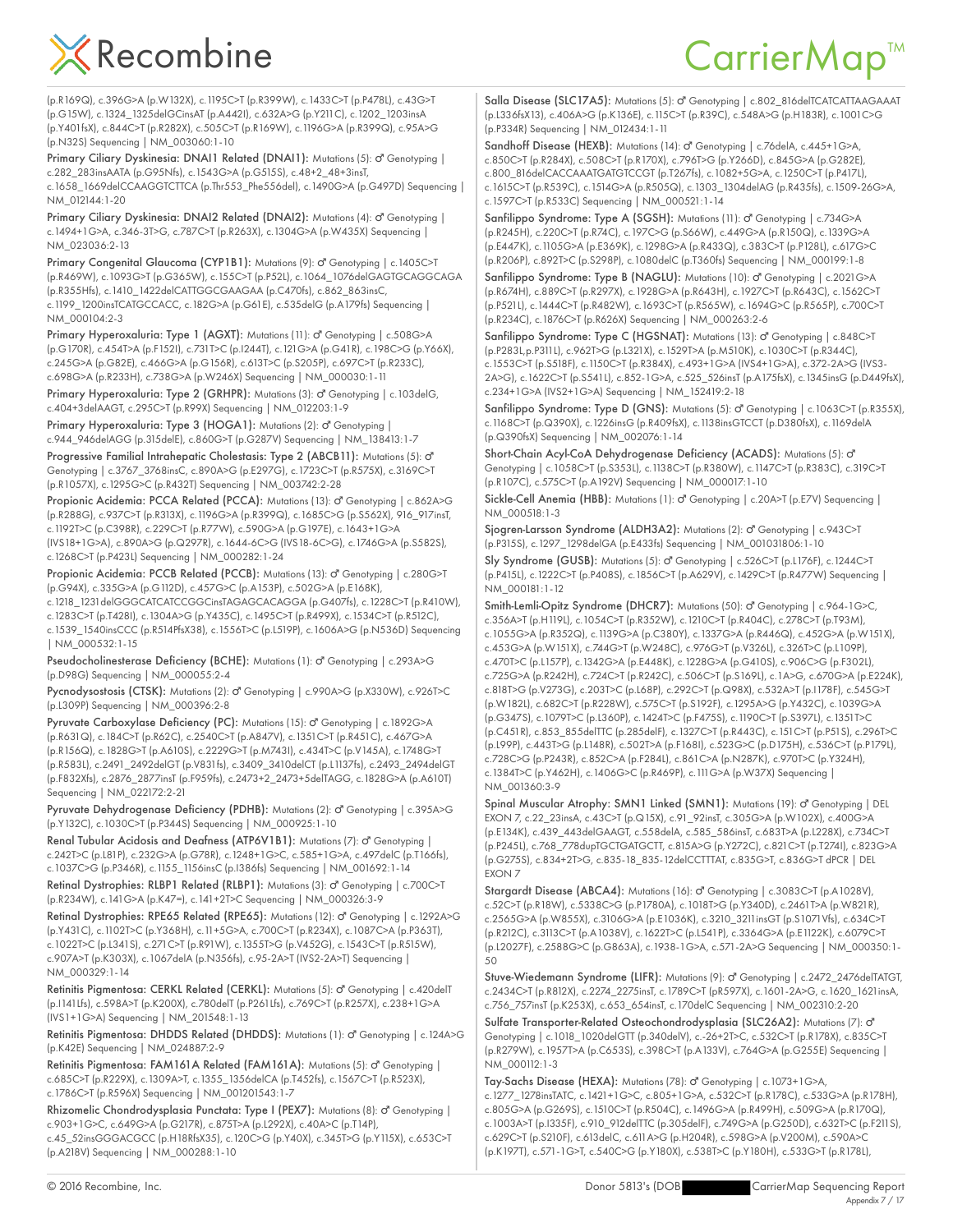

#### CarrierMap<sup>™</sup>

c.508C>T (p.R170W), c.409C>T (p.R137X), c.380T>G (p.L127R), c.346+1G>C, c.116T>G (p.L39R), c.78G>A (p.W26X), c.1A>G (p.M1V), c.1495C>T (p.R499C), c.459+5G>A (IVS4+5G>A), c.1422-2A>G, c.535C>T (p.H179Y), c.1141delG (p.V381fs), c.796T>G (p.W266G), c.155C>A (p.S52X), c.426delT (p.F142fs), c.413-2A>G, c.570+3A>G, c.536A>G (p.H179R), c.1146+1G>A, c.736G>A (p.A246T), c.1302C>G (p.F434L), c.778C>T (p.P260S), c.1008G>T (p.Q336H), c.1385A>T (p.E462V), c.964G>A (p.D322N), c.340G>A (p.E114K), c.1432G>A (p.G478R), c.1178G>C (p.R393P), c.805+1G>C, c.1426A>T (p.R476X), c.623A>T (p.D208V), c.1537C>T (p.Q513X), c.1511G>T (p.R504L), c.1307\_1308delTA (p.I436fs), c.571- 8A>G, c.624\_627delTCCT (p.D208fs), c.1211\_1212delTG (p.L404fs), c.621T>G (p.D207E), c.1511G>A (p.R504H), c.1177C>T (p.R393X), c.2T>C (p.M1T), c.1292G>A (p.W431X), c.947\_948insA (p.Y316fs), c.607T>G (p.W203G), c.1061\_1063delTCT (p.F354\_Y355delinsX), c.615delG (p.L205fs), c.805+2T>C, c.1123delG (p.E375fs), c.1121A>G (p.Q374R), c.1043\_1046delTCAA (p.F348fs), c.1510delC (p.R504fs), c.1451T>C (p.L484P), c.964G>T (p.D322Y), c.1351C>G (p.L451V), c.571-2A>G (IVS5-2A>G) Sequencing | NM\_000520:1-14

Trichohepatoenteric Syndrome: Type 1 (TTC37): Mutations (9): o' Genotyping | c.3847G>A (p.D1283N), c.751G>A (p.G251R), c.2251C>T (p.Q751X), c.439C>T (p.Q147X), c.2808G>A (p.W936X), c.2515+1G>C, c.4620+1G>C, c.1632+1delG, c.2578-7delTTTTT Sequencing | NM\_014639:4-43

Tyrosine Hydroxylase Deficiency (TH): Mutations (1): O' Genotyping | c.698G>A (p.R233H) Sequencing | NM\_199292:1-14

Tyrosinemia: Type I (FAH): Mutations (10): o' Genotyping | c.1062+5G>A, c.554-1G>T, c.607-6T>G, c.707-1G>C, c.782C>T (p.P261L), c.1069G>T (p.E357X), c.786G>A (p.W262X), c.698A>T (p.D233V), c.1009G>A (p.G337S), c.192G>T (p.Q64H) Sequencing | NM\_000137:1-14

Tyrosinemia: Type II (TAT): Mutations (5): o' Genotyping | c.169C>T (p.R57X), c.668C>G (p.S223X), c.1249C>T (p.R417X), c.1085G>T (p.G362V), c.236-5A>G Sequencing | NM\_000353:2-12

Usher Syndrome: Type 1B (MYO7A): Mutations (13): O' Genotyping | c.93C>A (p.C31X), c.448C>T (p.R150X), c.634C>T (p.R212C), c.635G>A (p.R212H), c.700C>T (p.Q234X), c.1797G>A (p.M599I), c.1996C>T (p.R666X), c.2476G>A (p.A826T), c.3719G>A (p.R1240Q), c.5581C>T (p.R1861X), c.6025delG (p.A2009fs), c.640G>A (p.G214R), c.1190C>A (p.A397D) Sequencing | NM\_000260:2-49

Usher Syndrome: Type 1C (USH1C): Mutations (6): O' Genotyping | c.496+1G>A, c.238\_239insC, c.216G>A (p.V72fs), c.91C>T (p.R31X), c.36+1G>T, c.496+1G>T Sequencing | NM\_153676:1-27

Usher Syndrome: Type 1D (CDH23): Mutations (14): o' Genotyping | c.172C>T (p.Q58X), c.3367C>T (p.Q1123X), c.3617C>G (p.P1206R), c.3713\_3714delCT (p.S1238fs), c.3880C>T (p.Q1294X), c.4069C>T (p.Q1357X), c.4488G>C (p.Q1496H), c.4504C>T (p.R1502X), c.5237G>A (p.R1746Q), c.5985C>A (p.Y1995X), c.6307G>T (p.E2103X), c.7549A>G (p.S2517G), c.8230G>A (p.G2744S), c.8497C>G (p.R2833G) Sequencing | NM\_022124:2-68

Usher Syndrome: Type 1F (PCDH15): Mutations (7): o' Genotyping | c.733C>T (p.R245X), c.2067C>A (p.Y684X), c.7C>T (p.R3X), c.1942C>T (p.R648X), c.1101delT (p.A367fsX), c.2800C>T (p.R934X), c.4272delA (p.L1425fs) Sequencing | NM\_001142763:2-35

Usher Syndrome: Type 2A (USH2A): Mutations (23): o' Genotyping | c.14020A>G (p.R4674G), c.12067-2A>G, c.4338\_4339delCT (p.C1447fs), c.2299delG (p.E767SfsX21), c.2276G>T (p.C759F), c.2209C>T (p.R737X), c.1256G>T (p.C419F), c.1000C>T (p.R334W), c.923\_924insGCCA (p.H308fs), c.12708T>A (p.C4236X), c.13576C>T (p.R4526X), c.1840+1G>A, c.11328T>G (p.Y3776X), c.5329C>T (p.R1777W), c.9165\_9168delCTAT (p.I3055MfsX2), c.9469C>T (p.Q3157X), c.1876C>T (p.R626X), c.7123delG (p.G2375fs), c.9492\_9498delTGATGAG (p.D3165fs), c.6235A>T (p.K2079X), c.14403C>G (p.Y4801X), c.3788G>A (p.W1263X), c.11328T>A (p.Y3776X) Sequencing | NM\_206933:2-72

Usher Syndrome: Type 3 (CLRN1): Mutations (5): o<sup>7</sup> Genotyping | c.144T>G (p.N48K), c.131T>A (p.M120K), c.567T>G (p.Y189X), c.634C>T (p.Q212X), c.221T>C (p.L74P) Sequencing | NM\_001195794:1-4

Very Long-Chain Acyl-CoA Dehydrogenase Deficiency (ACADVL): Mutations (29): ♂ Genotyping | c.779C>T (p.T260M), c.848T>C (p.V283A), c.1144A>C (p.K382Q), c.1226C>T (p.T409M), c.1322G>A (p.G441D), c.1372T>C (p.F458L), c.1405C>T (p.R469W), c.1837C>T (p.R613W), c.553G>A (p.G185S), c.739A>C (p.K247Q), c.37C>T (p.Q13X), c.265C>T (p.P89S), c.272C>A (p.P91Q), c.364A>G (p.N122D), c.388\_391delGAGA (p.E130fs), c.520G>A (p.V174M), c.856A>G (p.R286G), c.1606\_1609delGCAG (p.A536fs), c.1531C>T (p.R511W), c.1512G>T (p.E504D), c.664G>A (p.G222R), c.685C>T (p.R229X), c.577G>C (p.G193R), c.881G>A (p.G294E), c.753-2A>C (IVS8-2A>C), c.1349G>A (p.R450H), c.1358G>A (p.R453Q), c.790A>G (p.K264E), c.1246G>A (p.A416T) Sequencing | NM\_000018:1-20

Walker-Warburg Syndrome (FKTN): Mutations (5):  $\sigma$ <sup>7</sup> Genotyping | c.1167insA (p.F390fs), c.139C>T (p.R47X), c.748T>G (p.C250G), c.648-1243G>T (IVS5-1243G>T), c.515A>G (p.H172R) Sequencing | NM\_006731:2-10

Werner Syndrome (WRN): Mutations (8): d' Genotyping | c.3139-1G>C (IVS25-1G>C), c.3913C>T (p.R1305X), c.3493C>T (p.Q1165X), c.1730A>T (p.K577M), c.1336C>T (p.R368X), c.3686A>T (p.Q1229L), c.3915\_3916insA (p.R1306fs), c.2089-3024A>G Sequencing | NM\_000553:2-35

Wilson Disease (ATP7B): Mutations (17): o<sup>n</sup> Genotyping | c.1340\_1343delAAAC, c.2304delC (p.M769Cfs), c.2332C>G (p.R778G), c.3207C>A (p.H1069Q), c.2333G>T (p.R778L), c.2336G>A (p.W779X), c.2337G>A (p.W779X), c.2906G>A (p.R969Q), c.1934T>G (p.M645R), c.2123T>C (p.L708P), c.-370\_-394delTGGCCGAGACCGCGG, c.3191A>C

(p.E1064A), c.845delT (p.L282Pfs), c.3817C>T (p.P1273S), c.3683G>C (p.R1228T), c.3809A>G (p.N1270S), c.2293G>A (p.D765N) Sequencing | NM\_000053:1-21

Wolcott-Rallison Syndrome (EIF2AK3): Mutations (5): o' Genotyping | c.1409C>G (p.S470X), c.1262delA (p.N421fs), c.1570delGAAA (p.E524fsX), c.478delG (p.A160fs), c.1047\_1060delAGTCATTCCCATCA (p.V350Sfs) Sequencing | NM\_004836:1-17

Wolman Disease (LIPA): Mutations (3): O' Genotyping | c.964C>T (p.Q322X), c.419G>A (p.W140X), c.260G>T (p.G87V) Sequencing | NM\_001127605:2-10

Xeroderma Pigmentosum: Group A (XPA): Mutations (7): o' Genotyping | c.172+2T>G, c.323G>T (p.C108F), c.374delC (p.T125fs), c.682C>T (p.R228X), c.619C>T (p.R207X), c.348T>A (p.Y116X), c.390-1G>C Sequencing | NM\_000380:1-6

Xeroderma Pigmentosum: Group C (XPC): Mutations (5): o<sup>7</sup> Genotyping | c.1735C>T (p.R579X), c.566\_567delAT (p.Y189fs), c.413-9T>A, c.413-24A>G, c.1643\_1644delTG (p.V548fs) Sequencing | NM\_004628:1-16

Zellweger Spectrum Disorders: PEX1 Related (PEX1): Mutations (3): o' Genotyping | c.2528G>A (p.G843D), c.2916delA (p.G973fs), c.2097insT (p.I700fs) Sequencing | NM\_000466:1-24

Zellweger Spectrum Disorders: PEX10 Related (PEX10): Mutations (2): o<sup>n</sup> Genotyping | c.764\_765insA, c.874\_875delCT Sequencing | NM\_153818:2-6

Zellweger Spectrum Disorders: PEX2 Related (PEX2): Mutations (1): O' Genotyping | c.355C>T (p.R119X) Sequencing | NM\_001172087:1-3

Zellweger Spectrum Disorders: PEX6 Related (PEX6): Mutations (8): o<sup>n</sup> Genotyping | c.1130+1G>A (IVS3+1G>A), c.1688+1G>A (IVS7+1G>A), c.1962-1G>A (p.L655fsX3), c.1301delC (p.S434Ffs), c.1601T>C (p.L534P), c.511insT (p.G171Wfs),

c.802\_815delGACGGACTGGCGCT (p.D268Cfs), c.1715C>T (p.T572I) Sequencing | NM\_000287:1-17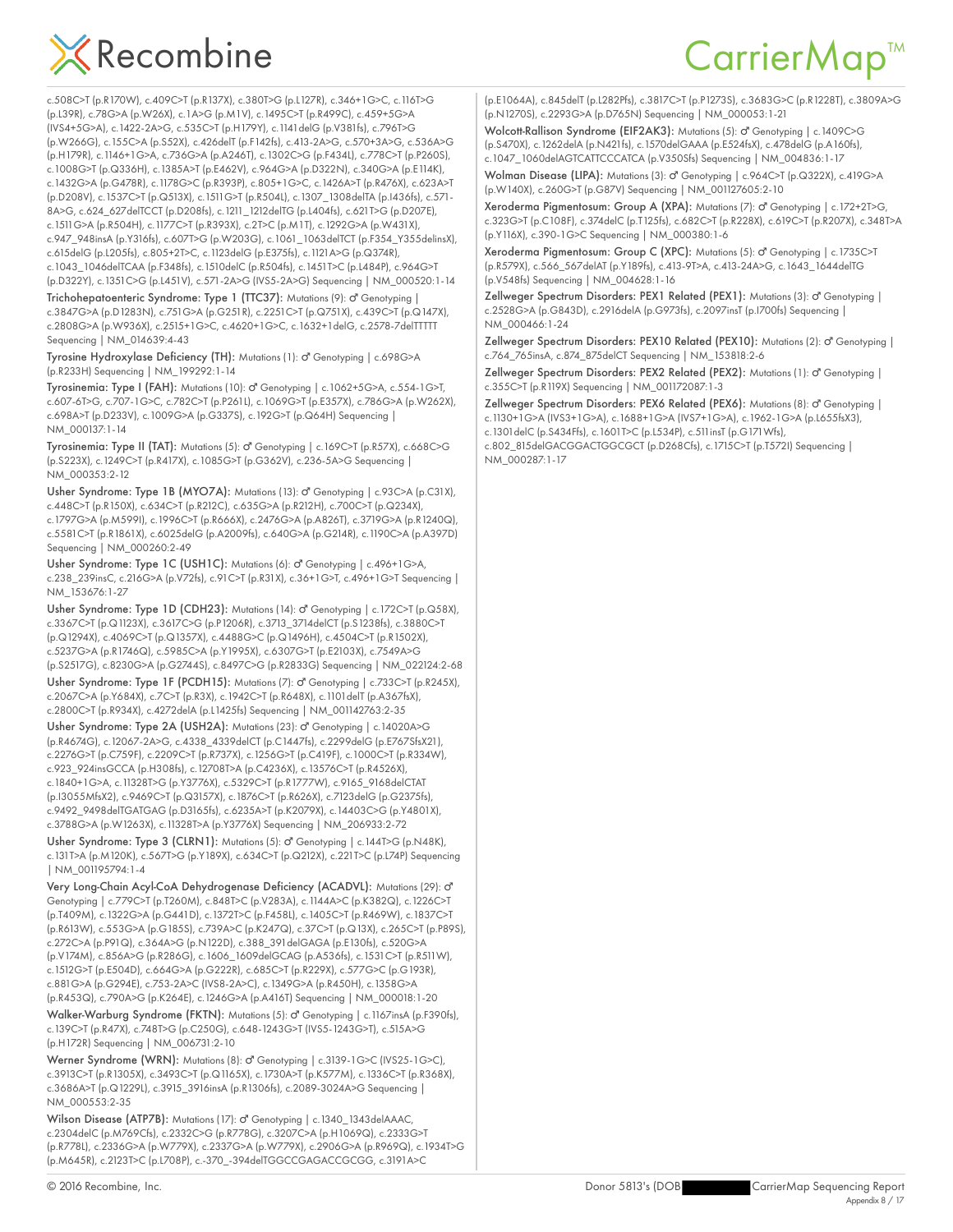#### Residual Risk Information

Detection rates are calculated from the primary literature and may not be available for all ethnic populations. The values listed below are for genotyping. Sequencing provides higher detection rates and lower residual risks for each disease. More precise values for sequencing may become available in the future.

| <b>Disease</b>                                                          | Carrier Rate                             | Detection<br>Rate | Residual<br><b>Risk</b> |
|-------------------------------------------------------------------------|------------------------------------------|-------------------|-------------------------|
| 11-Beta-Hydroxylase-Deficient<br>Congenital Adrenal Hyperplasia         | ඒ Moroccan Jewish: 1/39                  | 91.67%            | 1/468                   |
| 17-Alpha-Hydroxylase Deficiency                                         | o <sup>n</sup> Brazilian: Unknown        | 54.55%            | Unknown                 |
|                                                                         | ඒ Japanese: Unknown                      | 45.45%            | Unknown                 |
| 17-Beta-Hydroxysteroid<br>Dehydrogenase Deficiency                      | <b>්</b> Arab: 1/8                       | >99%              | 1/800                   |
|                                                                         | ඒ Dutch: 1/192                           | 13.89%            | 1/223                   |
| 21-Hydroxylase-Deficient Classical<br>Congenital Adrenal Hyperplasia    | o <sup>7</sup> European: 1/62            | 27.65%            | 1/86                    |
|                                                                         | ර General: 1/62                          | 29.34%            | 1/88                    |
| 21-Hydroxylase-Deficient Nonclassical<br>Congenital Adrenal Hyperplasia | $\sigma$ <sup>2</sup> Argentinian: $1/4$ | 10%               | 1/4                     |
|                                                                         | ර් European: 1/16                        | 10%               | 1/16                    |
| 3-Beta-Hydroxysteroid<br>Dehydrogenase Deficiency                       | <b>්</b> General: Unknown                | 16.13%            | Unknown                 |
| 3-Methylcrotonyl-CoA Carboxylase<br>Deficiency: MCCA Related            | o <sup>7</sup> European: 1/146           | 26.32%            | 1/198                   |
|                                                                         | ර General: 1/112                         | 37.50%            | 1/179                   |
| 3-Methylcrotonyl-CoA Carboxylase<br>Deficiency: MCCB Related            | ර General: 1/112                         | 35.29%            | 1/173                   |
|                                                                         | o <sup>7</sup> Japanese: 1/112           | 33.33%            | 1/168                   |
|                                                                         | ඒ Korean: 1/141                          | 66.67%            | 1/423                   |
|                                                                         | <b>්</b> Turkish: 1/112                  | 24.07%            | 1/148                   |
| 3-Methylglutaconic Aciduria: Type 3                                     | ඒ Iraqi Jewish: 1/10                     | >99%              | <1/1,000                |
| 3-Phosphoglycerate Dehydrogenase<br>Deficiency                          | o <sup>7</sup> Ashkenazi Jewish: 1/400   | >99%              | 1/40,00<br>0            |
| 5-Alpha Reductase Deficiency                                            | ඒ Dominican: Unknown                     | >99%              | Unknown                 |
|                                                                         | o <sup>7</sup> Mexican: Unknown          | 68.75%            | Unknown                 |
| 6-Pyruvoyl-Tetrahydropterin Synthase<br>Deficiency                      | ර Chinese: 1/183                         | 78.95%            | 1/869                   |
|                                                                         | ඒ East Asian: 1/180                      | 64.20%            | 1/503                   |
| <b>ARSACS</b>                                                           | o <sup>7</sup> French Canadian: 1/22     | 95.45%            | 1/484                   |
| Abetalipoproteinemia                                                    | <mark>o"</mark> Ashkenazi Jewish: 1/131  | >99%              | 1/13,10<br>0            |
| Acrodermatitis Enteropathica                                            | o <sup>7</sup> Arab: Unknown             | 40.00%            | Unknown                 |
|                                                                         | ඒ Egyptian: Unknown                      | 33.33%            | Unknown                 |
|                                                                         | ඒ French: Unknown                        | 27.78%            | Unknown                 |
|                                                                         | O' Tunisian: Unknown                     | 77.78%            | Unknown                 |
| Acute Infantile Liver Failure: TRMU<br>Related                          | o <sup>7</sup> Yemenite Jewish: 1/40     | 71.43%            | 1/140                   |
| Acyl-CoA Oxidase   Deficiency                                           | ඒ General: Unknown                       | 35.00%            | Unknown                 |
|                                                                         | O' Japanese: Unknown                     | 42.86%            | Unknown                 |
| Adenosine Deaminase Deficiency                                          | ර් General: 1/388                        | 36.96%            | 1/615                   |

#### CarrierMap<sup>™</sup>

| <b>Disease</b>                                    | <b>Carrier Rate</b>                        | Detection<br>Rate | Residual<br><b>Risk</b> |
|---------------------------------------------------|--------------------------------------------|-------------------|-------------------------|
| Alkaptonuria                                      | o <sup>n</sup> Dominican: Unknown          | >99%              | Unknown                 |
|                                                   | <b>්</b> Finnish: 1/251                    | 60.00%            | 1/628                   |
|                                                   | o' Slovak: 1/69                            | 59.38%            | 1/170                   |
| Alpha Thalassemia                                 | o <sup>7</sup> General: 1/48               | 50.67%            | 1/97                    |
| Alpha-1-Antitrypsin Deficiency                    | o <sup>7</sup> European: 1/35              | 95.00%            | 1/700                   |
|                                                   | <b>්</b> General: Unknown                  | 95.00%            | Unknown                 |
| Alpha-Mannosidosis                                | ඒ European: 1/354                          | 30.23%            | 1/507                   |
|                                                   | o <sup>7</sup> General: 1/354              | 35.19%            | 1/546                   |
| Alport Syndrome: COL4A3 Related                   | o <sup>7</sup> Dutch: 1/409                | 22.73%            | 1/529                   |
| Alport Syndrome: COL4A4 Related                   | ෆ් General: 1/409                          | 23.33%            | 1/533                   |
| Amegakaryocytic Thrombocytopenia                  | o <sup>7</sup> Ashkenazi Jewish: 1/76      | >99%              | <1/7,600                |
|                                                   | o <sup>7</sup> General: Unknown            | 64.81%            | Unknown                 |
| Andermann Syndrome                                | o <sup>7</sup> French Canadian: 1/24       | 99.38%            | 1/3,888                 |
| Antley-Bixler Syndrome                            | ඒ General: Unknown                         | 45.65%            | Unknown                 |
|                                                   | o <sup>7</sup> Japanese: Unknown           | 60.47%            | Unknown                 |
| Argininemia                                       | o <sup>n</sup> Chinese: Unknown            | 40.00%            | Unknown                 |
|                                                   | o <sup>n</sup> French Canadian:<br>Unknown | 75.00%            | Unknown                 |
|                                                   | o <sup>n</sup> Japanese: Unknown           | >99%              | Unknown                 |
| Argininosuccinate Lyase Deficiency                | $\sigma$ <sup>2</sup> European: $1/133$    | 57.41%            | 1/312                   |
|                                                   | o" Saudi Arabian: 1/80                     | 51.72%            | 1/166                   |
| Aromatase Deficiency                              | ඒ General: Unknown                         | 25.00%            | Unknown                 |
| Arthrogryposis, Mental Retardation, &<br>Seizures | o" Ashkenazi Jewish: 1/205                 | >99%              | <1/20,50<br>0           |
| Asparagine Synthetase Deficiency                  | o <sup>n</sup> Iranian Jewish: 1/80        | >99%              | <1/8,000                |
| Aspartylglycosaminuria                            | <b>්</b> Finnish: 1/69                     | 96.12%            | 1/1,780                 |
| Ataxia with Vitamin E Deficiency                  | o <sup>7</sup> European: 1/274             | 80.00%            | 1/1,370                 |
|                                                   | o <sup>7</sup> Italian: 1/224              | 97.73%            | 1/9,856                 |
|                                                   | o <sup>7</sup> North African: 1/159        | >99%              | <1/15,90<br>0           |
| Ataxia-Telangiectasia                             | ඒ Costa Rican: 1/100                       | 68.52%            | 1/318                   |
|                                                   | o" North African Jewish:<br>1/81           | 96.97%            | 1/2,673                 |
|                                                   | o'' Norwegian: 1/197                       | 50.00%            | 1/394                   |
|                                                   | o <sup>n</sup> Sardinians: Unknown         | 85.71%            | Unknown                 |
|                                                   | o <sup>n</sup> US Amish: Unknown           | >99%              | Unknown                 |
| Autosomal Recessive Polycystic Kidney<br>Disease  | $\sigma$ <sup>r</sup> Finnish: $1/45$      | 84.21%            | 1/285                   |
|                                                   | ර් French: 1/71                            | 62.50%            | 1/189                   |
|                                                   | $\sigma$ <sup>7</sup> General: $1/71$      | 37.11%            | 1/113                   |
| Bardet-Biedl Syndrome: BBS1 Related               | ර General: 1/376                           | 70.27%            | 1/1,265                 |
|                                                   | ඒ Northern European:<br>1/376              | 85.90%            | 1/2,666                 |
|                                                   | O' Puerto Rican: Unknown                   | 90.00%            | Unknown                 |
| Bardet-Biedl Syndrome: BBS10 Related              | $\sigma$ <sup>c</sup> General: $1/404$     | 47.79%            | 1/774                   |
| Bardet-Biedl Syndrome: BBS11 Related              | o <sup>7</sup> Bedouin: 1/59               | >99%              | <1/5,900                |
| Bardet-Biedl Syndrome: BBS12 Related              | ඒ General: Unknown                         | 50.00%            | Unknown                 |

© 2016 Recombine, Inc.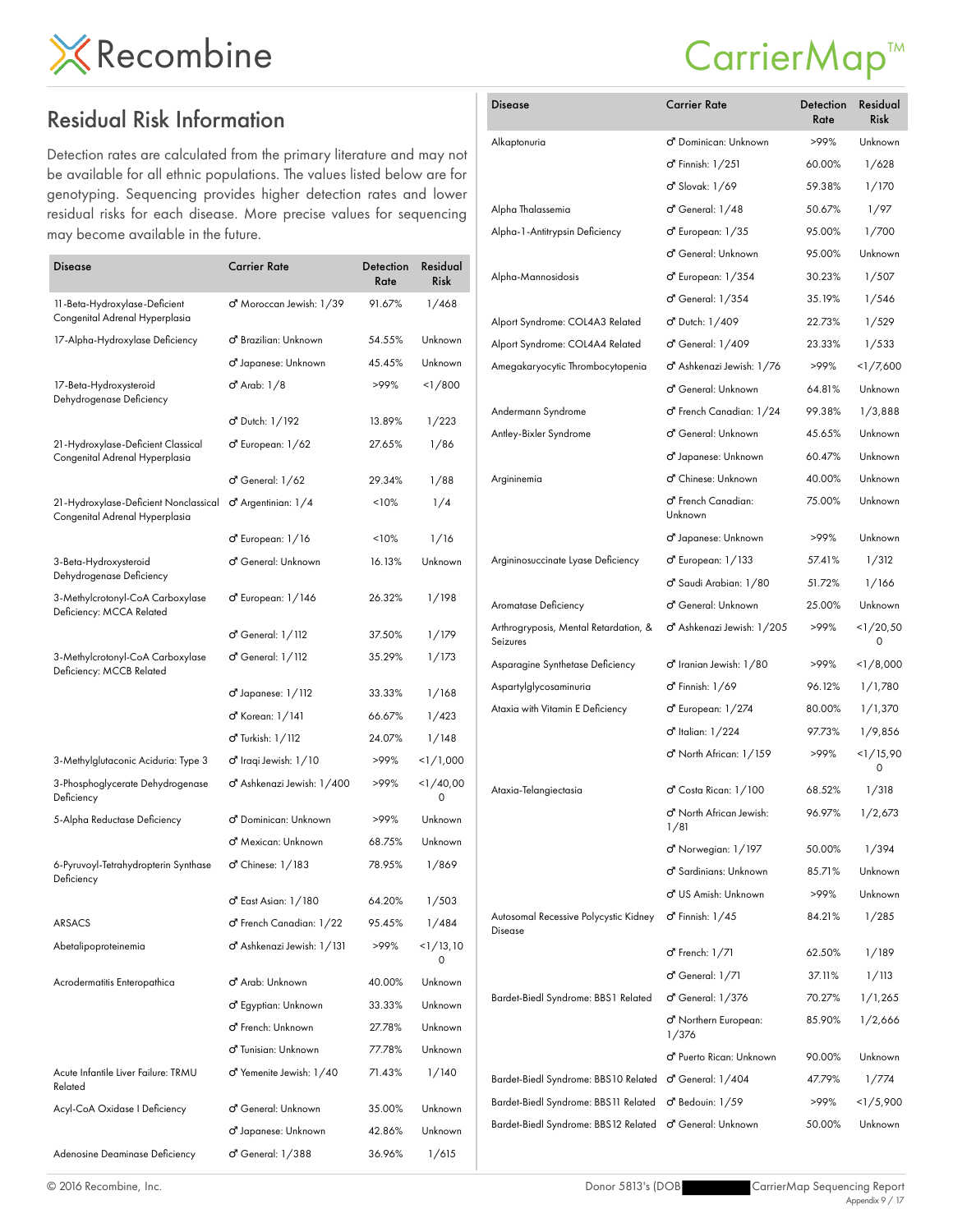| Disease                                           | <b>Carrier Rate</b>                         | Detection<br>Rate | Residual<br><b>Risk</b> | Disease                                                         | <b>Carrier Rate</b>                              | Detection<br>Rate | Residual<br><b>Risk</b> |
|---------------------------------------------------|---------------------------------------------|-------------------|-------------------------|-----------------------------------------------------------------|--------------------------------------------------|-------------------|-------------------------|
| Bardet-Biedl Syndrome: BBS2 Related               | o <sup>7</sup> Ashkenazi Jewish:<br>Unknown | >99%              | Unknown                 |                                                                 | o <sup>7</sup> Moroccan Jewish: 1/234            | >99%              | <1/23.40<br>0           |
|                                                   | ර General: 1/638                            | 38.46%            | 1/1,037                 | Citrin Deficiency                                               | o <sup>7</sup> Japanese: 1/70                    | >99%              | <1/7,000                |
|                                                   | o <sup>7</sup> Middle Eastern: Unknown      | >99%              | Unknown                 | Citrullinemia: Type I                                           | o <sup>7</sup> European: 1/120                   | 18.18%            | 1/147                   |
| Bare Lymphocyte Syndrome: Type II                 | o' General: Unknown                         | 66.67%            | Unknown                 |                                                                 | o <sup>7</sup> General: 1/120                    | 52.27%            | 1/251                   |
| Bartter Syndrome: Type 4A                         | ෆ් General: 1/457                           | 81.82%            | 1/2,514                 |                                                                 | o <sup>7</sup> Japanese: Unknown                 | 64.71%            | Unknown                 |
| Beta Thalassemia                                  | o <sup>7</sup> African American: 1/75       | 84.21%            | 1/475                   |                                                                 | o <sup>7</sup> Mediterranean: 1/120              | 50.00%            | 1/240                   |
|                                                   | o <sup>7</sup> Indian: 1/24                 | 74.12%            | 1/93                    | Classical Galactosemia                                          | o <sup>7</sup> African American: 1/78            | 73.13%            | 1/290                   |
|                                                   | o <sup>7</sup> Sardinians: 1/23             | 97.14%            | 1/804                   |                                                                 | o <sup>7</sup> Ashkenazi Jewish: 1/127           | >99%              | <1/12,70                |
|                                                   | o <sup>7</sup> Spaniard: 1/51               | 93.10%            | 1/739                   |                                                                 |                                                  |                   | $\Omega$                |
| Beta-Hexosaminidase<br>Pseudodeficiency           | o" Ashkenazi Jewish:<br>Unknown             | >99%              | Unknown                 |                                                                 | o' Dutch: 1/91<br>o <sup>7</sup> European: 1/112 | 75.47%<br>88.33%  | 1/371<br>1/960          |
|                                                   | o' General: Unknown                         | >99%              | Unknown                 |                                                                 | o <sup>7</sup> General: 1/125                    | 80.00%            | 1/625                   |
| Beta-Ketothiolase Deficiency                      | d' Japanese: Unknown                        | 58.33%            | Unknown                 |                                                                 | o <sup>7</sup> Irish: 1/76                       | 91.30%            | 1/874                   |
|                                                   | o" Spaniard: Unknown                        | 90.00%            | Unknown                 |                                                                 | o <sup>7</sup> Irish Travellers: 1/14            | >99%              | <1/1,400                |
| <b>Biotinidase Deficiency</b>                     | o' General: 1/123                           | 78.32%            | 1/567                   | Cockayne Syndrome: Type A                                       | o <sup>n</sup> Christian Arab: Unknown           | 50.00%            | Unknown                 |
| <b>Bloom Syndrome</b>                             | O' Ashkenazi Jewish: 1/134                  | 96.67%            | 1/4,020                 | Cockayne Syndrome: Type B                                       | <b>්</b> General: 1/378                          | 19.30%            | 1/468                   |
|                                                   | o <sup>7</sup> European: Unknown            | 66.22%            | Unknown                 | Cohen Syndrome                                                  | o <sup>7</sup> European: Unknown                 | 19.05%            | Unknown                 |
|                                                   | o Japanese: Unknown                         | 50.00%            | Unknown                 |                                                                 | $\sigma$ Finnish: $1/140$                        | 67.24%            | 1/427                   |
| Canavan Disease                                   | O Ashkenazi Jewish: 1/55                    | 98.86%            | 1/4,840                 |                                                                 | o <sup>7</sup> US Amish: 1/12                    | >99%              | <1/1,200                |
|                                                   | o <sup>7</sup> European: Unknown            | 53.23%            | Unknown                 | Combined Pituitary Hormone                                      | o <sup>7</sup> European: 1/45                    | 93.29%            | 1/671                   |
| Carnitine Palmitoyltransferase IA<br>Deficiency   | <b>්</b> General: Unknown                   | 38.89%            | Unknown                 | Deficiency: PROP1 Related                                       | o <sup>7</sup> General: 1/45                     | 82.35%            | 1/255                   |
|                                                   | o <sup>7</sup> Hutterite: 1/16              | >99%              | <1/1,600                | Congenital Disorder of Glycosylation:                           | o' Danish: 1/71                                  | 90.00%            | 1/710                   |
|                                                   | o <sup>7</sup> Japanese: 1/101              | 66.67%            | 1/303                   | Type 1A: PMM2 Related                                           |                                                  |                   |                         |
| Carnitine Palmitoyltransferase II                 | o <sup>7</sup> Ashkenazi Jewish:            | >99%              | Unknown                 |                                                                 | o <sup>7</sup> Dutch: 1/68                       | 39.29%            | 1/112                   |
| Deficiency                                        | Unknown                                     |                   |                         |                                                                 | o <sup>7</sup> European: 1/71                    | 55.33%            | 1/159                   |
|                                                   | o' General: Unknown                         | 71.43%            | Unknown                 | Congenital Disorder of Glycosylation:<br>Type 1B: MPI Related   | o <sup>7</sup> French: Unknown                   | 54.17%            | Unknown                 |
| Carnitine-Acylcarnitine Translocase<br>Deficiency | o <sup>n</sup> Asian: Unknown               | 95.45%            | Unknown                 | Congenital Disorder of Glycosylation:<br>Type 1C: ALG6 Related  | o <sup>7</sup> French: Unknown                   | 59.09%            | Unknown                 |
|                                                   | <b>්</b> General: Unknown                   | 18.75%            | Unknown                 |                                                                 | ර General: Unknown                               | 86.21%            | Unknown                 |
| Carpenter Syndrome                                | ඒ Brazilian: Unknown                        | 40.00%            | Unknown                 | Congenital Ichthyosis: ABCA12 Related o' North African: Unknown |                                                  | >99%              | Unknown                 |
|                                                   | o" Northern European:<br>Unknown            | 85.00%            | Unknown                 |                                                                 | o <sup>n</sup> South Asian: Unknown              | 66.67%            | Unknown                 |
| Cartilage-Hair Hypoplasia                         | o <sup>7</sup> Finnish: 1/76                | 93.33%            | 1/1,140                 | Congenital Insensitivity to Pain with                           | o <sup>7</sup> Japanese: Unknown                 | 56.52%            | Unknown                 |
|                                                   | o' US Amish: 1/19                           | >99%              | <1/1,900                | Anhidrosis                                                      |                                                  |                   |                         |
| Cerebrotendinous Xanthomatosis                    | O' Dutch: Unknown                           | 78.57%            | Unknown                 |                                                                 | o <sup>7</sup> Moroccan Jewish:<br>Unknown       | >99%              | Unknown                 |
|                                                   | o <sup>n</sup> Italian: Unknown             | 45.95%            | Unknown                 | Congenital Lipoid Adrenal Hyperplasia                           | $\sigma$ Japanese: $1/201$                       | 51.11%            | 1/411                   |
|                                                   | d' Japanese: Unknown                        | 92.86%            | Unknown                 |                                                                 | o' Korean: 1/251                                 | 63.64%            | 1/690                   |
|                                                   | o <sup>7</sup> Moroccan Jewish: 1/6         | 87.50%            | 1/48                    | Congenital Myasthenic Syndrome:                                 | o <sup>7</sup> European Gypsy: 1/26              | >99%              | 1/2,600                 |
| Chediak-Higashi Syndrome                          | o <sup>7</sup> General: Unknown             | 19.64%            | Unknown                 | <b>CHRNE Related</b>                                            |                                                  |                   |                         |
| Cholesteryl Ester Storage Disease                 | <b>්</b> General: 1/101                     | 68.97%            | 1/325                   |                                                                 | o <sup>n</sup> North African: Unknown            | 60.87%            | Unknown                 |
| Choreoacanthocytosis                              | o" Ashkenazi Jewish:<br>Unknown             | 66.67%            | Unknown                 | Congenital Myasthenic Syndrome:<br>DOK7 Related                 | $\sigma$ European: $1/472$                       | 19.05%            | 1/583                   |
| Chronic Granulomatous Disease:                    | o <sup>7</sup> Iranian: Unknown             | 71.43%            | Unknown                 |                                                                 | ඒ General: 1/472                                 | 18.75%            | 1/581                   |
| <b>CYBA Related</b>                               | o <sup>7</sup> Japanese: 1/274              | >99%              | <1/27,40<br>0           | Congenital Myasthenic Syndrome:<br><b>RAPSN Related</b>         | o <sup>7</sup> General: 1/437                    | 88.57%            | 1/3,824                 |
|                                                   | ර Korean: 1/105                             | >99%              | <1/10,50<br>0           |                                                                 | o" Non-Ashkenazi Jewish:<br>Unknown              | >99%              | Unknown                 |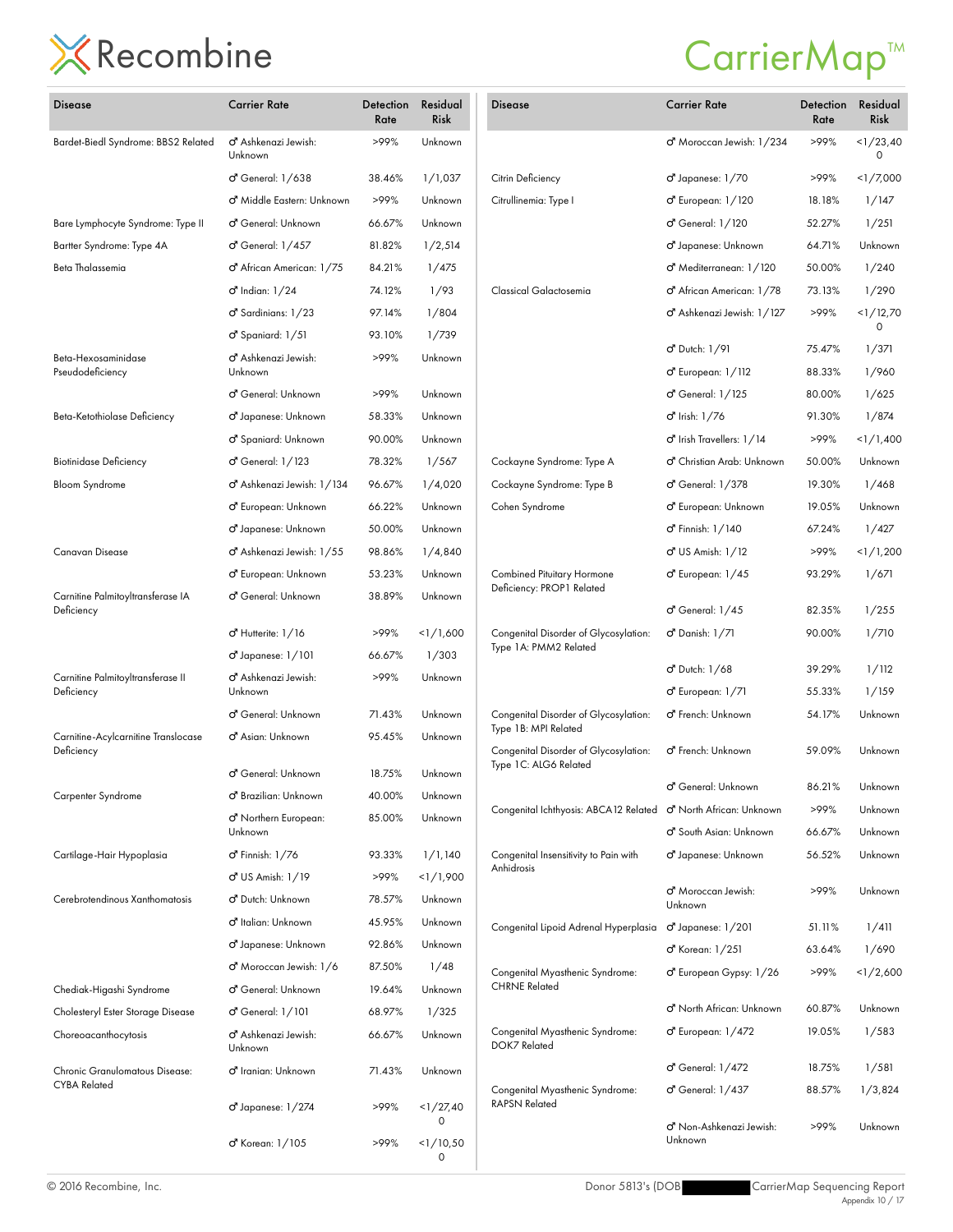| <b>Disease</b>                               | <b>Carrier Rate</b>                         | Detection<br>Rate | Residual<br><b>Risk</b> | Disease                                             | <b>Carrier Rate</b>                                   | Detection<br>Rate | Residual<br><b>Risk</b> |
|----------------------------------------------|---------------------------------------------|-------------------|-------------------------|-----------------------------------------------------|-------------------------------------------------------|-------------------|-------------------------|
| Congenital Neutropenia: Recessive            | o <sup>n</sup> English: Unknown             | 11.76%            | Unknown                 |                                                     | O' Saudi Arabian: 1/38                                | >99%              | <1/3,800                |
|                                              | o <sup>7</sup> Japanese: Unknown            | 22.22%            | Unknown                 | Familial Dysautonomia                               | o <sup>7</sup> Ashkenazi Jewish: 1/31                 | >99%              | <1/3,100                |
|                                              | o <sup>n</sup> Turkish: Unknown             | 89.47%            | Unknown                 | Familial Hyperinsulinism: Type 1:                   | o <sup>7</sup> Ashkenazi Jewish: 1/52                 | 98.75%            | 1/4,160                 |
| Corneal Dystrophy and Perceptive<br>Deafness | o' General: Unknown                         | 71.43%            | Unknown                 | <b>ABCC8 Related</b>                                | o <sup>7</sup> Finnish: 1/101                         | 45.16%            | 1/184                   |
| Corticosterone Methyloxidase<br>Deficiency   | $\sigma$ Iranian Jewish: $1/32$             | >99%              | <1/3,200                | Familial Hyperinsulinism: Type 2:<br>KCNJ11 Related | o <sup>7</sup> Arab: Unknown                          | 40.00%            | Unknown                 |
| Crigler-Najjar Syndrome                      | ් Sardinians: Unknown                       | 80.00%            | Unknown                 | Familial Mediterranean Fever                        | ඒ Arab: 1/4                                           | 51.18%            | 1/8                     |
|                                              | o <sup>7</sup> Tunisian: Unknown            | >99%              | Unknown                 |                                                     | $\sigma$ <sup>2</sup> Armenian: $1/5$                 | 94.51%            | 1/91                    |
| Cystic Fibrosis                              | o <sup>7</sup> African American: 1/62       | 69.99%            | 1/207                   |                                                     | o <sup>7</sup> Ashkenazi Jewish: 1/81                 | 39.52%            | 1/134                   |
|                                              | o <sup>7</sup> Ashkenazi Jewish: 1/23       | 96.81%            | 1/721                   |                                                     | o <sup>7</sup> Iraqi Jewish: 1/4                      | 76.92%            | 1/17                    |
|                                              | o <sup>7</sup> Asian: 1/94                  | 65.42%            | 1/272                   |                                                     | o <sup>7</sup> Israeli Jewish: 1/5                    | 62.26%            | 1/13                    |
|                                              | $\sigma$ European: $1/25$                   | 94.96%            | 1/496                   |                                                     | o <sup>7</sup> Lebanese: 1/6                          | 91.67%            | 1/72                    |
|                                              | o <sup>7</sup> Hispanic American: 1/48      | 77.32%            | 1/212                   |                                                     | o <sup>n</sup> North African Jewish: 1/5              | 95.69%            | 1/116                   |
|                                              | o <sup>7</sup> Native American: 1/53        | 84.34%            | 1/338                   |                                                     | $\sigma$ <sup>2</sup> Syrian: $1/6$                   | 85.14%            | 1/40                    |
| Cystinosis                                   | <b>්</b> Dutch: 1/194                       | 73.08%            | 1/721                   |                                                     | $\sigma$ <sup>T</sup> Turkish: $1/5$                  | 74.25%            | 1/19                    |
|                                              | o <sup>7</sup> French Canadian: 1/40        | 75.00%            | 1/160                   | Fanconi Anemia: Type A                              | ඒ Moroccan Jewish: 1/100                              | >99%              | <1/10,00                |
|                                              | o' General: 1/194                           | 54.51%            | 1/426                   |                                                     |                                                       |                   | 0                       |
| Cystinuria: Non-Type I                       | $\sigma$ European: $1/42$                   | 61.11%            | 1/108                   |                                                     | o <sup>7</sup> Spanish Gypsy: 1/67                    | >99%              | 1/6,700                 |
|                                              | $\sigma$ <sup>7</sup> General: $1/42$       | 37.50%            | 1/67                    | Fanconi Anemia: Type C                              | o <sup>7</sup> Ashkenazi Jewish: 1/101                | >99%              | <1/10,10<br>0           |
|                                              | o <sup>7</sup> Libyan Jewish: 1/26          | 93.48%            | 1/399                   |                                                     | o <sup>7</sup> General: Unknown                       | 30.00%            | Unknown                 |
|                                              | o <sup>7</sup> United States: 1/42          | 56.25%            | 1/96                    | Fanconi Anemia: Type G                              | o Black South African:                                | 81.82%            | 1/556                   |
| Cystinuria: Type I                           | $\sigma$ European: $1/42$                   | 46.67%            | 1/79                    |                                                     | 1/101                                                 |                   |                         |
|                                              | o <sup>7</sup> Swedish: 1/159               | 55.88%            | 1/360                   |                                                     | o <sup>7</sup> French Canadian:                       | 87.50%            | Unknown                 |
| D-Bifunctional Protein Deficiency            | o' General: 1/159                           | 38.64%            | 1/259                   |                                                     | Unknown                                               |                   |                         |
| Diabetes: Recessive Permanent                | o' General: Unknown                         | 25.00%            | Unknown                 |                                                     | o <sup>7</sup> Japanese: Unknown                      | 75.00%            | Unknown                 |
| Neonatal                                     |                                             |                   |                         |                                                     | o <sup>7</sup> Korean: Unknown                        | 66.67%            | Unknown                 |
| Du Pan Syndrome                              | o <sup>7</sup> Pakistani: Unknown           | >99%              | Unknown                 | Fanconi Anemia: Type J                              | <b>්</b> General: Unknown                             | 86.36%            | Unknown                 |
| Dyskeratosis Congenita: RTEL1 Related        | o <sup>7</sup> Ashkenazi Jewish: 1/203      | >99%              | <1/20,30<br>0           | <b>Fumarase Deficiency</b>                          | o' General: Unknown                                   | 30.00%            | Unknown                 |
|                                              | o' General: 1/501                           | 50.00%            | 1/1,002                 | GM1-Gangliosidoses                                  | o" Eurodescent Brazilian:<br>1/66                     | 62.15%            | 1/174                   |
| Dystrophic Epidermolysis Bullosa:            | o <sup>n</sup> Italian: Unknown             | 45.00%            | Unknown                 |                                                     | o <sup>7</sup> European: 1/194                        | 50.00%            | 1/388                   |
| Recessive                                    |                                             |                   |                         |                                                     | o' General: 1/194                                     | 20.00%            | 1/243                   |
|                                              | o" Mexican American:<br>1/345               | 56.25%            | 1/789                   |                                                     | o <sup>7</sup> Hispanic American:<br>1/194            | 58.33%            | 1/466                   |
| Ehlers-Danlos Syndrome: Type VIIC            | o <sup>7</sup> Ashkenazi Jewish:<br>Unknown | >99%              | Unknown                 |                                                     | o <sup>7</sup> Japanese: Unknown                      | 62.82%            | Unknown                 |
| Ellis-van Creveld Syndrome: EVC<br>Related   | o' General: 1/123                           | 32.14%            | 1/181                   | <b>GRACILE Syndrome</b><br>Galactokinase Deficiency | <b>්</b> Finnish: 1/109<br>$\sigma$ Japanese: $1/501$ | 97.22%<br>50.00%  | 1/3,924<br>1/1,002      |
|                                              |                                             |                   |                         |                                                     |                                                       |                   |                         |
| Ellis-van Creveld Syndrome: EVC2<br>Related  | o' General: Unknown                         | 10%               | Unknown                 | Gaucher Disease                                     | ර Roma: 1/51<br>o <sup>7</sup> Ashkenazi Jewish: 1/15 | >99%<br>87.16%    | <1/5,100<br>1/117       |
| <b>Enhanced S-Cone</b>                       | o <sup>7</sup> Ashkenazi Jewish:<br>Unknown | 90.48%            | Unknown                 |                                                     | o' General: 1/112                                     | 31.60%            | 1/164                   |
|                                              | o' General: Unknown                         | 52.50%            | Unknown                 |                                                     | o <sup>n</sup> Spaniard: Unknown                      | 44.29%            | Unknown                 |
| Ethylmalonic Aciduria                        | o" Arab/Mediterranean:                      | 29.17%            | Unknown                 |                                                     | o <sup>7</sup> Turkish: 1/236                         | 59.38%            | 1/581                   |
|                                              | Unknown                                     |                   |                         | Gitelman Syndrome                                   | $\sigma$ European: $1/100$                            | 35.00%            | 1/154                   |
| Familial Chloride Diarrhea                   | <b>්</b> General: Unknown                   | 38.24%            | Unknown<br><1/5,100     |                                                     | O' European Gypsy:<br>Unknown                         | >99%              | Unknown                 |
|                                              | $\sigma$ <sup>7</sup> Finnish: $1/51$       | >99%              |                         |                                                     | o'' General: 1/101                                    | 30.00%            | 1/144                   |
|                                              | o <sup>7</sup> Kuwaiti: 1/38                | 90.00%            | 1/380                   |                                                     | o" Taiwanese: Unknown                                 | 64.29%            | Unknown                 |
|                                              | o <sup>7</sup> Polish: 1/224                | 45.24%            | 1/409                   |                                                     |                                                       |                   |                         |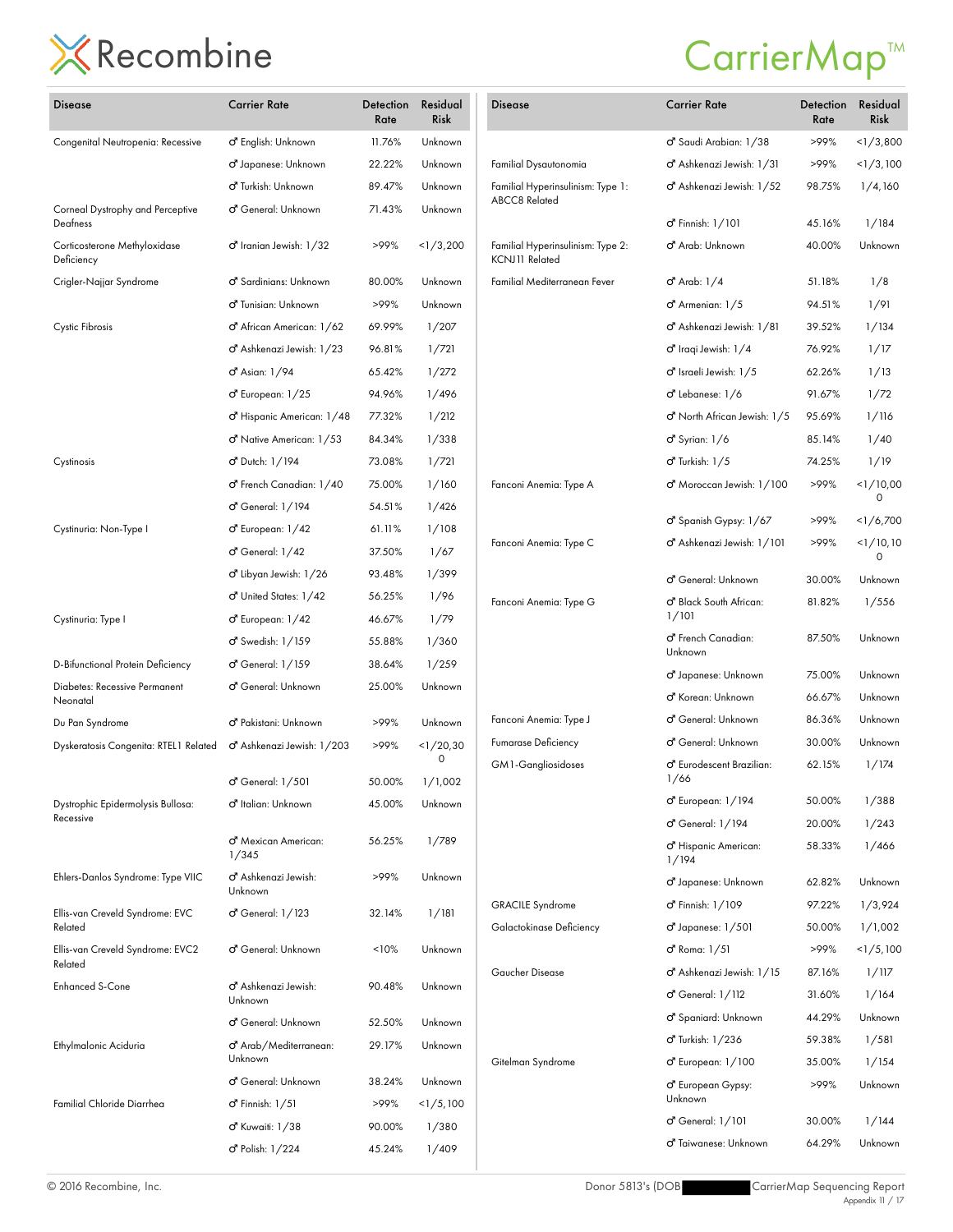| <b>Disease</b>                                   | <b>Carrier Rate</b>                        | Detection<br>Rate | Residual<br>Risk | <b>Disease</b>                                             | <b>Carrier Rate</b>                    | Detection<br>Rate | Residual<br>Risk |
|--------------------------------------------------|--------------------------------------------|-------------------|------------------|------------------------------------------------------------|----------------------------------------|-------------------|------------------|
| Globoid Cell Leukodystrophy                      | o' Dutch: 1/137                            | 60.98%            | 1/351            | Hemochromatosis: Type 2A: HFE2                             | o <sup>7</sup> European: Unknown       | 69.23%            | Unknown          |
|                                                  | $\sigma$ European: $1/150$                 | 26.47%            | 1/204            | Related                                                    |                                        |                   |                  |
|                                                  | o <sup>7</sup> Japanese: 1/150             | 36.00%            | 1/234            |                                                            | o" Mediterranean: Unknown              | 72.73%            | Unknown          |
| Glutaric Acidemia: Type I                        | o <sup>7</sup> European: 1/164             | 57.78%            | 1/388            | Hemochromatosis: Type 3: TFR2<br>Related                   | o" Italian: Unknown                    | 73.21%            | Unknown          |
|                                                  | o <sup>7</sup> General: 1/164              | 25.51%            | 1/220            | Hemoglobinopathy: Hb C                                     | o <sup>7</sup> African American: 1/51  | >99%              | $<$ 1/5,100      |
|                                                  | o <sup>7</sup> US Amish: 1/12              | >99%              | <1/1,200         | Hemoglobinopathy: Hb D                                     | o <sup>7</sup> Canadian: 1/64          | >99%              | <1/6,400         |
| Glutaric Acidemia: Type IIA                      | o General: Unknown                         | 71.43%            | Unknown          |                                                            | $\sigma$ Indian: $1/16$                | >99%              | <1/1,600         |
| Glutaric Acidemia: Type IIB                      | ඒ General: Unknown                         | 33.33%            | Unknown          |                                                            | <b>්</b> Iranian: 1/11                 | >99%              | <1/1,100         |
| Glutaric Acidemia: Type IIC                      | o <sup>7</sup> Taiwanese: Unknown          | >99%              | Unknown          | Hemoglobinopathy: Hb E                                     | o' Cambodia: 1/4                       | >99%              | 1/400            |
|                                                  | ් Turkish: Unknown                         | 80.00%            | Unknown          |                                                            | $\sigma$ <sup>'</sup> Chinese: $1/13$  | >99%              | <1/1,300         |
| Glycine Encephalopathy: AMT Related              | o' General: Unknown                        | 40.91%            | Unknown          |                                                            | o' Indian: 1/10                        | >99%              | <1/1,000         |
| Glycine Encephalopathy: GLDC                     | <b>්</b> Finnish: 1/118                    | 78.00%            | 1/536            |                                                            | $\sigma$ <sup>Thai: 1/9</sup>          | >99%              | 1/900            |
| Related                                          |                                            |                   |                  | Hemoglobinopathy: Hb O                                     | o <sup>7</sup> African American: 1/87  | >99%              | <1/8,700         |
|                                                  | ෆ් General: 1/280                          | 12.50%            | 1/320            |                                                            | o <sup>n</sup> Middle Eastern: Unknown | >99%              | Unknown          |
| Glycogen Storage Disease: Type IA                | o <sup>7</sup> Ashkenazi Jewish: 1/71      | >99%              | <1/7,100         | Hereditary Fructose Intolerance                            | o <sup>7</sup> European: 1/81          | 72.73%            | 1/297            |
|                                                  | o' Chinese: 1/159                          | 80.00%            | 1/795            |                                                            | o' Italian: 1/81                       | 90.91%            | 1/891            |
|                                                  | o <sup>7</sup> European: 1/177             | 76.88%            | 1/765            |                                                            | o' Slavic: 1/81                        | >99%              | $<$ 1/8,100      |
|                                                  | o <sup>7</sup> Hispanic American:<br>1/177 | 27.78%            | 1/245            | Hereditary Spastic Paraplegia: TECPR2                      | o <sup>7</sup> Bukharan Jewish: 1/75   | >99%              | <1/7,500         |
|                                                  | $\sigma$ Japanese: $1/177$                 | 89.22%            | 1/1,641          | Related                                                    |                                        |                   |                  |
| Glycogen Storage Disease: Type IB                | $\sigma$ Australian: $1/354$               | 50.00%            | 1/708            | Herlitz Junctional Epidermolysis                           | o <sup>7</sup> Pakistani: Unknown      | >99%              | Unknown          |
|                                                  | $\sigma$ European: $1/354$                 | 45.74%            | 1/652            | Bullosa: LAMA3 Related                                     |                                        |                   |                  |
|                                                  | $\sigma$ Japanese: $1/354$                 | 39.13%            | 1/582            | Herlitz Junctional Epidermolysis<br>Bullosa: LAMB3 Related | o <sup>7</sup> European: Unknown       | 70.00%            | Unknown          |
| Glycogen Storage Disease: Type II                | o <sup>7</sup> African American: 1/60      | 45.83%            | 1/111            |                                                            | ර General: 1/781                       | 52.27%            | 1/1,636          |
|                                                  | $\sigma$ <sup>'</sup> Chinese: $1/112$     | 72.00%            | 1/400            | Herlitz Junctional Epidermolysis                           | o <sup>n</sup> Italian: Unknown        | 28.57%            | Unknown          |
|                                                  | o <sup>7</sup> European: 1/97              | 51.76%            | 1/201            | Bullosa: LAMC2 Related                                     |                                        |                   |                  |
|                                                  | o <sup>n</sup> North African: Unknown      | 60.00%            | Unknown          | Hermansky-Pudlak Syndrome: Type 1                          | o <sup>7</sup> Puerto Rican: 1/22      | 94.95%            | 1/436            |
| Glycogen Storage Disease: Type III               | $\sigma$ <sup>7</sup> Faroese: $1/30$      | >99%              | <1/3,000         | Hermansky-Pudlak Syndrome: Type 3                          | o <sup>7</sup> Ashkenazi Jewish: 1/235 | >99%              | <1/23,50<br>0    |
|                                                  | o <sup>7</sup> General: 1/159              | 39.81%            | 1/264            |                                                            | o <sup>7</sup> European: 1/434         | 12.50%            | 1/496            |
|                                                  | o <sup>"</sup> North African Jewish:       | >99%              | <1/3,500         | Hermansky-Pudlak Syndrome: Type 4                          | o" European: Unknown                   | 54.17%            | Unknown          |
|                                                  | 1/35                                       |                   |                  | Holocarboxylase Synthetase                                 | o <sup>7</sup> European: 1/148         | 83.33%            | 1/888            |
| Glycogen Storage Disease: Type IV                | o <sup>n</sup> Ashkenazi Jewish: 1/35      | >99%              | <1/3,500         | Deficiency                                                 |                                        |                   |                  |
|                                                  | o' General: 1/461                          | 18.60%            | 1/566            |                                                            | o <sup>7</sup> Japanese: 1/159         | 76.92%            | 1/689            |
| Glycogen Storage Disease: Type V                 | o" Caucasus Jewish:<br>Unknown             | >99%              | Unknown          | Homocystinuria Caused by CBS<br>Deficiency                 | o <sup>7</sup> European: 1/224         | 64.29%            | 1/627            |
|                                                  | o <sup>7</sup> European: 1/159             | 60.71%            | 1/405            |                                                            | o <sup>7</sup> Irish: 1/128            | 70.59%            | 1/435            |
|                                                  | o General: Unknown                         | 74.10%            | Unknown          |                                                            | o <sup>7</sup> Italian: 1/224          | 35.71%            | 1/348            |
|                                                  | <b>්</b> Spaniard: 1/159                   | 67.11%            | 1/483            |                                                            | o <sup>7</sup> Norwegian: 1/41         | 84.38%            | 1/262            |
|                                                  | o" Yemenite Jewish: Unknown                | 75.00%            | Unknown          |                                                            | $\sigma$ <sup>7</sup> Qatari: $1/22$   | >99%              | <1/2,200         |
| Glycogen Storage Disease: Type VII               | o <sup>7</sup> Ashkenazi Jewish: 1/250     | >99%              | 1/25,00          |                                                            | o" Saudi Arabian: Unknown              | 92.31%            | Unknown          |
|                                                  |                                            |                   | 0                | Hurler Syndrome                                            | o' Czech: 1/190                        | 52.50%            | 1/400            |
| Guanidinoacetate Methyltransferase<br>Deficiency | <b>්</b> General: Unknown                  | 29.41%            | Unknown          |                                                            | o <sup>7</sup> European: 1/194         | 81.71%            | 1/1,061          |
| HMG-CoA Lyase Deficiency                         | ෆ් General: 1/159                          | 40.00%            | 1/265            |                                                            | o' General: 1/194                      | 62.50%            | 1/517            |
|                                                  | O' Japanese: Unknown                       | 30.00%            | Unknown          |                                                            | o <sup>n</sup> Italian: 1/194          | 61.11%            | 1/499            |
|                                                  | O' Portuguese: Unknown                     | 86.36%            | Unknown          |                                                            | o <sup>7</sup> Japanese: 1/194         | 23.68%            | 1/254            |
|                                                  | O' Saudi Arabian: Unknown                  | 93.33%            | Unknown          |                                                            | o <sup>7</sup> Moroccan Jewish: 1/194  | 92.31%            | 1/2,522          |
|                                                  |                                            |                   |                  |                                                            | o <sup>7</sup> Scandinavian: 1/194     | 79.41%            | 1/942            |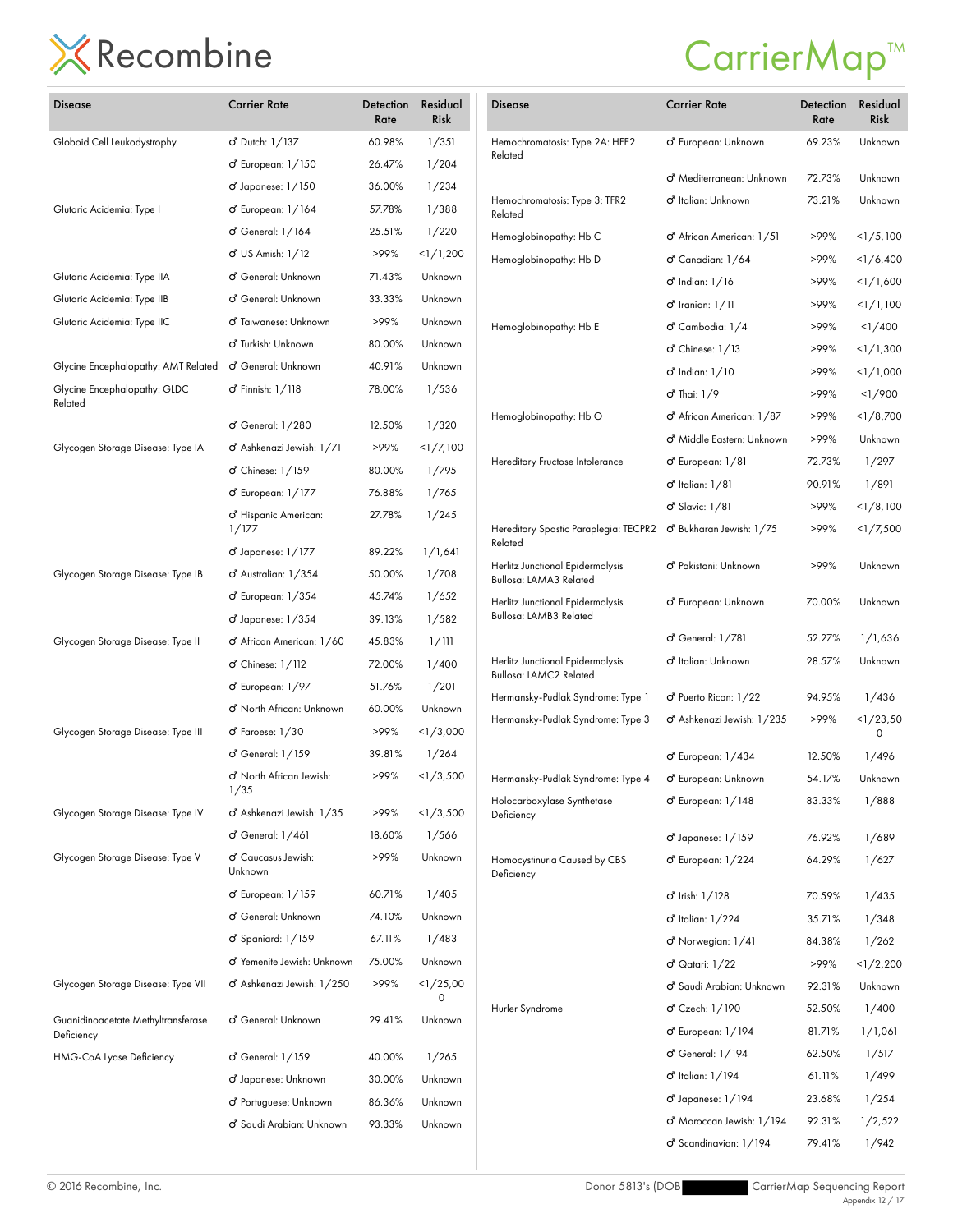| Disease                                                            | <b>Carrier Rate</b>                    | Detection<br>Rate | Residual<br><b>Risk</b> | Disease                                           | <b>Carrier Rate</b>                   | Detection<br>Rate | Residual<br><b>Risk</b> |
|--------------------------------------------------------------------|----------------------------------------|-------------------|-------------------------|---------------------------------------------------|---------------------------------------|-------------------|-------------------------|
|                                                                    | o <sup>7</sup> Spaniard: 1/194         | 52.50%            | 1/408                   | Limb-Girdle Muscular Dystrophy: Type              | o <sup>®</sup> Brazilian: Unknown     | 57.14%            | Unknown                 |
| Hypophosphatasia                                                   | o Canadian Amish: 1/26                 | >99%              | <1/2,600                | 2E                                                | o <sup>7</sup> European: 1/539        | 25.00%            | 1/719                   |
|                                                                    | o <sup>7</sup> European: 1/159         | 19.23%            | 1/197                   |                                                   | o <sup>7</sup> General: Unknown       | 12.50%            | Unknown                 |
|                                                                    | o Japanese: Unknown                    | 54.55%            | Unknown                 |                                                   | o <sup>7</sup> US Amish: Unknown      | >99%              | Unknown                 |
| Inclusion Body Myopathy: Type 2                                    | o' General: Unknown                    | 85.83%            | Unknown                 | Limb-Girdle Muscular Dystrophy: Type              | o <sup>®</sup> Brazilian: Unknown     | >99%              | Unknown                 |
|                                                                    | $\sigma$ Iranian Jewish: $1/16$        | >99%              | <1/1,600                | 2F                                                |                                       |                   |                         |
|                                                                    | o Japanese: Unknown                    | 71.88%            | Unknown                 |                                                   | o <sup>7</sup> General: Unknown       | 83.33%            | Unknown                 |
|                                                                    | o <sup>7</sup> Korean: Unknown         | 72.50%            | Unknown                 | Limb-Girdle Muscular Dystrophy: Type              | o <sup>7</sup> Brazilian: Unknown     | 34.62%            | Unknown                 |
| Infantile Cerebral and Cerebellar<br>Atrophy                       | o <sup>7</sup> Caucasus Jewish: 1/20   | >99%              | <1/2,000                | 21                                                | o' Danish: 1/100                      | 85.53%            | 1/691                   |
| Isolated Microphthalmia: VSX2 Related                              | o <sup>7</sup> Middle Eastern: Unknown | 71.43%            | Unknown                 |                                                   | o <sup>7</sup> General: Unknown       | 43.18%            | Unknown                 |
| Isovaleric Acidemia                                                | $\sigma$ <sup>7</sup> General: $1/251$ | 47.37%            | 1/477                   |                                                   | o' German: 1/300                      | 82.50%            | 1/1,714                 |
| Joubert Syndrome                                                   | o <sup>7</sup> Ashkenazi Jewish: 1/92  | >99%              | <1/9,200                | Lipoprotein Lipase Deficiency                     | o <sup>7</sup> French Canadian: 1/44  | 28.95%            | 1/62                    |
| Lamellar Ichthyosis: Type 1                                        | o <sup>7</sup> Norwegian: 1/151        | 81.40%            | 1/812                   |                                                   | o' General: Unknown                   | 20.00%            | Unknown                 |
| Laryngoonychocutaneous Syndrome                                    | o <sup>n</sup> Pakistani: Unknown      | >99%              | Unknown                 | Long-Chain 3-Hydroxyacyl-CoA                      | o <sup>7</sup> European: 1/126        | 88.98%            | 1/1,144                 |
| Leber Congenital Amaurosis: CEP290<br>Related                      | o <sup>7</sup> European: 1/251         | 47.32%            | 1/476                   | Dehydrogenase Deficiency                          | o <sup>7</sup> General: 1/126         | 56.25%            | 1/288                   |
| Leber Congenital Amaurosis: GUCY2D o' Finnish: Unknown<br>Related  |                                        | >99%              | Unknown                 | Lysinuric Protein Intolerance                     | o <sup>7</sup> Finnish: 1/123         | >99%              | 1/12,30<br>0            |
| Leber Congenital Amaurosis: LCA5<br>Related                        | O <sup>7</sup> Pakistani: Unknown      | 83.33%            | Unknown                 |                                                   | o <sup>7</sup> Italian: 1/120         | 45.45%            | 1/220                   |
| Leber Congenital Amaurosis: RDH12                                  | o' General: 1/560                      | 38.37%            | 1/909                   |                                                   | $\sigma$ Japanese: $1/115$            | 37.93%            | 1/185                   |
| Related                                                            |                                        |                   |                         |                                                   | o <sup>7</sup> North African: Unknown | >99%              | Unknown                 |
| Leigh Syndrome: French-Canadian                                    | o <sup>7</sup> French Canadian: 1/23   | 95.45%            | 1/506                   | MTHFR Deficiency: Severe                          | O' Bukharan Jewish: 1/39              | >99%              | <1/3,900                |
| Leukoencephalopathy with Vanishing<br>White Matter: EIF2B5 Related | o <sup>7</sup> Cree: Unknown           | >99%              | Unknown                 | Malonyl-CoA Decarboxylase<br>Deficiency           | o <sup>7</sup> General: Unknown       | 33.33%            | Unknown                 |
|                                                                    | o <sup>7</sup> European: Unknown       | 65.22%            | Unknown                 | Maple Syrup Urine Disease: Type 1A                | o'' US Amish: 1/10                    | 97.73%            | 1/440                   |
| Leydig Cell Hypoplasia (Luteinizing                                | o <sup>7</sup> Brazilian: Unknown      | >99%              | Unknown                 | Maple Syrup Urine Disease: Type 1B                | o <sup>7</sup> Ashkenazi Jewish: 1/97 | >99%              | <1/9,700                |
| Hormone Resistance)                                                |                                        |                   |                         | Maple Syrup Urine Disease: Type 2                 | ෆ් General: 1/481                     | 42.31%            | 1/834                   |
| Limb-Girdle Muscular Dystrophy: Type<br>2A                         | $\sigma$ <sup>2</sup> Basque: $1/61$   | 61.46%            | 1/158                   |                                                   | o <sup>7</sup> Norwegian: 1/481       | 50.00%            | 1/962                   |
|                                                                    | $\sigma$ Croatian: $1/133$             | 76.00%            | 1/554                   |                                                   | o <sup>7</sup> Turkish: 1/112         | 58.33%            | 1/269                   |
|                                                                    | o <sup>7</sup> European: 1/103         | 17.23%            | 1/124                   | Maple Syrup Urine Disease: Type 3                 | O' Ashkenazi Jewish: 1/94             | >99%              | 1/9,400                 |
|                                                                    | o' General: 1/103                      | 26.47%            | 1/140                   |                                                   | o <sup>7</sup> General: Unknown       | 68.75%            | Unknown                 |
|                                                                    | o <sup>7</sup> Italian: 1/162          | 35.71%            | 1/252                   | Maroteaux-Lamy Syndrome                           | o <sup>7</sup> Argentinian: 1/274     | 75.00%            | 1/1,096                 |
|                                                                    | o <sup>7</sup> Russian: 1/103          | 53.33%            | 1/221                   |                                                   | o <sup>7</sup> General: 1/388         | 61.54%            | 1/1,009                 |
|                                                                    | o <sup>7</sup> US Amish: Unknown       | >99%              | Unknown                 |                                                   | o <sup>7</sup> Spaniard: 1/274        | 29.17%            | 1/387                   |
| Limb-Girdle Muscular Dystrophy: Type                               | $\sigma$ Caucasus Jewish: $1/25$       | >99%              | <1/2,500                | Meckel Syndrome: Type 1                           | o <sup>7</sup> European: 1/212        | 72.22%            | 1/763                   |
| 2B                                                                 |                                        |                   |                         |                                                   | o <sup>7</sup> Finnish: 1/48          | >99%              | 1/4,800                 |
|                                                                    | o <sup>7</sup> Libyan Jewish: 1/19     | >99%              | <1/1,900                | Medium-Chain Acyl-CoA<br>Dehydrogenase Deficiency | o <sup>7</sup> European: 1/50         | 90.91%            | 1/550                   |
| Limb-Girdle Muscular Dystrophy: Type<br>2C                         | o <sup>7</sup> European Gypsy: 1/50    | >99%              | <1/5,000                |                                                   | o <sup>7</sup> Saudi Arabian: 1/68    | 95.00%            | 1/1,360                 |
|                                                                    | <b>්</b> General: Unknown              | 60.00%            | Unknown                 |                                                   | o <sup>7</sup> United Kingdom: 1/51   | 90.00%            | 1/510                   |
|                                                                    | o <sup>7</sup> Tunisian: Unknown       | >99%              | Unknown                 | Megalencephalic                                   | o Japanese: Unknown                   | 50.00%            | Unknown                 |
| Limb-Girdle Muscular Dystrophy: Type                               | o <sup>7</sup> Brazilian: Unknown      | 64.29%            | Unknown                 | Leukoencephalopathy                               |                                       |                   |                         |
| 2D                                                                 |                                        |                   |                         |                                                   | o <sup>n</sup> Libyan Jewish: 1/40    | >99%              | <1/4,000                |
|                                                                    | o <sup>7</sup> European: 1/288         | 22.22%            | 1/370                   |                                                   | o <sup>7</sup> Turkish: Unknown       | 20.00%            | Unknown                 |
|                                                                    | o <sup>7</sup> Finnish: 1/150          | 95.45%            | 1/3,300                 | Metachromatic Leukodystrophy                      | o <sup>7</sup> European: 1/150        | 43.88%            | 1/267                   |
|                                                                    | o' General: Unknown                    | 26.09%            | Unknown                 |                                                   | o <sup>7</sup> Habbanite Jewish: 1/5  | 50.00%            | 1/10                    |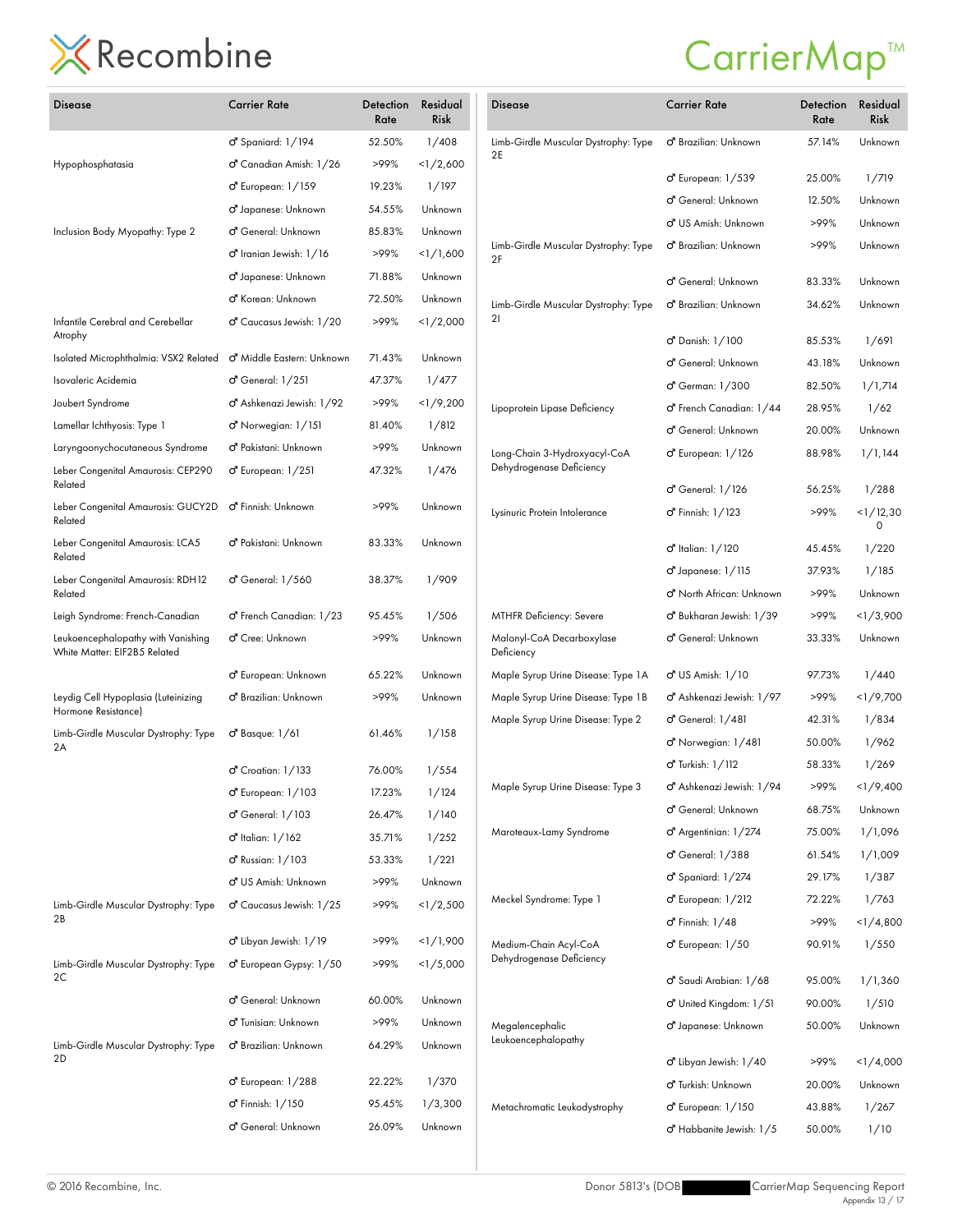### CarrierMap<sup>™</sup>

Detection Residual

Carrier Rate

| <b>Disease</b>                                                   | <b>Carrier Rate</b>                         | Detection<br>Rate | Residual<br>Risk | Disease                                                 |
|------------------------------------------------------------------|---------------------------------------------|-------------------|------------------|---------------------------------------------------------|
| Methylmalonic Acidemia: MMAA<br>Related                          | ර General: 1/274                            | 63.51%            | 1/751            | Neuronal Ceroid-Lipofuscinos<br>Related                 |
| Methylmalonic Acidemia: MMAB<br>Related                          | o <sup>7</sup> General: 1/396               | 71.25%            | 1/1,377          | Neuronal Ceroid-Lipofuscinos<br>Related                 |
| Methylmalonic Acidemia: MUT Related o' General: 1/177            |                                             | 43.62%            | 1/314            |                                                         |
| Methylmalonic Aciduria and<br>Homocystinuria: Type cblC          | o <sup>n</sup> Chinese: Unknown             | 61.39%            | Unknown          | Neuronal Ceroid-Lipofuscinos                            |
|                                                                  | o <sup>7</sup> General: 1/159               | 65.74%            | 1/464            | Related                                                 |
|                                                                  | o <sup>7</sup> Italian: Unknown             | 75.00%            | Unknown          |                                                         |
|                                                                  | o <sup>7</sup> Portuguese: Unknown          | 91.18%            | Unknown          |                                                         |
| Mitochondrial Complex I Deficiency:<br>NDUFS6 Related            | o <sup>7</sup> Caucasus Jewish: 1/24        | >99%              | <1/2,400         | Neuronal Ceroid-Lipofuscinos<br>MFSD8 Related           |
| Mitochondrial DNA Depletion<br>Syndrome: MNGIE Type              | o <sup>7</sup> Ashkenazi Jewish:<br>Unknown | >99%              | Unknown          | Neuronal Ceroid-Lipofuscinos<br>Related                 |
|                                                                  | o <sup>7</sup> General: Unknown             | 47.37%            | Unknown          |                                                         |
|                                                                  | O' Iranian Jewish: Unknown                  | >99%              | Unknown          | Neuronal Ceroid-Lipofuscinos                            |
| Mitochondrial Myopathy and<br>Sideroblastic Anemia               | o <sup>n</sup> Iranian Jewish: Unknown      | >99%              | Unknown          | Related                                                 |
| Mitochondrial Trifunctional Protein<br>Deficiency: HADHB Related | O' Japanese: Unknown                        | 60.00%            | Unknown          |                                                         |
| Morquio Syndrome: Type A                                         | o Colombian: 1/257                          | 85.00%            | 1/1,713          | Niemann-Pick Disease: Type /                            |
|                                                                  | o <sup>7</sup> European: 1/257              | 20.97%            | 1/325            | Niemann-Pick Disease: Type I                            |
|                                                                  | o <sup>7</sup> Finnish: 1/257               | 50.00%            | 1/514            |                                                         |
|                                                                  | o <sup>7</sup> Latin American: 1/257        | 36.11%            | 1/402            |                                                         |
| Morquio Syndrome: Type B                                         | o <sup>7</sup> European: Unknown            | 83.33%            | Unknown          |                                                         |
| Mucolipidosis: Type II/III                                       | o <sup>7</sup> General: 1/158               | 24.60%            | 1/210            | Niemann-Pick Disease: Type (                            |
|                                                                  | $\sigma$ Japanese: $1/252$                  | 51.25%            | 1/517            |                                                         |
|                                                                  | o <sup>7</sup> Korean: Unknown              | 30.00%            | Unknown          |                                                         |
|                                                                  | $\sigma$ <sup>7</sup> Portuguese: $1/176$   | 50.00%            | 1/352            |                                                         |
| Mucolipidosis: Type IV                                           | o <sup>n</sup> Ashkenazi Jewish: 1/97       | 96.15%            | 1/2,522          | Niemann-Pick Disease: Type (                            |
| Multiple Pterygium Syndrome                                      | o <sup>7</sup> European: Unknown            | 41.67%            | Unknown          | Nijmegen Breakage Syndrom                               |
|                                                                  | o" Middle Eastern: Unknown                  | 60.00%            | Unknown          |                                                         |
|                                                                  | o <sup>n</sup> Pakistani: Unknown           | 50.00%            | Unknown          | Nonsyndromic Hearing Loss c                             |
| Multiple Sulfatase Deficiency                                    | o <sup>7</sup> Ashkenazi Jewish: 1/320      | 95.00%            | 1/6,400          | Deafness: GJB2 Related                                  |
|                                                                  | o <sup>7</sup> General: 1/501               | 18.18%            | 1/612            |                                                         |
| Muscle-Eye-Brain Disease                                         | o <sup>7</sup> European: Unknown            | 54.17%            | Unknown          |                                                         |
|                                                                  | o <sup>7</sup> Finnish: 1/112               | 97.37%            | 1/4,256          |                                                         |
|                                                                  | <b>්</b> General: Unknown                   | 23.53%            | Unknown          |                                                         |
|                                                                  | O' United States: Unknown                   | 25.00%            | Unknown          |                                                         |
| Navajo Neurohepatopathy                                          | o <sup>7</sup> Navajo: 1/39                 | >99%              | <1/3,900         |                                                         |
| Nemaline Myopathy: NEB Related                                   | o <sup>n</sup> Ashkenazi Jewish: 1/108      | >99%              | <1/10,80<br>0    |                                                         |
| Nephrotic Syndrome: Type 1                                       | $\sigma$ Finnish: $1/45$                    | 76.84%            | 1/194            | Nonsyndromic Hearing Loss c<br>Deafness: LOXHD1 Related |
|                                                                  | <b>්</b> US Amish: 1/12                     | 50.00%            | 1/24             | Nonsyndromic Hearing Loss c                             |
| Nephrotic Syndrome: Type 2                                       | o <sup>n</sup> Israeli-Arab: Unknown        | 55.56%            | Unknown          | Deafness: MYO15A Related                                |
|                                                                  | o <sup>n</sup> Pakistani: Unknown           | 20.00%            | Unknown          |                                                         |
|                                                                  | o <sup>7</sup> Polish: Unknown              | 16.18%            | Unknown          | Oculocutaneous Albinism: Typ                            |
|                                                                  | O' Saudi Arabian: Unknown                   | 72.73%            | Unknown          |                                                         |
|                                                                  |                                             |                   |                  |                                                         |

|                                                           |                                           | Rate   | Risk             |
|-----------------------------------------------------------|-------------------------------------------|--------|------------------|
| Neuronal Ceroid-Lipofuscinosis: CLN5<br>Related           | <b>්</b> Finnish: 1/101                   | >99%   | $<$ 1/10,10<br>0 |
| Neuronal Ceroid-Lipofuscinosis: CLN6<br>Related           | o European: 1/159                         | 36.36% | 1/250            |
|                                                           | ෆ් General: 1/159                         | 59.52% | 1/393            |
|                                                           | $\sigma$ <sup>7</sup> Portuguese: $1/128$ | 81.00% | 1/674            |
| Neuronal Ceroid-Lipofuscinosis: CLN8<br>Related           | o'' Finnish: 1/135                        | >99%   | <1/13,50<br>0    |
|                                                           | o <sup>7</sup> Italian: 1/212             | 33.33% | 1/318            |
|                                                           | o <sup>n</sup> Turkish: Unknown           | 77.78% | Unknown          |
| Neuronal Ceroid-Lipofuscinosis:<br>MFSD8 Related          | ර General: 1/159                          | 56.25% | 1/363            |
| Neuronal Ceroid-Lipofuscinosis: PPT1<br>Related           | $\sigma$ <sup>r</sup> Finnish: $1/58$     | 97.62% | 1/2,436          |
|                                                           | ර General: 1/159                          | 72.50% | 1/578            |
| Neuronal Ceroid-Lipofuscinosis: TPP1<br>Related           | o <sup>7</sup> Canadian: 1/159            | 67.50% | 1/489            |
|                                                           | <b>ි</b> European: 1/159                  | 75.00% | 1/636            |
|                                                           | ර General: 1/159                          | 50.00% | 1/318            |
|                                                           | o" Newfoundlander: 1/43                   | 85.29% | 1/292            |
| Niemann-Pick Disease: Type A                              | o <sup>n</sup> Ashkenazi Jewish: 1/101    | 95.00% | 1/2,020          |
| Niemann-Pick Disease: Type B                              | ඒ Czech: 1/276                            | 83.33% | 1/1,656          |
|                                                           | ඒ General: Unknown                        | 19.82% | Unknown          |
|                                                           | o <sup>n</sup> North African: Unknown     | 86.67% | Unknown          |
|                                                           | ඒ Spaniard: Unknown                       | 38.10% | Unknown          |
| Niemann-Pick Disease: Type C1                             | o" Acadian: Unknown                       | >99%   | Unknown          |
|                                                           | ර General: 1/194                          | 15.60% | 1/230            |
|                                                           | O' Japanese: Unknown                      | 18.18% | Unknown          |
|                                                           | o <sup>n</sup> Portuguese: 1/194          | 25.00% | 1/259            |
| Niemann-Pick Disease: Type C2                             | ර General: 1/194                          | 75.00% | 1/776            |
| Nijmegen Breakage Syndrome                                | O' Eastern European: 1/155                | >99%   | <1/15,50<br>0    |
| Nonsyndromic Hearing Loss and<br>Deafness: GJB2 Related   | ර Ashkenazi Jewish: 1/20                  | 95.83% | 1/480            |
|                                                           | <b>්</b> Chinese: 1/100                   | 82.26% | 1/564            |
|                                                           | o <sup>7</sup> European: 1/53             | 82.47% | 1/302            |
|                                                           | o <sup>n</sup> Ghanaian: Unknown          | 90.91% | Unknown          |
|                                                           | o <sup>n</sup> Indian: Unknown            | 66.98% | Unknown          |
|                                                           | ර' Israeli: 1/16                          | 93.10% | 1/232            |
|                                                           | o <sup>7</sup> Japanese: 1/75             | 75.00% | 1/300            |
|                                                           | o <sup>n</sup> Roma: Unknown              | >99%   | Unknown          |
|                                                           | O United States: 1/34                     | 45.22% | 1/62             |
| Nonsyndromic Hearing Loss and<br>Deafness: LOXHD1 Related | o" Ashkenazi Jewish: 1/180                | >99%   | <1/18,00<br>0    |
| Nonsyndromic Hearing Loss and<br>Deafness: MYO15A Related | ර Balinese: 1/6                           | >99%   | <1/600           |
|                                                           | o" Pakistani: 1/77                        | 24.00% | 1/101            |
| Oculocutaneous Albinism: Type 1                           | ර් European: 1/101                        | 26.32% | 1/137            |
|                                                           | $\sigma$ <sup>'</sup> Hutterite: $1/7$    | >99%   | <1/700           |
|                                                           | ඒ Moroccan Jewish: 1/30                   | 71.88% | 1/107            |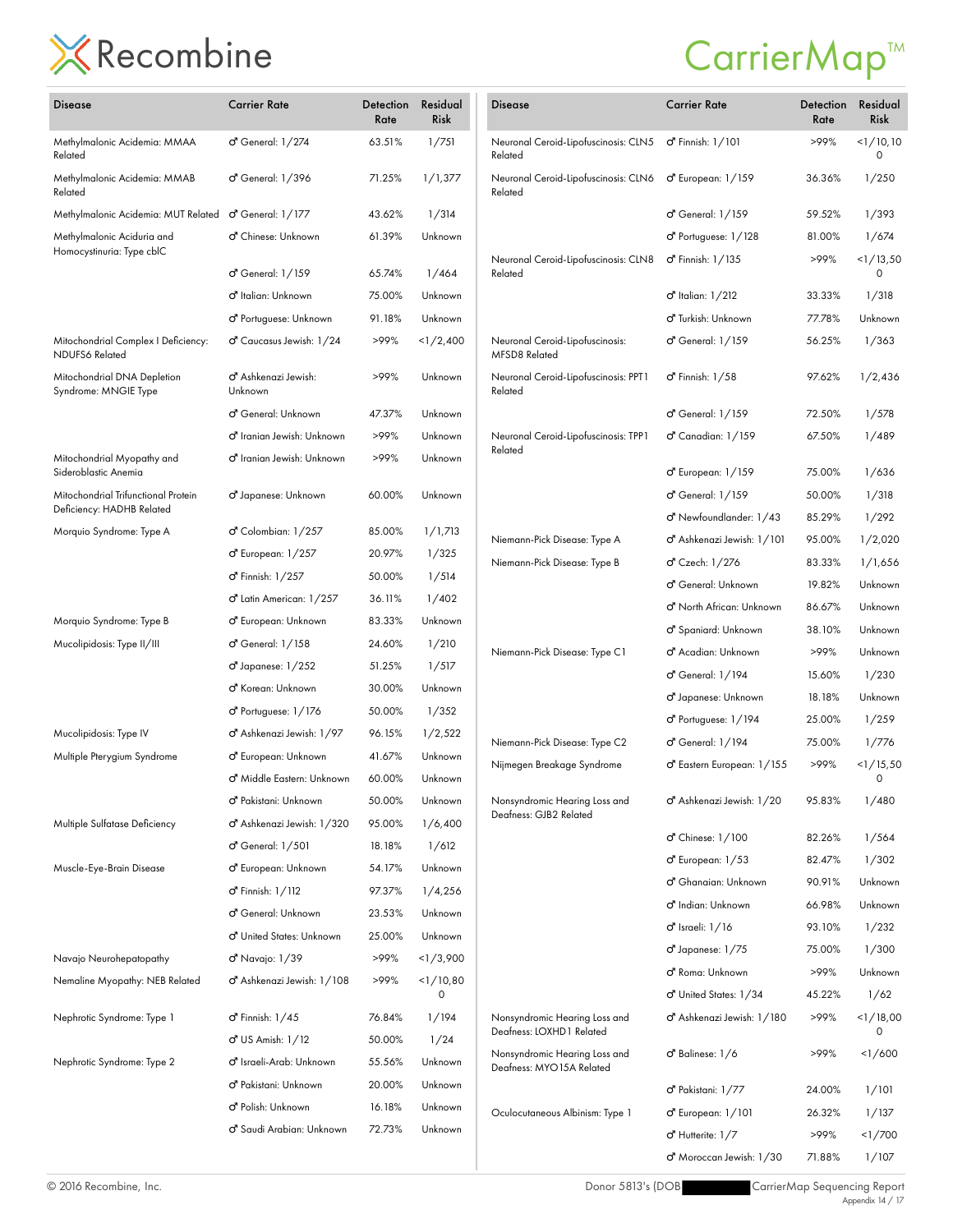| Disease                                        | <b>Carrier Rate</b>                             | Detection<br>Rate | Residual<br><b>Risk</b> |  |
|------------------------------------------------|-------------------------------------------------|-------------------|-------------------------|--|
|                                                | O' Puerto Rican: Unknown                        | 91.67%            | Unknown                 |  |
| Oculocutaneous Albinism: Type 3                | o Black South African: 1/47                     | 94.74%            | 1/893                   |  |
| Oculocutaneous Albinism: Type 4                | $\sigma$ Japanese: $1/146$                      | 58.33%            | 1/350                   |  |
| Omenn Syndrome: DCLRE1C Related                | ර Apache: 1/29                                  | >99%              | 1/2,900                 |  |
|                                                | o'' Navajo: 1/29                                | 97.22%            | 1/1,044                 |  |
| Omenn Syndrome: RAG2 Related                   | o <sup>7</sup> Arab: Unknown                    | 40.00%            | Unknown                 |  |
|                                                | o <sup>7</sup> Non-Ashkenazi Jewish:<br>Unknown | 70.00%            | Unknown                 |  |
| Ornithine Translocase Deficiency               | o <sup>7</sup> French Canadian: 1/20            | 95.00%            | 1/400                   |  |
|                                                | ් Italian: Unknown                              | 18.75%            | Unknown                 |  |
|                                                | o <sup>7</sup> Japanese: Unknown                | 60.00%            | Unknown                 |  |
| Osteopetrosis: TCIRG1 Related                  | o <sup>n</sup> Ashkenazi Jewish: 1/350          | >99%              | <1/35,00<br>0           |  |
|                                                | o <sup>n</sup> Costa Rican: Unknown             | >99%              | Unknown                 |  |
|                                                | $\sigma$ <sup>'</sup> General: $1/251$          | 25.00%            | 1/335                   |  |
| POLG Related Disorders: Autosomal<br>Recessive | ් Belgian: Unknown                              | 85.00%            | Unknown                 |  |
|                                                | <b>්</b> Finnish: 1/140                         | >99%              | 1/14,00<br>0            |  |
|                                                | <b>්</b> General: Unknown                       | 93.10%            | Unknown                 |  |
|                                                | o" Norwegian: Unknown                           | >99%              | Unknown                 |  |
| Papillon-Lefevre Syndrome                      | <b>්</b> General: Unknown                       | 35.29%            | Unknown                 |  |
|                                                | o" Indian Jewish: Unknown                       | >99%              | Unknown                 |  |
|                                                | o <sup>n</sup> Turkish: Unknown                 | 50.00%            | Unknown                 |  |
| Pendred Syndrome                               | o <sup>7</sup> European: 1/58                   | 42.11%            | 1/100                   |  |
|                                                | o Japanese: Unknown                             | 45.83%            | Unknown                 |  |
|                                                | o <sup>n</sup> Pakistani: Unknown               | 29.82%            | Unknown                 |  |
| Persistent Mullerian Duct Syndrome:<br>Type I  | ඒ General: Unknown                              | 28.12%            | Unknown                 |  |
| Persistent Mullerian Duct Syndrome:<br>Type II | o <sup>7</sup> General: Unknown                 | 78.12%            | Unknown                 |  |
| Phenylalanine Hydroxylase Deficiency           | o <sup>n</sup> Arab: Unknown                    | 46.08%            | Unknown                 |  |
|                                                | o <sup>7</sup> Ashkenazi Jewish: 1/224          | 44.44%            | 1/403                   |  |
|                                                | o <sup>n</sup> Brazilian: 1/71                  | 56.41%            | 1/163                   |  |
|                                                | $\sigma$ <sup>'</sup> Chinese: $1/51$           | 76.57%            | 1/218                   |  |
|                                                | o' Cuban: 1/71                                  | 69.64%            | 1/234                   |  |
|                                                | o <sup>7</sup> European: 1/51                   | 73.00%            | 1/189                   |  |
|                                                | o <sup>7</sup> French Canadian: 1/80            | 76.27%            | 1/337                   |  |
|                                                | $\sigma$ Iranian: $1/31$                        | 66.94%            | 1/94                    |  |
|                                                | o <sup>7</sup> Korean: 1/51                     | 51.52%            | 1/105                   |  |
|                                                | o <sup>n</sup> Non-Ashkenazi Jewish:<br>Unknown | 63.64%            | Unknown                 |  |
|                                                | O' Slovakian Gypsy: 1/39                        | >99%              | <1/3,900                |  |
|                                                | o <sup>7</sup> Spanish Gypsy: 1/4               | 93.75%            | 1/64                    |  |
|                                                | o' Taiwanese: Unknown                           | 83.10%            | Unknown                 |  |
|                                                | <b>්</b> US Amish: 1/16                         | 86.84%            | 1/122                   |  |
| Polyglandular Autoimmune Syndrome:<br>Type I   | <b>්</b> Finnish: 1/80                          | 90.48%            | 1/840                   |  |
|                                                | $\sigma$ Iranian Jewish: $1/48$                 | >99%              | 1/4,800                 |  |

| <b>Disease</b>                                           | <b>Carrier Rate</b>                       | Detection<br>Rate | Residual<br><b>Risk</b> |
|----------------------------------------------------------|-------------------------------------------|-------------------|-------------------------|
|                                                          | o <sup>n</sup> Italian: Unknown           | 27.78%            | Unknown                 |
|                                                          | ඒ Norwegian: 1/142                        | 47.92%            | 1/273                   |
|                                                          | o <sup>7</sup> Sardinians: 1/61           | 81.82%            | 1/336                   |
|                                                          | o <sup>n</sup> United Kingdom:<br>Unknown | 70.00%            | Unknown                 |
|                                                          | O' United States: Unknown                 | 65.62%            | Unknown                 |
| Pontocerebellar Hypoplasia: EXOSC3<br>Related            | o <sup>7</sup> General: Unknown           | 83.33%            | Unknown                 |
| Pontocerebellar Hypoplasia: RARS2<br>Related             | O' Sephardic Jewish:<br>Unknown           | >99%              | Unknown                 |
| Pontocerebellar Hypoplasia: SEPSECS<br>Related           | $\sigma$ Iraqi Jewish: $1/42$             | >99%              | <1/4,200                |
| Pontocerebellar Hypoplasia: TSEN54<br>Related            | ෆ් European: 1/250                        | 95.65%            | 1/5,750                 |
| Pontocerebellar Hypoplasia: VPS53<br>Related             | o <sup>7</sup> Moroccan Jewish: 1/37      | >99%              | <1/3,700                |
| Pontocerebellar Hypoplasia: VRK1<br>Related              | o <sup>n</sup> Ashkenazi Jewish: 1/225    | >99%              | <1/22.50<br>0           |
| Primary Carnitine Deficiency                             | o <sup>7</sup> European: 1/101            | 58.33%            | 1/242                   |
|                                                          | o <sup>7</sup> Faroese: 1/9               | 53.95%            | 1/20                    |
|                                                          | d' General: Unknown                       | 20.22%            | Unknown                 |
| Primary Ciliary Dyskinesia: DNAI1<br>Related             | ර European: 1/211                         | 52.38%            | 1/443                   |
| Primary Ciliary Dyskinesia: DNAI2<br>Related             | o" Ashkenazi Jewish: 1/200                | >99%              | <1/20,00<br>0           |
| Primary Congenital Glaucoma                              | o <sup>7</sup> Moroccan: Unknown          | >99%              | Unknown                 |
|                                                          | ඒ Saudi Arabian: 1/23                     | 91.67%            | 1/276                   |
|                                                          | <b>්</b> Turkish: 1/51                    | 70.59%            | 1/173                   |
| Primary Hyperoxaluria: Type 1                            | ඒ Dutch: 1/174                            | 62.12%            | 1/459                   |
|                                                          | ර General: 1/189                          | 52.68%            | 1/399                   |
| Primary Hyperoxaluria: Type 2                            | <b>්</b> General: Unknown                 | 70.31%            | Unknown                 |
| Primary Hyperoxaluria: Type 3                            | <b>්</b> Ashkenazi Jewish:<br>Unknown     | >99%              | Unknown                 |
|                                                          | o <sup>n</sup> European: Unknown          | 25.00%            | Unknown                 |
| Progressive Familial Intrahepatic<br>Cholestasis: Type 2 | o <sup>n</sup> European: Unknown          | 33.33%            | Unknown                 |
| Propionic Acidemia: PCCA Related                         | o <sup>7</sup> Japanese: 1/102            | 86.67%            | 1/765                   |
| Propionic Acidemia: PCCB Related                         | o <sup>7</sup> General: 1/182             | 42.86%            | 1/319                   |
|                                                          | o <sup>7</sup> Greenlandic Inuit: 1/16    | 58.33%            | 1/38                    |
|                                                          | $\sigma$ Japanese: $1/102$                | 78.00%            | 1/464                   |
|                                                          | o <sup>7</sup> Korean: Unknown            | 56.25%            | Unknown                 |
|                                                          | o <sup>7</sup> Latin American: 1/182      | 75.00%            | 1/728                   |
|                                                          | o <sup>n</sup> Spaniard: 1/182            | 52.38%            | 1/382                   |
| Pseudocholinesterase Deficiency                          | $\sigma$ <sup>7</sup> General: $1/33$     | 65.00%            | 1/94                    |
|                                                          | o <sup>7</sup> Iranian Jewish: 1/9        | >99%              | 1/900                   |
| Pycnodysostosis                                          | o <sup>7</sup> Danish: Unknown            | 87.50%            | Unknown                 |
| Pyruvate Carboxylase Deficiency                          | $\sigma$ <sup>'</sup> General: $1/251$    | 62.50%            | 1/669                   |
|                                                          | o <sup>7</sup> Native American: 1/10      | >99%              | <1/1,000                |
| Pyruvate Dehydrogenase Deficiency                        | ඒ General: Unknown                        | 50.00%            | Unknown                 |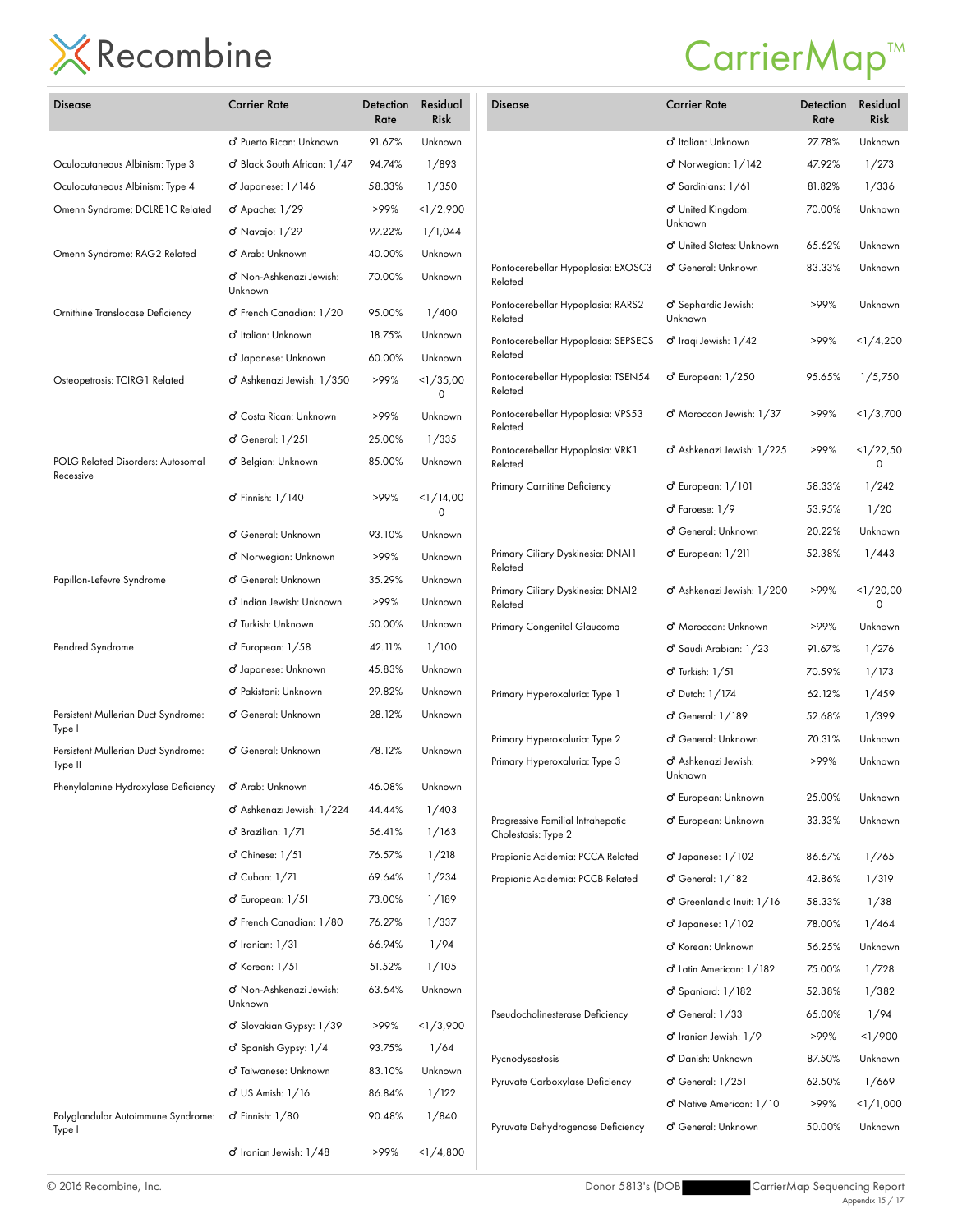## CarrierMap<sup>™</sup>

| Disease                                          | Carrier Rate                                 | Detection<br>Rate | Residual<br><b>Risk</b> |
|--------------------------------------------------|----------------------------------------------|-------------------|-------------------------|
| Renal Tubular Acidosis and Deafness              | ඒ Colombian (Antioquia):<br>Unknown          | 92.86%            | Unknown                 |
| Retinal Dystrophies: RLBP1 Related               | o <sup>n</sup> Newfoundlander: 1/106         | >99%              | <1/10,60<br>0           |
|                                                  | $\sigma$ Swedish: $1/84$                     | >99%              | <1/8,400                |
| Retinal Dystrophies: RPE65 Related               | <b>්</b> Dutch: 1/32                         | >99%              | <1/3,200                |
|                                                  | O' North African Jewish:<br>Unknown          | >99%              | Unknown                 |
| Retinitis Pigmentosa: CERKL Related              | o" Yemenite Jewish: Unknown                  | >99%              | Unknown                 |
| Retinitis Pigmentosa: DHDDS Related              | O' Ashkenazi Jewish: 1/91                    | >99%              | <1/9,100                |
| Retinitis Pigmentosa: FAM 161 A Related          | o <sup>7</sup> Ashkenazi Jewish:<br>Unknown  | >99%              | Unknown                 |
|                                                  | o <sup>n</sup> Non-Ashkenazi Jewish:<br>1/32 | >99%              | <1/3,200                |
| Rhizomelic Chondrodysplasia<br>Punctata: Type I  | ර General: 1/159                             | 72.68%            | 1/582                   |
| Salla Disease                                    | o <sup>7</sup> European: Unknown             | 33.33%            | Unknown                 |
|                                                  | o <sup>n</sup> Scandinavian: 1/200           | 94.27%            | 1/3,491                 |
| Sandhoff Disease                                 | o <sup>n</sup> Argentinian: Unknown          | 95.45%            | Unknown                 |
|                                                  | $\sigma$ <sup>2</sup> Cypriot: $1/7$         | 80.00%            | 1/35                    |
|                                                  | o <sup>n</sup> Italian: Unknown              | 29.17%            | Unknown                 |
|                                                  | ඒ Spaniard: Unknown                          | 64.29%            | Unknown                 |
| Sanfilippo Syndrome: Type A                      | ඒ Australasian: 1/119                        | 44.12%            | 1/213                   |
|                                                  | ඒ Dutch: 1/78                                | 63.10%            | 1/211                   |
|                                                  | ර European: 1/159                            | 35.16%            | 1/245                   |
|                                                  | o <sup>7</sup> United States: 1/159          | 32.14%            | 1/234                   |
| Sanfilippo Syndrome: Type B                      | o <sup>7</sup> Australasian: 1/230           | 28.00%            | 1/319                   |
|                                                  | O' Dutch: Unknown                            | 42.31%            | Unknown                 |
|                                                  | ඒ European: Unknown                          | 52.38%            | Unknown                 |
|                                                  | <b>්</b> Japanese: 1/200                     | 81.82%            | 1/1,100                 |
| Sanfilippo Syndrome: Type C                      | ඒ Dutch: 1/346                               | 75.00%            | 1/1,384                 |
|                                                  | ර Greek: 1/415                               | 25.00%            | 1/553                   |
|                                                  | ඒ Moroccan: Unknown                          | 80.00%            | Unknown                 |
|                                                  | ඒ Spaniard: Unknown                          | 64.29%            | Unknown                 |
| Sanfilippo Syndrome: Type D                      | o <sup>7</sup> General: 1/501                | 83.33%            | 1/3,006                 |
| Short-Chain Acyl-CoA Dehydrogenase<br>Deficiency | o <sup>7</sup> Ashkenazi Jewish: 1/15        | 65.00%            | 1/43                    |
| Sickle-Cell Anemia                               | o <sup>n</sup> African American: 1/10        | >99%              | 1/1,000                 |
|                                                  | o <sup>7</sup> Hispanic American: 1/95       | >99%              | <1/9,500                |
| Sjogren-Larsson Syndrome                         | o <sup>7</sup> Dutch: Unknown                | 25.86%            | Unknown                 |
|                                                  | $\sigma$ Swedish: $1/205$                    | >99%              | <1/20,50<br>0           |
| Sly Syndrome                                     | ර General: 1/251                             | 35.71%            | 1/390                   |
| Smith-Lemli-Opitz Syndrome                       | o <sup>7</sup> Brazilian: 1/94               | 79.17%            | 1/451                   |
|                                                  | ර European: 1/71                             | 84.72%            | 1/465                   |
|                                                  | ඒ Japanese: Unknown                          | 71.43%            | Unknown                 |
|                                                  | o <sup>7</sup> United States: 1/70           | 95.00%            | 1/1,400                 |
| Stargardt Disease                                | $\sigma$ <sup>'</sup> General: $1/51$        | 17.51%            | 1/62                    |
| Stuve-Wiedemann Syndrome                         | <b>්</b> Emirati: 1/70                       | >99%              | <1/7,000                |

| <b>Disease</b>                                       | <b>Carrier Rate</b>                        | Detection<br>Rate | Residual<br>Risk |
|------------------------------------------------------|--------------------------------------------|-------------------|------------------|
|                                                      | <b>්</b> General: Unknown                  | 75.00%            | Unknown          |
| Sulfate Transporter-Related<br>Osteochondrodysplasia | $\sigma$ <sup>'</sup> Finnish: $1/51$      | 95.83%            | 1/1,224          |
|                                                      | ර් General: 1/100                          | 70.00%            | 1/333            |
| Tay-Sachs Disease                                    | o <sup>7</sup> Argentinian: 1/280          | 82.35%            | 1/1,587          |
|                                                      | o" Ashkenazi Jewish: 1/29                  | 99.53%            | 1/6,177          |
|                                                      | o'' Cajun: 1/30                            | >99%              | 1/3,000          |
|                                                      | ෆ් European: 1/280                         | 25.35%            | 1/375            |
|                                                      | ර General: 1/280                           | 32.09%            | 1/412            |
|                                                      | o" Indian: Unknown                         | 85.71%            | Unknown          |
|                                                      | ඒ Iraqi Jewish: 1/140                      | 56.25%            | 1/320            |
|                                                      | $\sigma$ Japanese: $1/127$                 | 82.81%            | 1/739            |
|                                                      | o <sup>7</sup> Moroccan Jewish: 1/110      | 22.22%            | 1/141            |
|                                                      | o <sup>7</sup> Portuguese: 1/280           | 92.31%            | 1/3,640          |
|                                                      | o <sup>n</sup> Spaniard: 1/280             | 67.65%            | 1/865            |
|                                                      | o <sup>7</sup> United Kingdom: 1/161       | 71.43%            | 1/564            |
| Trichohepatoenteric Syndrome: Type 1                 | o <sup>7</sup> European: 1/434             | 42.86%            | 1/760            |
|                                                      | $\sigma$ South Asian: $1/434$              | 66.67%            | 1/1,302          |
| Tyrosine Hydroxylase Deficiency                      | o <sup>7</sup> General: Unknown            | 36.11%            | Unknown          |
| Tyrosinemia: Type I                                  | o" Ashkenazi Jewish: 1/158                 | >99%              | 1/15,80<br>0     |
|                                                      | ඒ European: 1/166                          | 57.14%            | 1/387            |
|                                                      | o <sup>7</sup> Finnish: 1/123              | 97.22%            | 1/4,428          |
|                                                      | o <sup>7</sup> French Canadian: 1/64       | 96.30%            | 1/1,728          |
|                                                      | o <sup>n</sup> Pakistani: Unknown          | 92.86%            | Unknown          |
| Tyrosinemia: Type II                                 | ර General: 1/251                           | 40.00%            | 1/418            |
| Usher Syndrome: Type 1B                              | <b>්</b> European: 1/166                   | 39.29%            | 1/273            |
|                                                      | ර General: 1/143                           | 12.89%            | 1/164            |
|                                                      | o <sup>n</sup> North African: Unknown      | 66.67%            | Unknown          |
|                                                      | o <sup>n</sup> Spaniard: 1/152             | 12.16%            | 1/173            |
| Usher Syndrome: Type 1C                              | $\sigma$ <sup>2</sup> Acadian: $1/82$      | 98.86%            | 1/7,216          |
|                                                      | o <sup>7</sup> French Canadian: 1/227      | 83.33%            | 1/1,362          |
| Usher Syndrome: Type 1D                              | ඒ General: 1/296                           | 23.17%            | 1/385            |
| Usher Syndrome: Type 1F                              | o <sup>n</sup> Ashkenazi Jewish: 1/126     | 93.75%            | 1/2,016          |
| Usher Syndrome: Type 2A                              | o <sup>7</sup> Chinese: Unknown            | 83.33%            | Unknown          |
|                                                      | o <sup>7</sup> European: 1/136             | 40.00%            | 1/227            |
|                                                      | o <sup>n</sup> French Canadian:<br>Unknown | 66.67%            | Unknown          |
|                                                      | ඒ General: 1/136                           | 47.69%            | 1/260            |
|                                                      | o" Japanese: Unknown                       | 55.56%            | Unknown          |
|                                                      | o" Non-Ashkenazi Jewish:<br>Unknown        | 61.11%            | Unknown          |
|                                                      | $\sigma$ Scandinavian: $1/125$             | 40.52%            | 1/210            |
|                                                      | O' Spaniard: 1/133                         | 53.66%            | 1/287            |
| Usher Syndrome: Type 3                               | o" Ashkenazi Jewish: 1/120                 | >99%              | 1/12,00<br>0     |
|                                                      | <b>්</b> Finnish: 1/134                    | >99%              | <1/13,40<br>0    |

© 2016 Recombine, Inc.